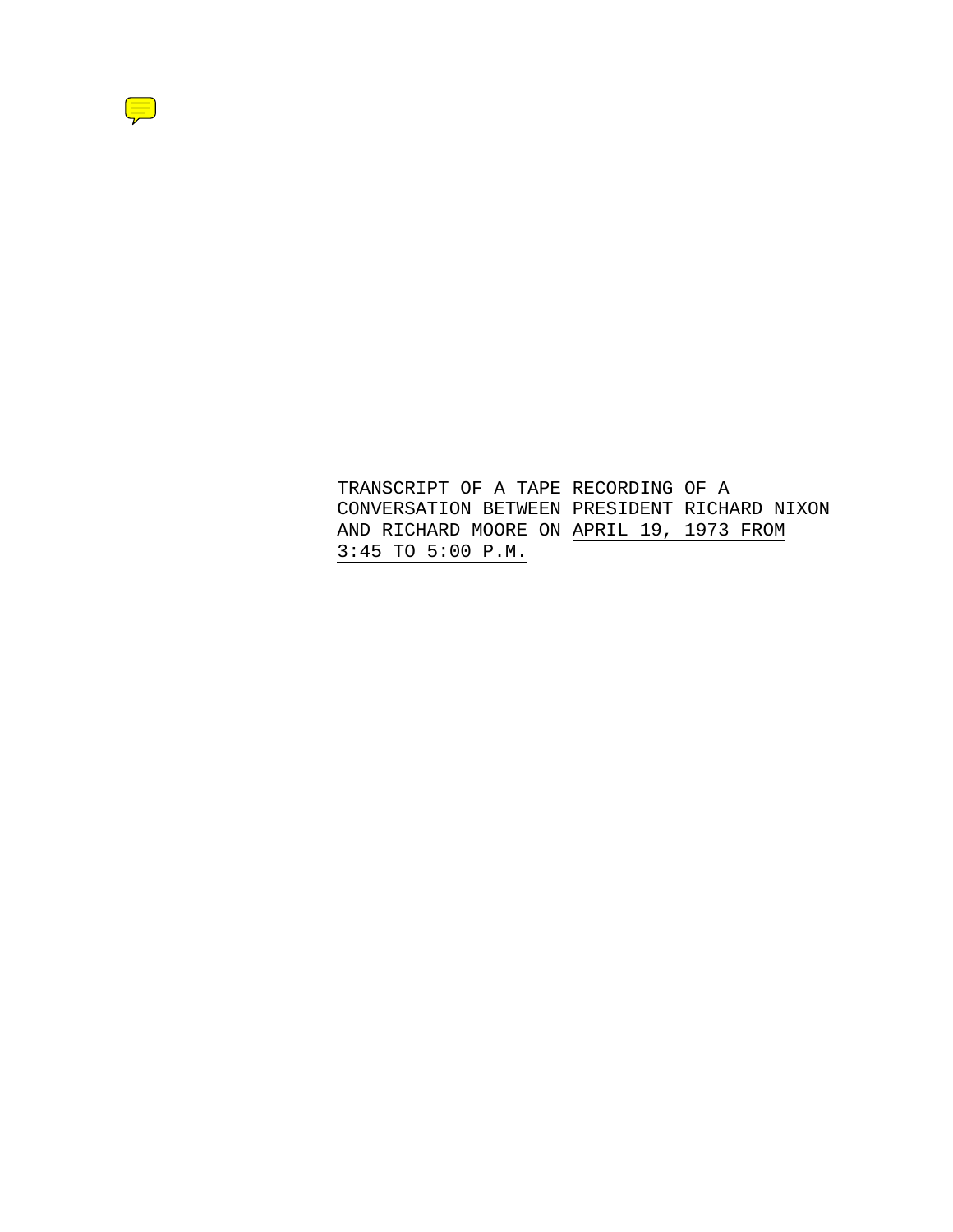TRANSCRIPT OF A TAPE RECORDING OF A CONVERSATION BETWEEN PRESIDENT RICHARD NIXON AND RICHARD MOORE ON APRIL 19, 1973 3:45 P.M. TO 5:00 P.M. MOORE: (Unintelligible). PRESIDENT: Come in, come in. MOORE: Fine. Nice to see you. Be good to visit. I heard you were wonderful with the Jewish leader today, but I... PRESIDENT: Ha, ha, ha, ha. MOORE: You were also so good and so strong on the announcement the other day. You want me here? PRESIDENT: Yeah. Any place. That's fine. PRESIDENT AND MOORE: (Unintelligible) MOORE: ...you're not smoking a pipe anymore? PRESIDENT: Yeah, you know I only smoke this -somebody gave me--I, uh, I 'm not a smoker, as you know. But, uh... MOORE: Good thing. PRESIDENT: Perhaps in the evening, I'll smoke a (unintelligible with tape noise). Are you a smoker? MOORE: I quit for ten years and then, pardon me, but during the campaign, uh... PRESIDENT: Goddamn campaign. MOORE: ...got to smoking cigars. PRESIDENT: (Unintelligible).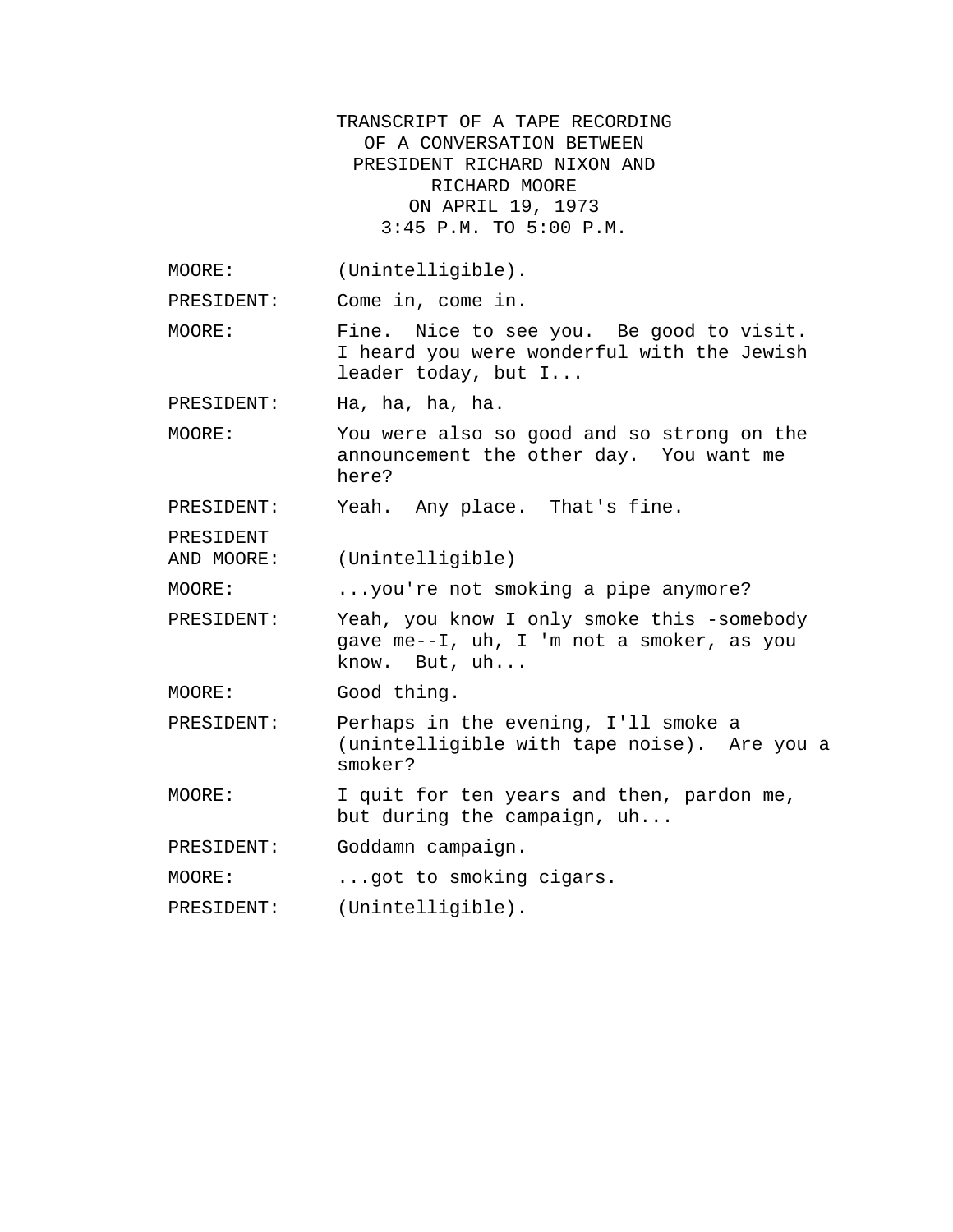MOORE: I'm not as cool as you are and, uh, I find myself, smoking a cigar though. (unintelligible).

PRESIDENT: How's that. Muriels?

MOORE: They're little Dutch cigars.

PRESIDENT: um-hum.

MOORE: But, uh, uh, they're good (unintelligible).

- PRESIDENT: Yeah. I was gonna say that and I, I, I only hope that this miserable thing on Watergate doesn't rub off on you at any rate (tape noise) can only rub off on you in a tangential way. I mean you were their adviser...
- MOORE: Well...
- PRESIDENT: ...I guess, but, you know, but there you are.
- MOORE: The thing had to, uh, happened to to reach me on a gradual - but I think, uh, -

PRESIDENT: Did they, did you talk to them yet?

MOORE: No. I don't, uh, -I was put off a day or two more. It was at 3:30 yesterday.

PRESIDENT: Right.

- MOORE: At about noon, they spoke to the Bureau. Some agent told me.
- PRESIDENT: When you go down, believe me, tell 'em everything you know, but, uh, don't, uh, let it rub off on you.

MOORE: I ran into Chapman just after I got the subpoena Chapman Rose.

PRESIDENT: Right. Right.

MOORE: And, uh, so I sat down--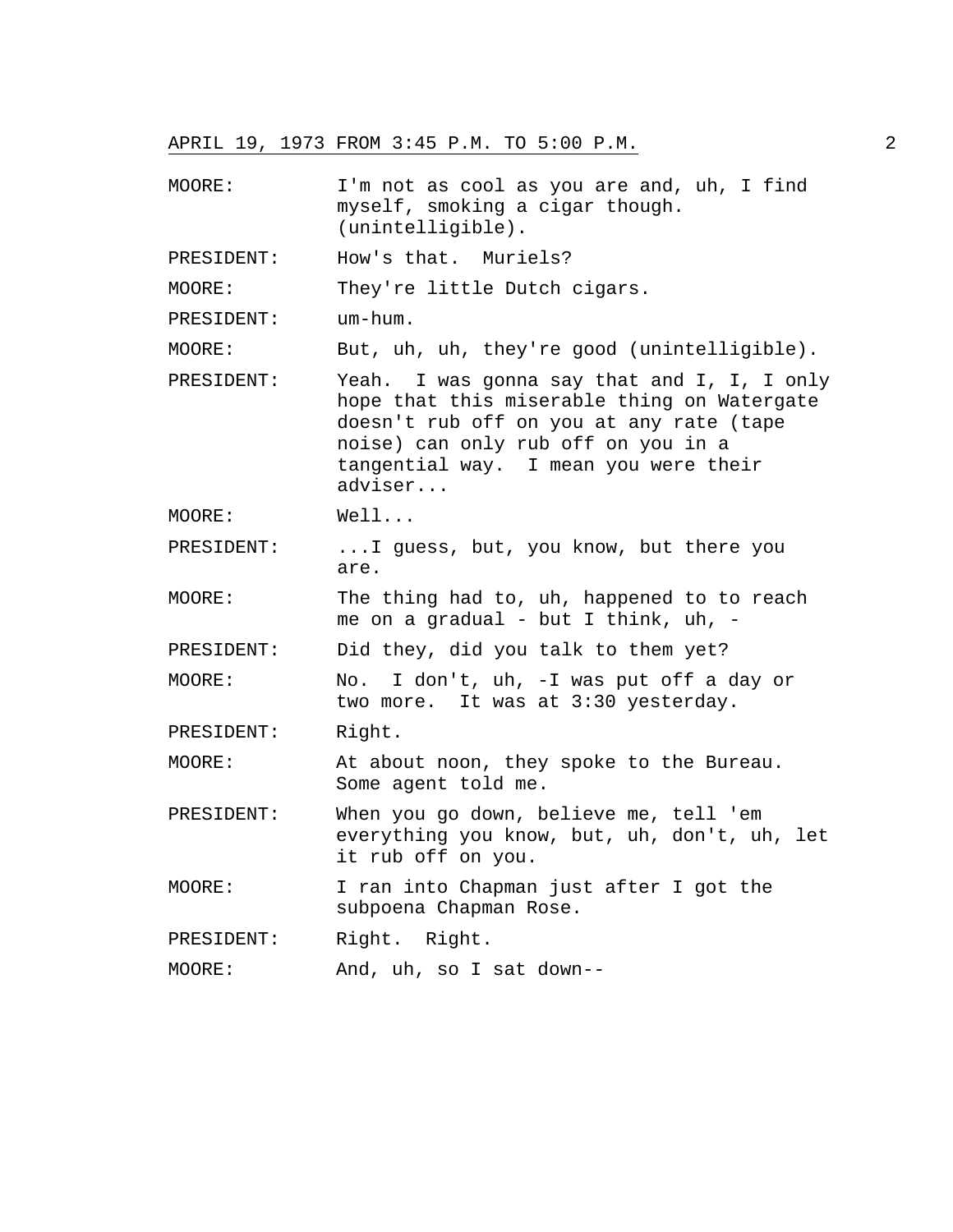- PRESIDENT: Incidentally, as you know, he talked to me but I guess that's about what (unintelligible)...
- MOORE: ... Now, I, I,

PRESIDENT: ... (Unintelligible).

MOORE: Sir, I was just -I assume that's...

PRESIDENT: ... (Unintelligible).

MOORE: ...by God...

PRESIDENT: Yeah.

MOORE: ...that won't be --the, the water pipes are going. It won't get me (unintelligible). That was mine with yours. But,...

PRESIDENT: Yeah.

MOORE: But, it occurred to me that, uh, ah, they're gonna test you and all that nonsense but if so, then it'll be a test. You know, it could be a lot -- ask me what I said to you, in your presence.

PRESIDENT: I don't think that'll be asked.

- MOORE: (Unintelligible) Special Counsel. I don't think it will. But they say, "Have you ever talked to the President about it?" I think they'll say that that matter is one of Executive Privilege.
- PRESIDENT: Yes. Well, now I...

MOORE: (Unintelligible)...

PRESIDENT: What I would say, I'd say, "Of course I have."

MOORE: Yes.

PRESIDENT: "Of course, I have. And there's, uh, the President's--...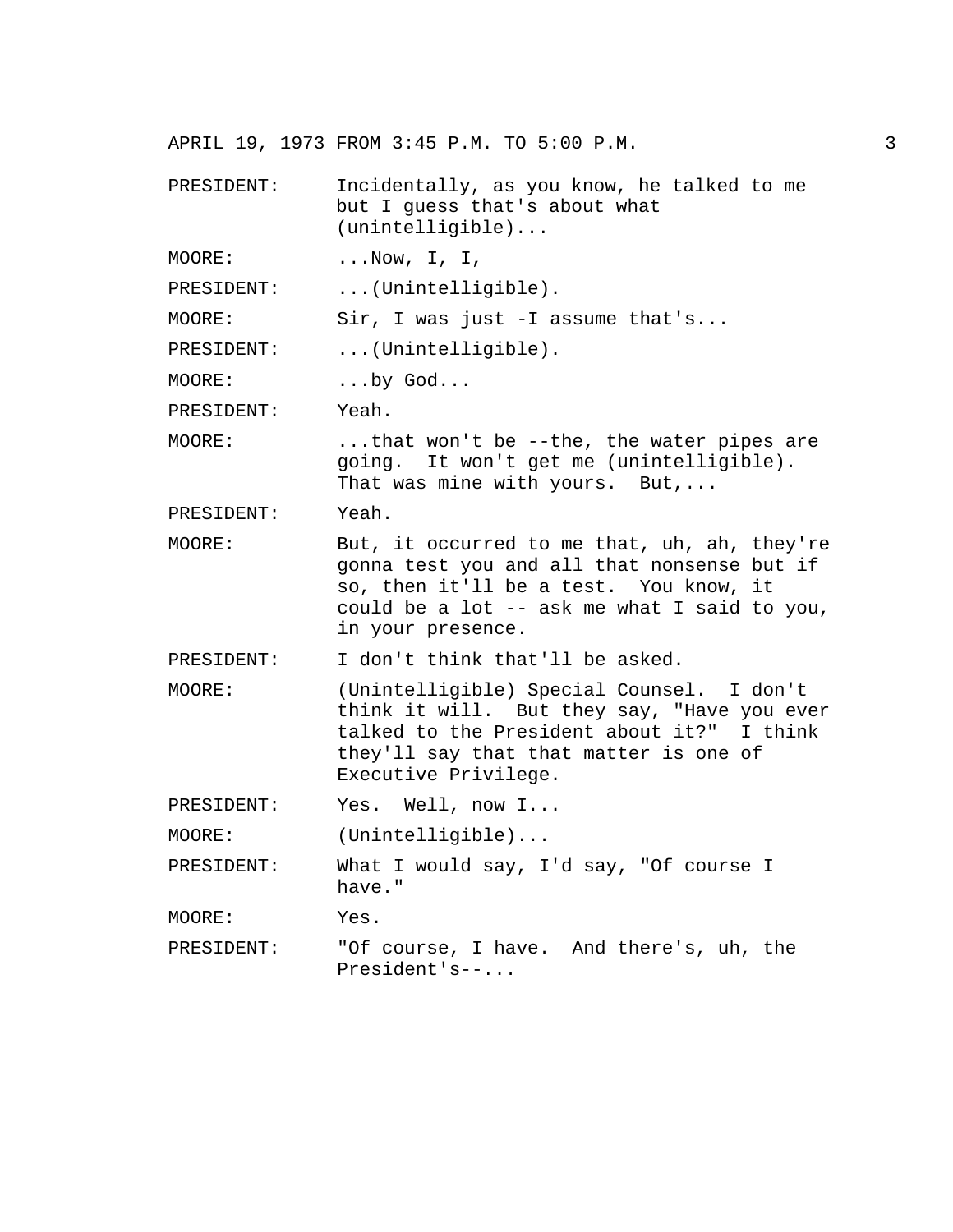MOORE: ...position.

PRESIDENT: "The President's view is my personal point of view."

MOORE: Good.

PRESIDENT: (Unintelligible)

MOORE: Well, that's good. I'd much prefer that but, uh,...

PRESIDENT: I'd say, "Yes, of course I have. The President's uh, expressed his views and his views are accurate" or whatever you want to say.

MOORE: It was very well expressed. But, uh,...

PRESIDENT: But go ahead, uh, what, what did Chapman tell you to do?

MOORE: He said, "Look, you've got to tell the truth." He said, "About the last thing the President needs is any more non-truth telling."

PRESIDENT: That's right.

MOORE: He said, "You don't to have phrase it the way they want you to phrase it." Put it that way.

PRESIDENT: Exactly right. Which of course they're gonna try to, they're gonna try to, get you to phrase it in the a way that will sink somebody else.

MOORE: I know.

PRESIDENT: Can't do.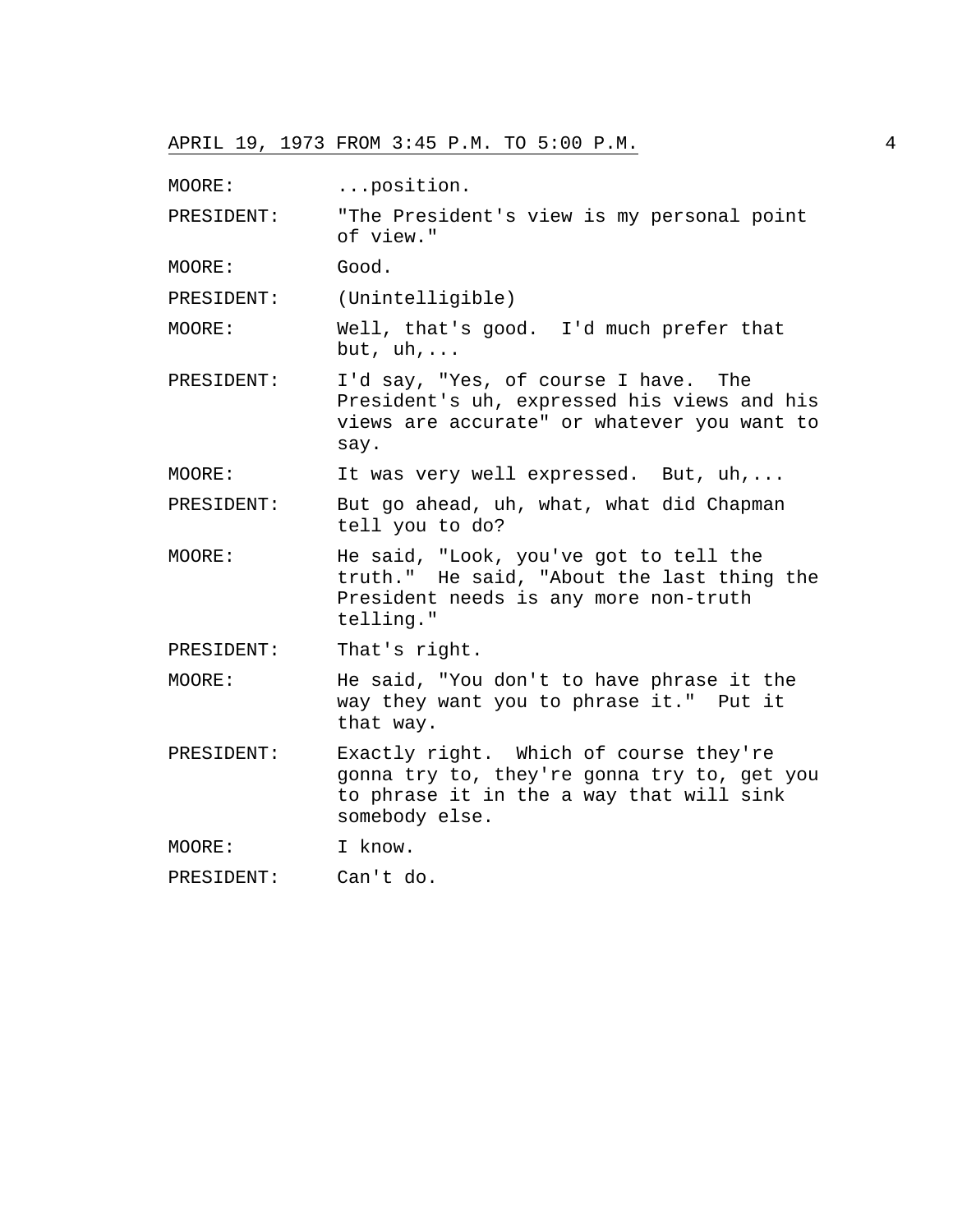- MOORE: I know. And, uh, uh, (tape noise) has told you --I, I guess, but we don't know what it is but -- of course, I had met him privately.
- PRESIDENT: There's the problem.
- MOORE: Yeah. Uh -- uh -- when I -- what he would sigh and say this thing was getting so awful and he'd hint around and duck.
- PRESIDENT: When was this?

MOORE: Oh, over the last -- I got active in this - course I was in on the Segretti thing--

PRESIDENT: Yeah.

MOORE: We discussed that back in October and then again in December.

PRESIDENT: Right.

MOORE: And I met Chapin-about it. In an advisory role. And then, uh, in Watergate I, was on, occasionally on something (unintelligible).

- PRESIDENT: (Unintelligible with tape noise) about this in January?
- MOORE: Oh, no, during -sometime in -between December and say February.

PRESIDENT: Oh, after the election.

MOORE: Oh, yes, yeah.

PRESIDENT: Now, okay.

MOORE: Before the election, my role consisted-wasn't a very good task, but they started meeting -- Cliff Miller and I were sort of PR advisors to Mitchell, Stans, and--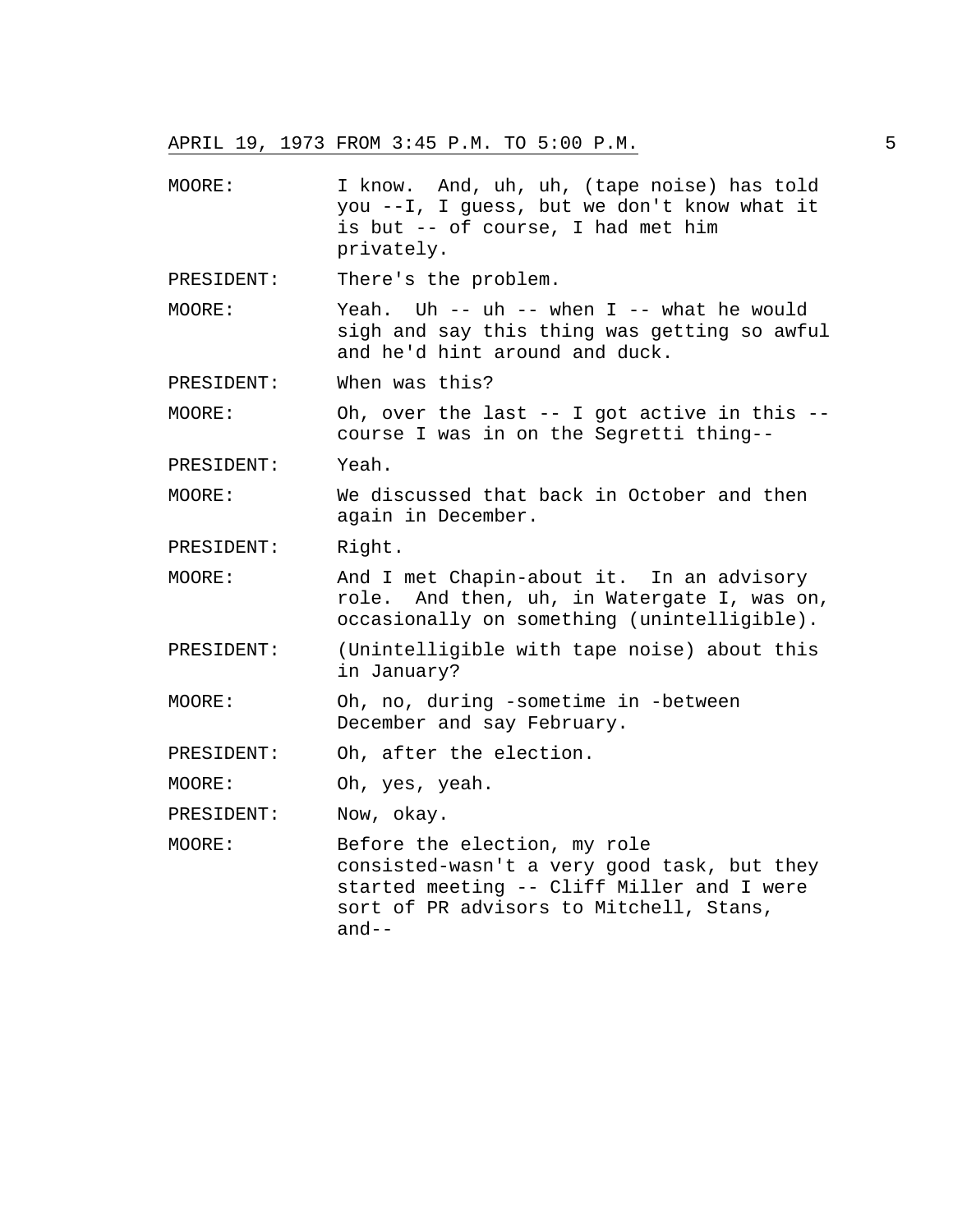PRESIDENT: Well, didn't -- in those before the election, uh, Ziegler tells me that all those who talked to Dean, Dean's flatly said, nobody in the White House was involved."

MOORE: Dean--

PRESIDENT: Cause I asked him that question. You know that's the first thing I asked him...

MOORE: Sure.

PRESIDENT: ...throughout. I said, "now, John I've got to know this one thing, was anybody in the White House involved"? He said, "No." And we, then, of course, came to the post period.

MOORE: He had always denied...

PRESIDENT: And that he...

MOORE: ...(unintelligible).

PRESIDENT: ...denied, denied that he was involved.

MOORE: That's right.

PRESIDENT: Yeah.

MOORE: What he acknowledged to me, and was the general type of thing, he said, "Oh, Liddy came in with the damnedest plan" and he said "it involved all kinds of crazy things."

PRESIDENT: Right. That was plan number one.

MOORE: "And I said get those charts the hell out of here, that sort of thing, can't contemplate something like that. That shouldn't be...

```
PRESIDENT: ... "talked about (unintelligible).
```
MOORE: ..."in the presence of Attorney General."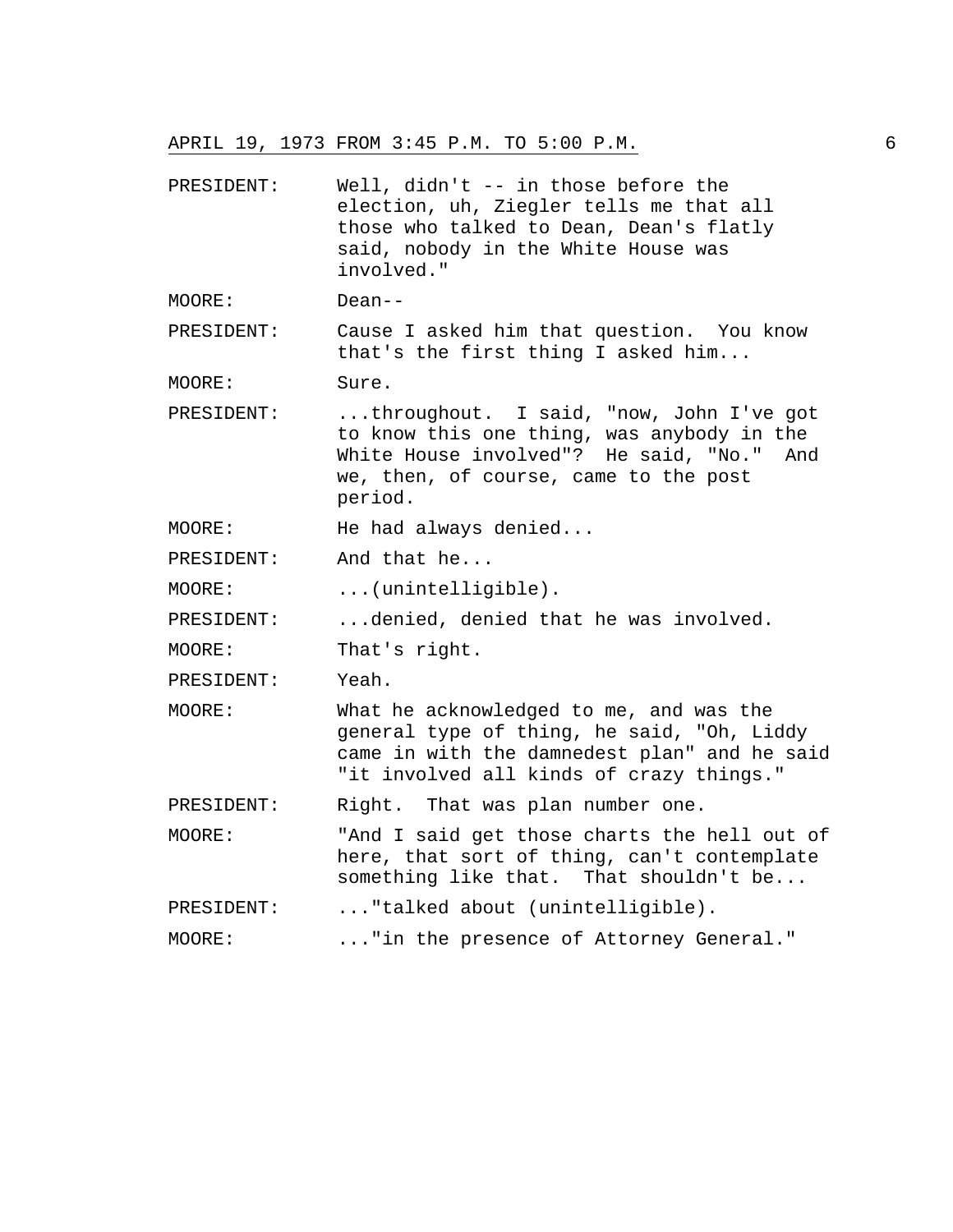PRESIDENT: Right. Right.

MOORE: Dean has told you a good...

PRESIDENT: ...told me though, he told me about his three conversations and so forth.

MOORE: Yeah. Well...

PRESIDENT: He's been very forthcoming about that.

MOORE: Yeah. Well, he told me that and I said, "Well, John, I, I would have a, a hard, hard time believing that John Mitchell knew this thing was going on."

PRESIDENT: --I asked Dean early, you know, when I first--

MOORE: Yeah.

PRESIDENT: when I first got into was when, uh, basically just before the whole goddamn thing that, that crazy McCord got into it.

MOORE: Right.

PRESIDENT: And I'm glad, I'm glad it's out. I want it done. Finished. Don't you agree?

MOORE: Absolutely finished.

PRESIDENT: Get the son-of-a-bitch finished. I thought it should have been long ago,...

MOORE: Yeah.

PRESIDENT: ...what the, what the --I'm afraid that our great, dear friend, John Mitchell is the culprit. Cause John Mitchell knew about it. John Mitchell just couldn't bear going before--frankly saying right after the caper saying, "well, whoa, whoa this was a terrible thing. I didn't approve of this specific and I condem it." And that's what he should have said. But he didn't do it.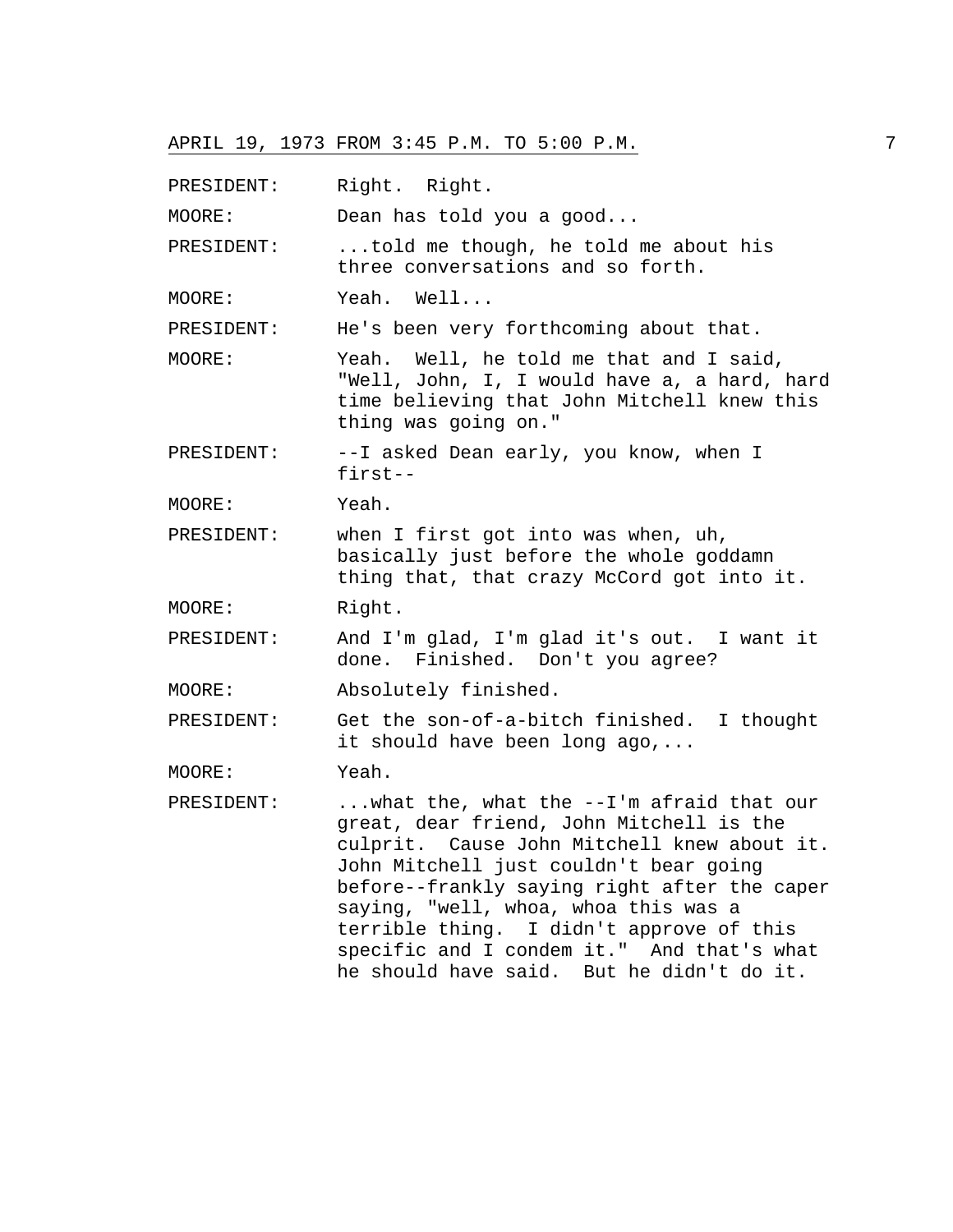MOORE: Yeah.

- PRESIDENT: As a result, ever since then they've had the responsibility of taking care of the defendants' counsel and some of their expenses and so forth and so on. And getting other people involved and that's just been wrong.
- MOORE: You said it the first time, a coverup--zealots do things in the campaign which is one thing, is bad enough...

PRESIDENT: Right

MOOORE: ...but covering 'em up is what kills ya,.

PRESIDENT: That's right, that's right.

MOORE: And that's what--

PRESIDENT: As far as my knowledge is concerned, that's the real tragedy. I didn't really, I never saw Dean until after the election. Well, except to sign my wills, as I recall. And I never, even occurred to me to ask him because apparently he had told -- I, I, before my press conference in California, for Ziegler, Ziegler's been asking for guidance and I said, "what is the situation?" He said, "Well, I talked to Dean." I said, "Does he say nobody was involved?" He said, "all right, then you can say that." It's the only thing we could do, wasn't it? What else could we --

MOORE: Absolutely, and, then t-- but has he...

- PRESIDENT: But I think, I really think, I really think, Dean, naturally he was covering Mitchell (unintelligible with tape noise) What do you think?
- MOORE: Well, I don't know, well, I was not that close to his side of it, you know, at that time. (Unintelligible) that was August 29th.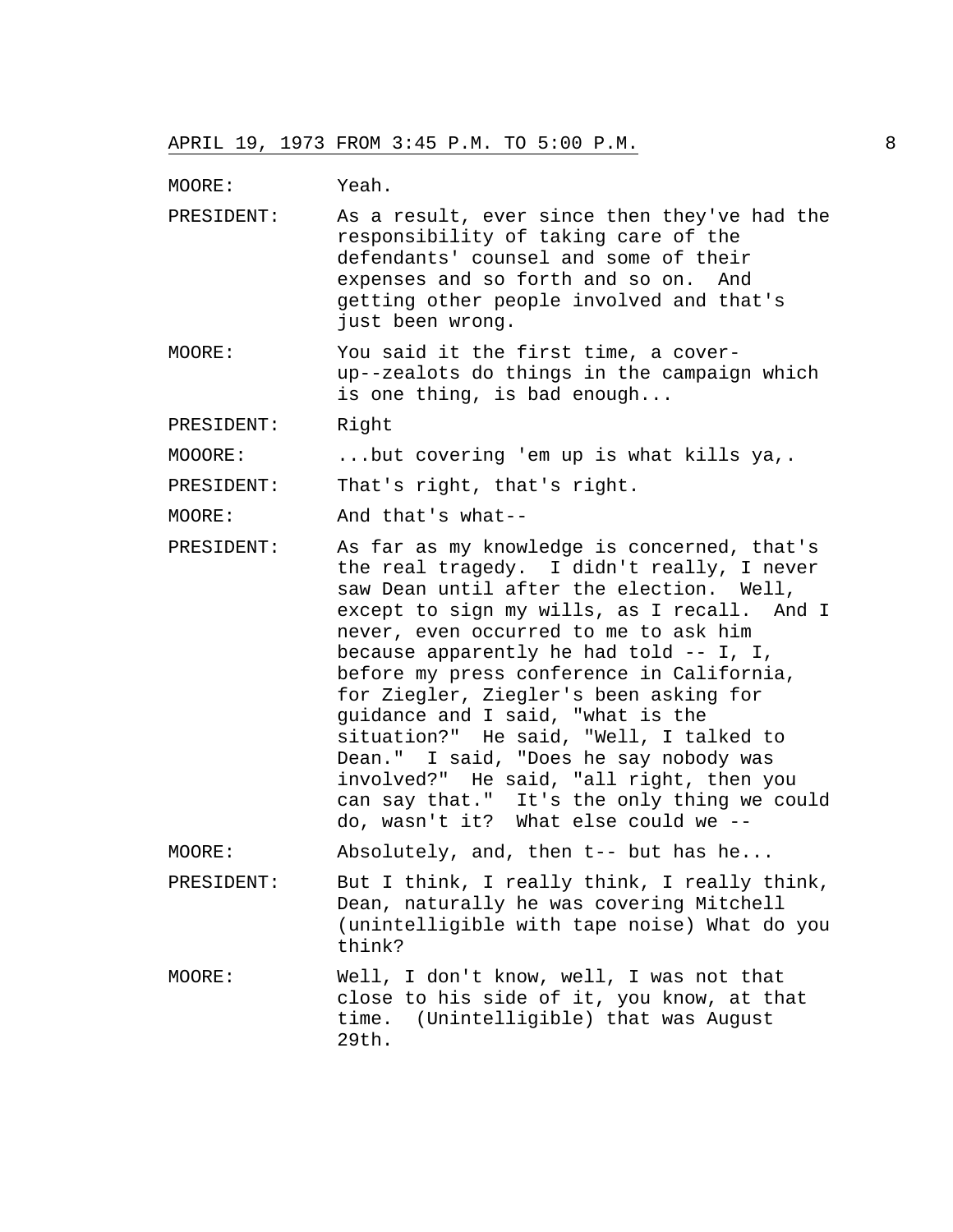PRESIDENT: Yeah.

MOORE: It made you sick, so, I was involved in the convention, getting ready for it,...

PRESIDENT: Right.

MOORE: ...and so forth. And this thing still looked like nothing but a, almost as Ron said, a third rate burglary. (Unintelligible). And, uh, I, I don't recall being surprised at his finding or, or questioning him. I frankly thought, at that time, that this was Liddy (unintelligible)...

PRESIDENT: Just took off.

MOORE: ... money.

PRESIDENT: Well, I thought that too.

MOORE: That it wasn't (unintelligible).

PRESIDENT: That was my belief throughout, (unintelligible). I would have maybe called Mitchell and said, "John for Christ's sakes...

MOORE: Yeah. Yeah.

PRESIDENT: "...let's do it." I, I, of course I couldn't believe anybody as smart as Mitchell would ever have allowed (unintelligible) So stupid.

MOORE: So unlike him. I saw him for a year over there, you know. You know you can't do that kind of thing you do...

PRESIDENT: That's right. (tape noise) come on now to Dean and when you began to get -- what's, what's there to know.

MOORE: Well,--

PRESIDENT: I like those cigars.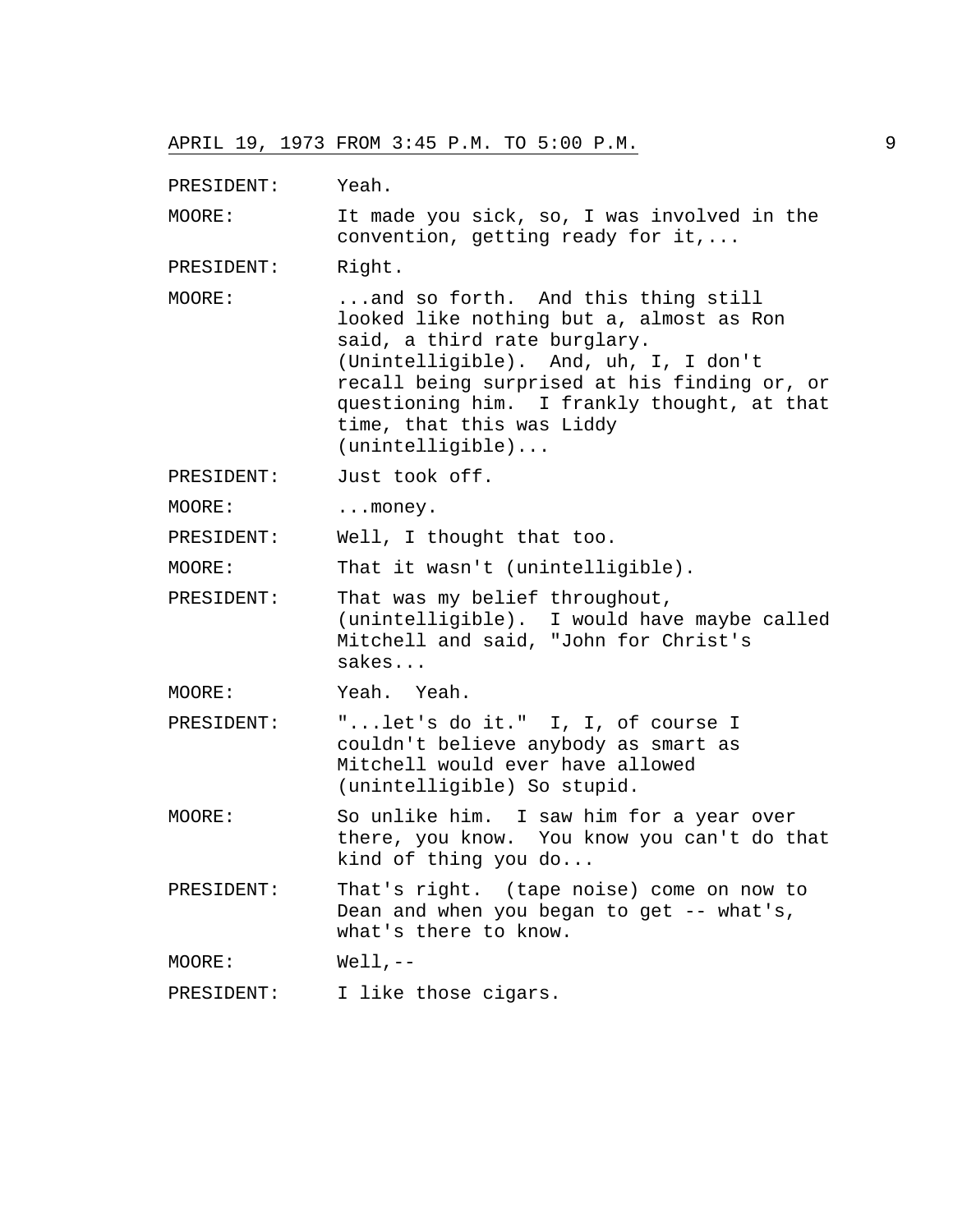MOORE: To the best of my recollection, I really got involved when, and it makes sense, uh, right after the Senate passed the resolution setting up the Committee.

PRESIDENT: Right.

MOORE: Which was mid-February. (Unintelligible).

- PRESIDENT: As a matter of fact, Dick, it's an interesting coincidence, the first time I ever saw Dean was when you and Dean came in together. Remember you and Dean came in together that day.
- MOORE: Yes. (Unintelligible) Executive privilege discussion in the press conference (unintelligible).

PRESIDENT: That's right.

MOORE: Now, I did state that well, after one of those meetings, that, "John, things are moving into a point where the President may be being disserved, maybe doesn't know what the, what the problems are." John was hinting, at that time, about the darn problems.

PRESIDENT: Yeah.

MOORE: And I think he told me that he was gonna (unintelligible) it or--

PRESIDENT: Come in and see me alone.

MOORE: That's right, he did. Yes.

PRESIDENT: He did. By his credit, he came in. He said now -- he didn't lay it, yes, he laid it out pretty much. He laid out his concern that Mitchell did know about the four meetings where Mitchell testified or put out a line--or not testified. Where Magruder denied there was any. He said that was wrong, and he went on to -- he didn't indicate the subornation of perjury point which apparently, he's stuck into very deep now where he, he pointed to Magruder in his testimony.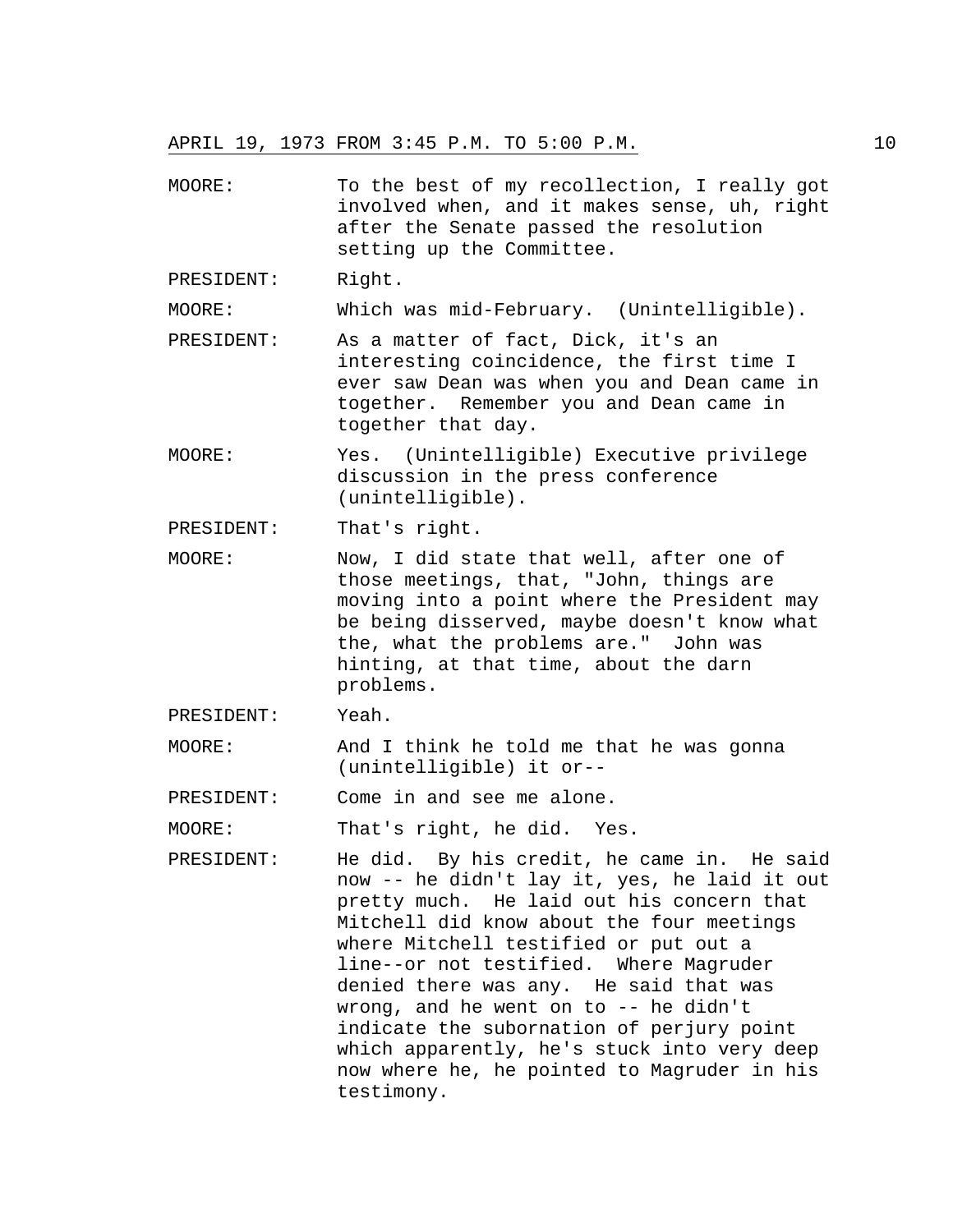MOORE: Yeah.

PRESIDENT: See that's about it.

MOORE: Occasionally, he would say to me, you know, "I've got to struggle with this thing without doing that. I, I haven't meant to do anything," he said, "but Magruder's gonna try to finger me or somebody else."

PRESIDENT: Yeah. How's he gonna handle it?

MOORE: He said, "What I told him was you've gotta tell the truth." He said, "I told him what kinds of questions he was going to be asked. I talked to him, but I never and, and I'd say 'It's up to you' (unintelligible). "

PRESIDENT: He told me the same thing.

MOORE: Yeah. And I believe him.

PRESIDENT: Cause I, uh, -huh?

MOORE: I believe John.

PRESIDENT: You don't believe do you believe him now?

- MOORE: Uh, No. I, w-well, I think the bigger liar is Magruder. (Unintelligible).
- PRESIDENT: Well Magruder is.
- MOORE: Yeah. Well Magruder is, is, is -the question of credibility.

PRESIDENT: Magruder's lying more than Dean?

MOORE: I think so. I have a personal complaint...

PRESIDENT: Is Magruder trying to do Dean in?

MOORE: Yeah. They hate each other, Magruder, Dean told me...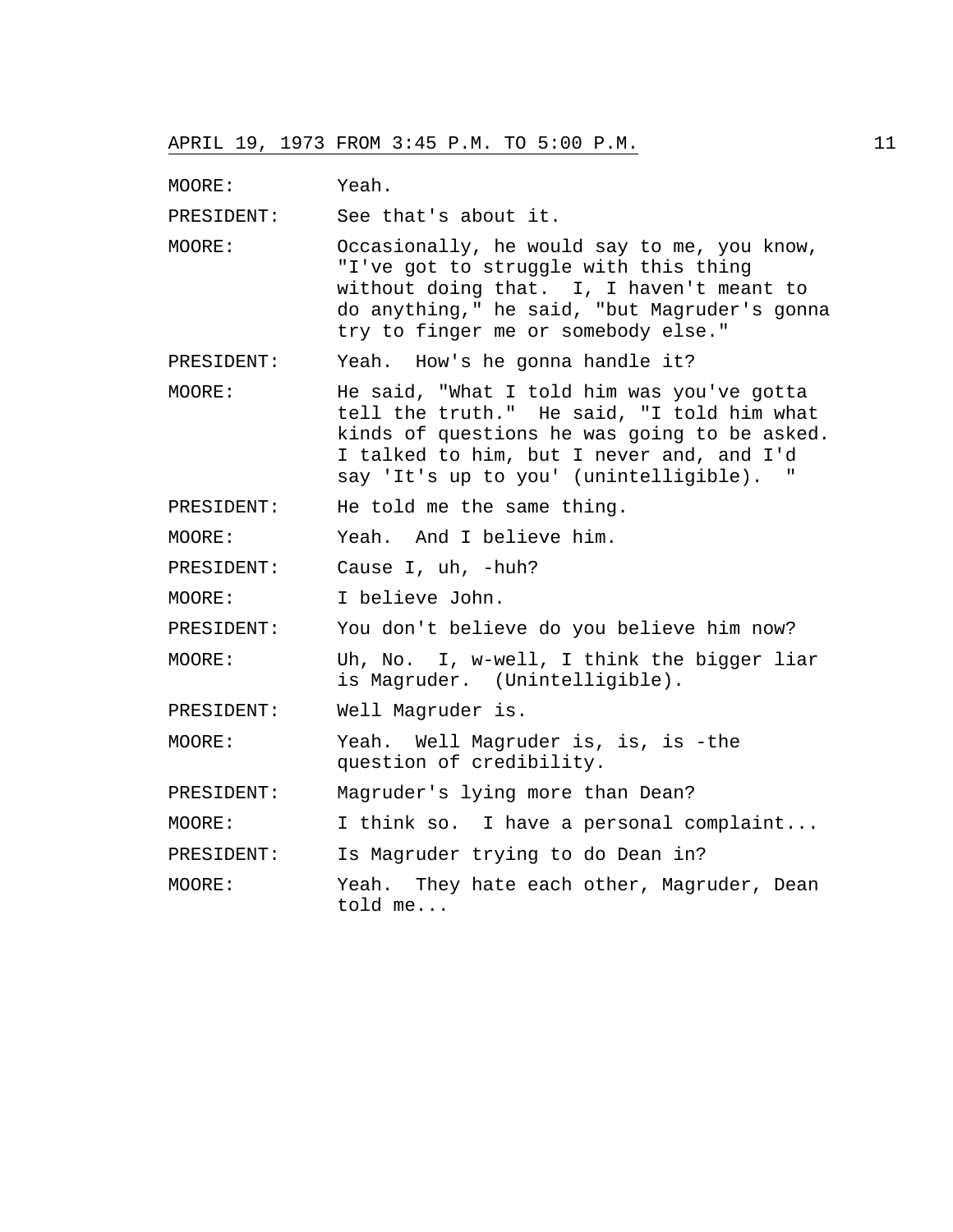PRESIDENT: I just -- what?

MOORE: Dean told me, at some point, you know, he said, "the one I worry about in all this is Magruder." He said, he's not gonna go down alone. He's saying that if he goes down, he's gonna take the whole cover-up, particularly me. This is so. (Tape noise) "I coached him on his testimonies. I didn't, I didn't. I gave him his options. I told him what the options were."

PRESIDENT: Yeah.

MOORE: And, uh, he said...

PRESIDENT: (Unintelligible) tell you about Magruder?

MOORE: He said, "what's" -I mean he was talking about Bob Finch and said, "by the way, Jeb Magruder came up here and, what's wrong with him because he was telling all kinds of crazy tales (tape noise) conducting a meeting on a job hunt -- a job interview. Uh, uh, (unintelligible) had gone to great lengths to get him an opportunity for a, for a job interview and had him come up-- (tape noise) talk to Dean for a minute. (Unintelligible) Bob was sitting around with the Secretary of State in California. (Unintelligible) (tape noise) I told Finch "what's the matter with this kid?" Can't any of us put a job but he wanted my support for uh, a candidacy.

Yeah, Yeah (tape noise)...

(tape noise) Incredible isn't it? (Unintelligible).

I gotta -- And then he said no, but I do have enough support. For instance, Len Firestone said he's all for it (tape noise) You and I and Len Firestone and some of the (tape noise) in Len's office and (tape noise) chance.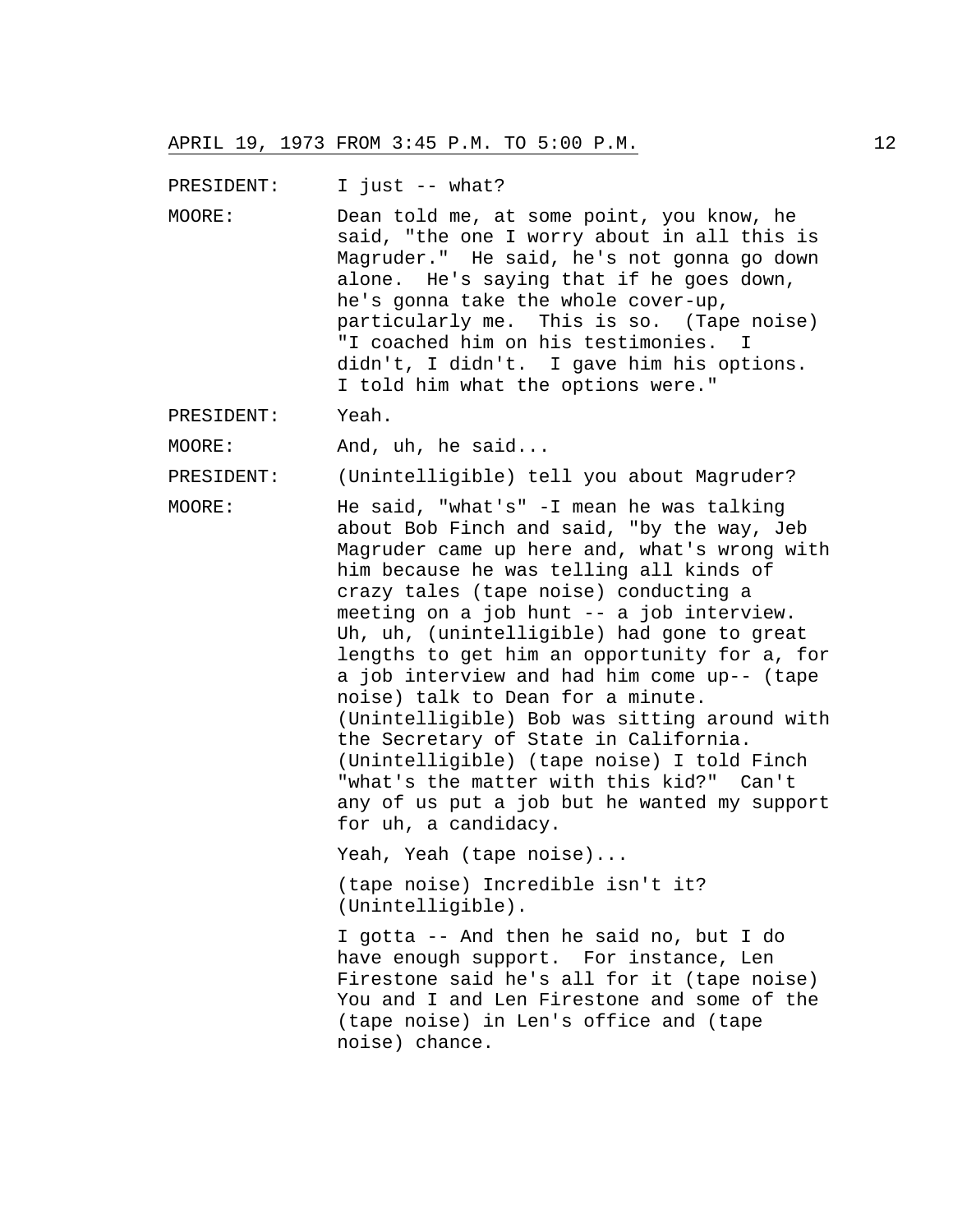PRESIDENT: Chance.

MOORE: No chance except in industry, but no dice. Oh. Better plan prove a lie. So Pat said what's, what's with that Kid?

PRESIDENT: So maybe Dean is the, correct then.

MOORE: So--

PRESIDENT: Now go ahead now.

MOORE: Well, in any place, Jeb is a name dropper and, I mean, just judging, from the man I know probably always exaggerates his role a little bit. Likeable. Ya know did a good job in so many things.

PRESIDENT: I don't know him at all.

MOORE: But in this contest of credibility I would go with, uh...

PRESIDENT: Dean.

MOORE: ...anybody, but, but Jeb Magruder. (Unintelligible) thing to know. Jeb had his part in the midst of a point where he poke John instead of defending him. I'm giving up hope on John.

PRESIDENT: (Unintelligible) Magruder.

MOORE: I mean, I, I, I'm not.

- PRESIDENT: I'm afraid, I'm afraid. I'm afraid what basically they had La Rue in, La Rue by virtually the same, John's employee, he must know some things and, uh, (unintelligible).
- MOORE: I don't know, you know, you know everything or do you? I know nothing. I don't know but a spectator --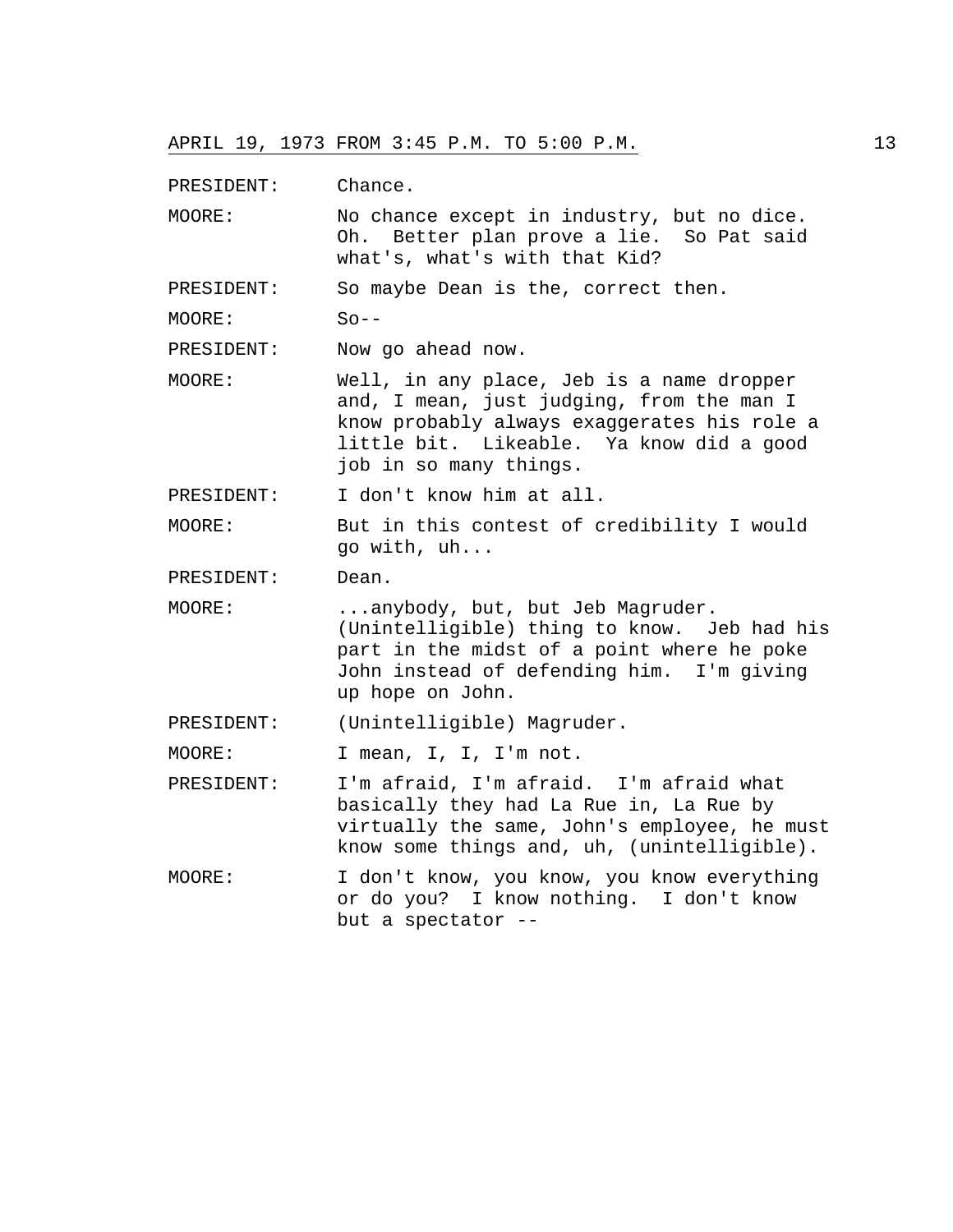PRESIDENT: I don't know I, I frankly don't know--

MOORE: I don't think you ought to--

PRESIDENT: I'm just not going to ask

MOORE: ...Just doesn't make any damn difference--

PRESIDENT: This doesn't make any difference I mean about...Christ, I love all these people, they're all doing it for me, uh, er, uh they thought, but La Rue, and uh, Mardian, the rest were in the cover-up, they had to be (tape noise) (Unintelligible) Let's get back to Dean and uh. Then what happened after remember you and he came in the office, then he came in alone, then I saw him at least three or four other times because I thought he was in charge of the damn thing.

MOORE: Well, he was.

- PRESIDENT: And then we had him, when he went to Camp David what happened? Were you with him there to help him write that paper.
- MOORE: No, no, he was up there and, right now he seemed to be quite, quite upsent. He was all right (unintelligible) I talked to him on the phone. He called me (Unintelligible).
- PRESIDENT: At Camp David?

MOORE: He was up there for--

PRESIDENT: You know why I sent him there because he was under,--Everybody was out at his house and I said, I said,...

MOORE: ...(Unintelligible)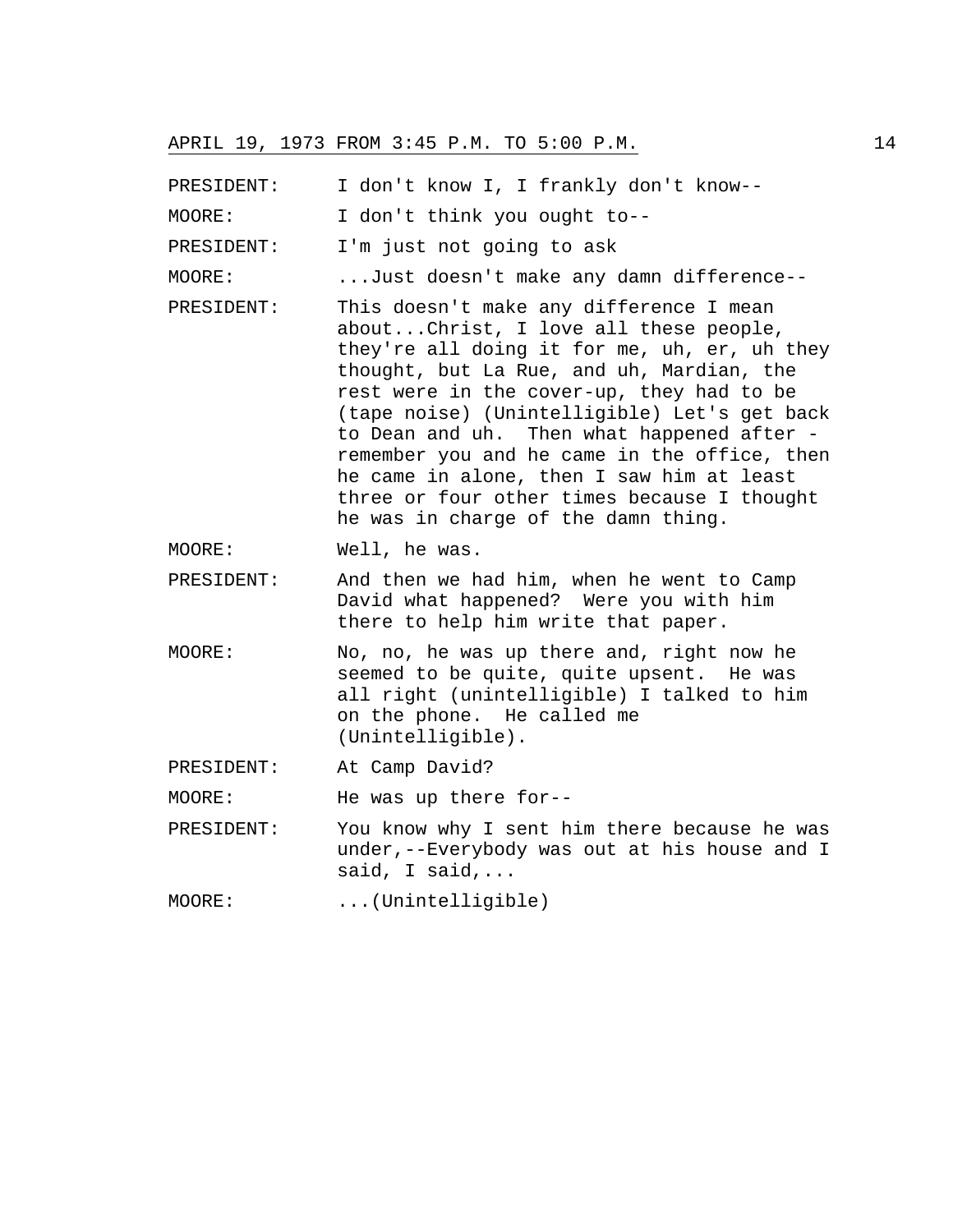PRESIDENT: ...and I said "John, we need a, --Ya know, my whole view was, all, all along." Remember, Dick, let's get out a report. We never, there was no Dean report to correlate.

MOORE: Right, Right.

- PRESIDENT: Let's get the whole thing out. Get all the whole business of Segretti and the rest. He was trying to write it -- came back and said he couldn't write it.
- MOORE: He was, uh, I don't think he was in very good form up there. I don't know what it was. Wife was never there. Uh--but he was--hard to describe, just had a feeling, he was, conversation with him wandered a little bit and he was ...He was nervous and concerned (unintelligible) was involved. He said, "(unintelligible) I just went walking in the woods for two hours. I can't put this together." and you know, uh (unintelligible with tape noise). I never saw it but--
- PRESIDENT: I think his problem was that when he put it together he saw that he was involved.
- MOORE: This thing began to focus on and in actuality until the last few weeks he was very capable, but-some conversation; some Dean said, uh, you know that, something that he knew beforehand, before it was in the press. He said to the U.S. Attorney which was the first time he'd ever said that, --about Watergate. The press said he told them that he knew about Watergate.

PRESIDENT: Yeah.

- MOORE: So he said that would make, one person in the White House who did know the facts who would be the author of the report.
- PRESIDENT: No, uh. His answer to that ' would be that he knew that such a plan was presented but he did not know that it was approved.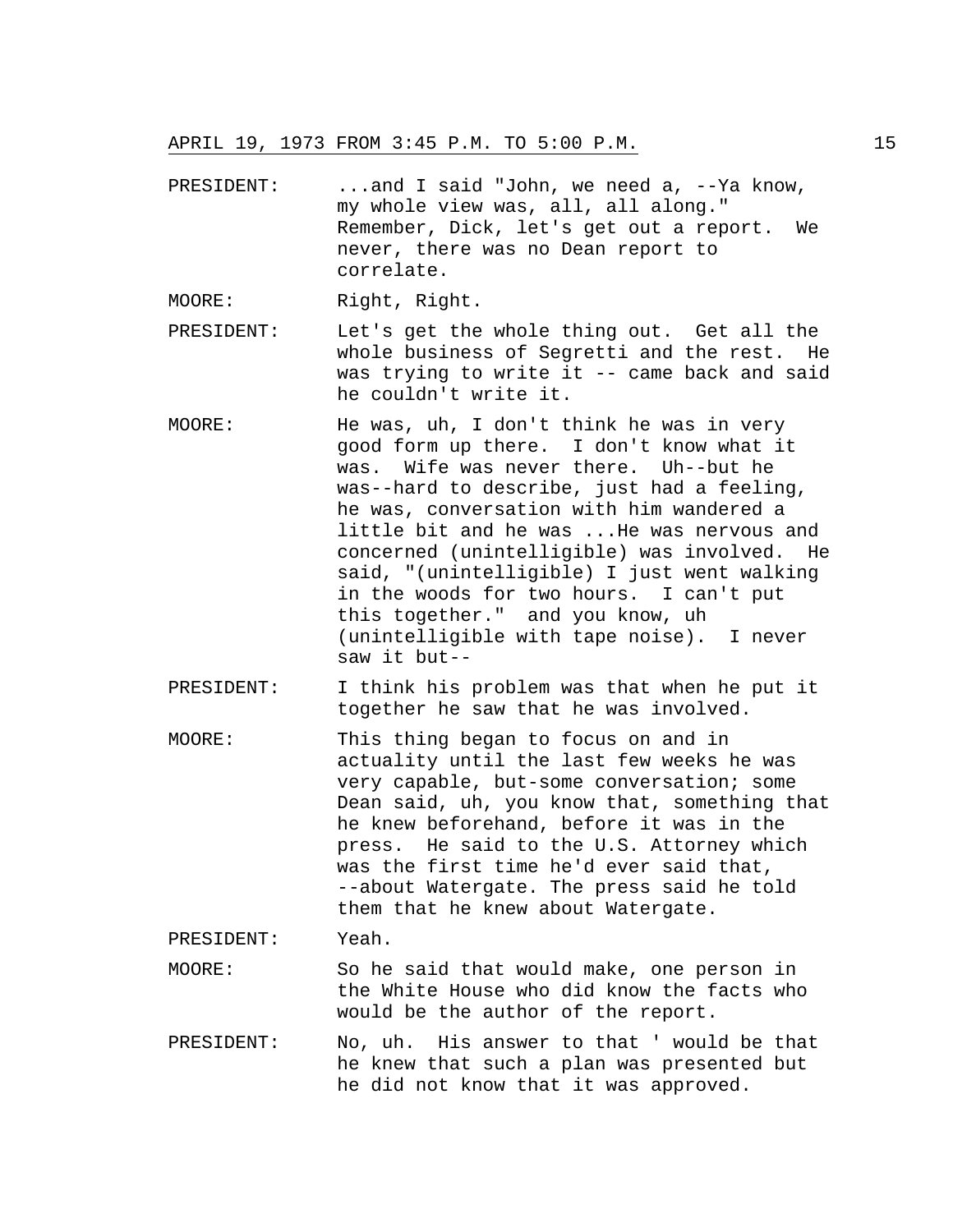MOORE: I see. (Unintelligible).

PRESIDENT: Sure that could be. I didn't that's what Haldeman told me. I kept asking him, I said now...

MOORE: Yeah.

PRESIDENT: ...cause hell the moment that I knew that he knew about it, I'd have to fire him. But he never said that.

MOORE: No. I meant as of, all I, know, is I saw this third item in the paper, saying the first time he said that he knew what it was all about. I guess he didn't. That it was presented, but not that it was approved.

PRESIDENT: That was his, that was his story and I...

MOORE: (Unintelligible)

PRESIDENT: ...am inclined to agree with him.

MOORE: I, that, that's right.

PRESIDENT: I'm inclined to agree with him.

MOORE: I think (unintelligible)

PRESIDENT: John Dean was too smart to have this man babble on.

MOORE: Somebody must have said it. I still think, at that point it still seems to me, what happened was that (unintelligible with tape noise) getting information these guys were going to do all kinds of things to it, protect the President, protect the surrogates. You want to know what the, these guys are going to do to us...

PRESIDENT: You're the one we're protecting, aren't you?

MOORE: ...and protect the Convention and Liddy presented an elaborate plan. You know (unintelligible) kidnapping. (unintelligible).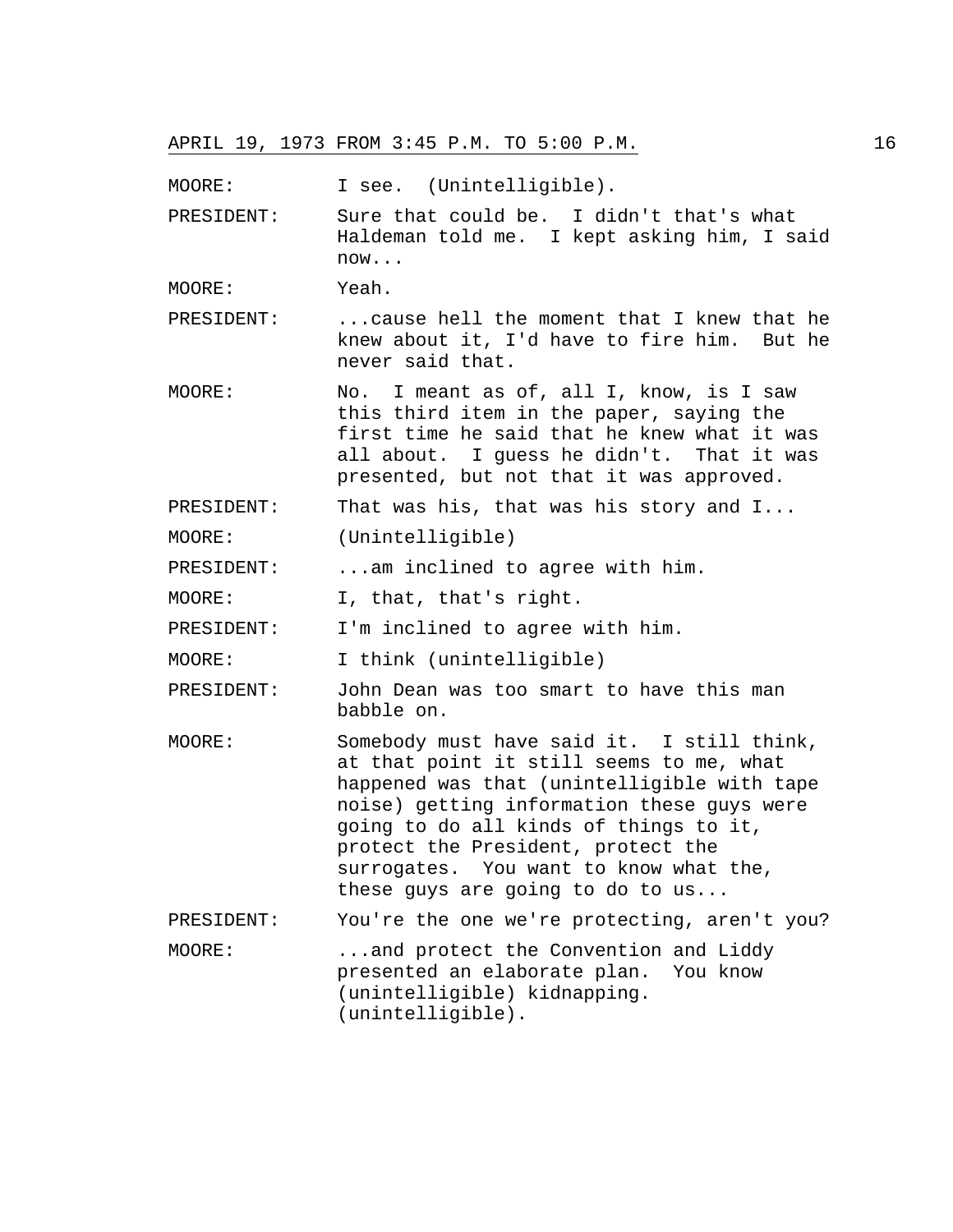PRESIDENT: Kidnapping? Well I don't know. Kidnapping.

MOORE: Yeah, kidnap the ringleaders of the demonstrators (unintelligible)

PRESIDENT: Have Liddy (unintelligible)

MOORE: Well, he wore a shoulder holster when he was a young attorney (unintelligible). What does that prove? What does that prove? And, uh, I thought, therefore, that what got approved was, okay, you do need a budget, you do need a (unintelligible), you do need this work, but keep,...

PRESIDENT: But they didn't approve anything. (unintelligible)

MOORE: ...keep, keep it within the law and we'll do it. Don't tell us anymore about it.

PRESIDENT: That's, that's got to be Mitchell.

- MOORE: That's got to be Mitchell. Yes, and, and he's gonna have a credibility contest with, uh, several people but, uh, particularly Magruder. Well, several people but Magruder --
- PRESIDENT: Magruder is, I think, a consummate liar at the present time.

MOORE: Ah, he...

PRESIDENT: They can't give him immunity can they? And I don't see how they can give Dean immunity.

MOORE: Uh, I guess they could if they wanted to,  $but --$ 

PRESIDENT: Give Magruder immunity, I suppose.

MOORE: Well, I don't know what they're... what the U.S. Attorney's Office is gunning for but I assume they're gunning for Haldeman and possibly Ehrlichman, away.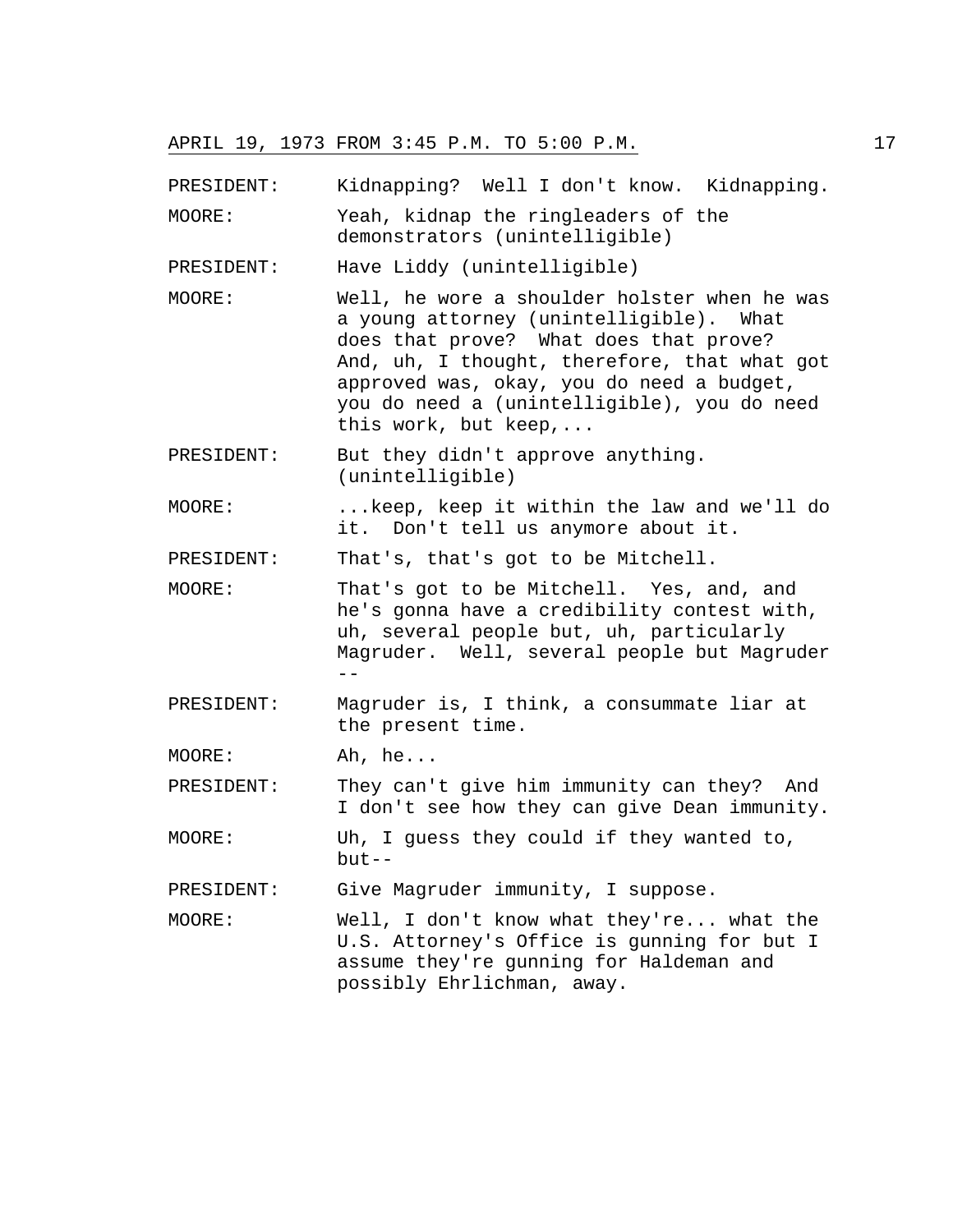PRESIDENT: I think (unintelligible) Ehrlichman (unintelligible) either top or bottom. I, I mean on a conspirarcy.

MOORE: But with Haldeman they start at the top. When it began they did things, they even (unintelligible) If the Segretti rubs off (unintelligible)

PRESIDENT: Uh huh.

MOORE: But, uh, you have, Chapin and then you have to spell out the damnedest, three hundred fifty thousand. Did anybody show you Jack Anderson's column (unintelligible).

PRESIDENT: Uh huh.

- MOORE: And, uh, people would say how could you take that much money out of the White House without Haldeman's approval? "I didn't say I did it on my own." I think he did. Ah, but they'll say he authorized it. (tape noise). Dean told him to do it.
- PRESIDENT: You told them you needed the money and so forth. Well, coming along here...

MOORE: Yeah.

PRESIDENT: I look back at Dean's -Dean has now said they're not going to make him a scapegoat.

MOORE: Yeah.

PRESIDENT: I didn't notice anything this time. Well what's he talking about? Who's he talking about? Haldeman?

MOORE: Haldeman and Ehrlichman. He, he

PRESIDENT: Why's he mad at them?

MOORE: Well...

PRESIDENT: What did they do to him?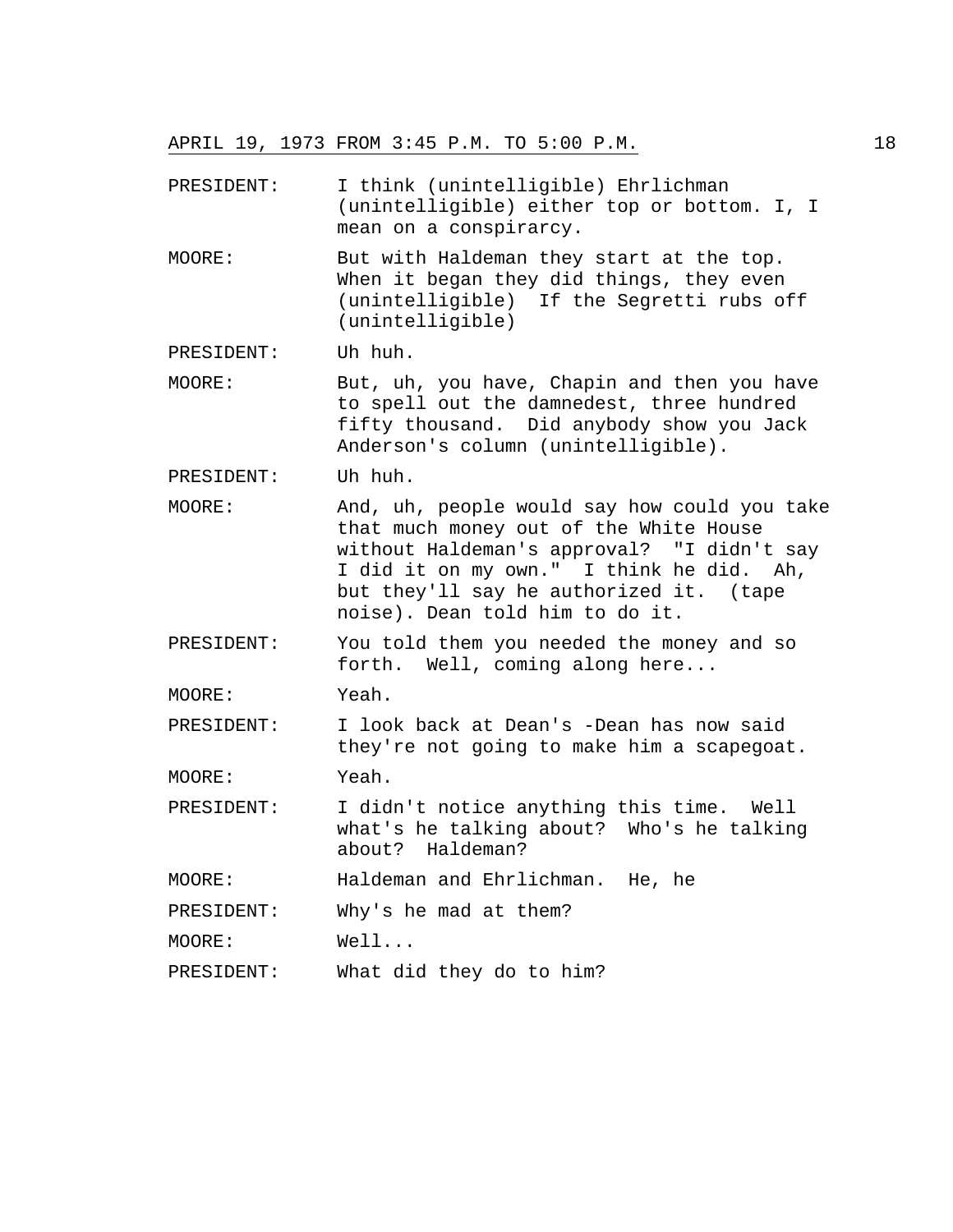MOORE: In his defense. I think--Well, Sir, obviously he's been talking to his new wife who said, "John, you're (unintelligible) now these guys pushed you into this (unintelligible)... PRESIDENT: In other words that he was an agent of those who... MOORE: ...these fellas talked you into it. PRESIDENT: Now, how was Ehrlichman in on that agent, let me tell you, in what respect? MOORE: Well... PRESIDENT: How, how do you see that? Tell me what do you... MOORE: Well, I, I don't know, uh... PRESIDENT: (Unintelligible) MOORE: ...if he has any problems. Well, he was-for one thing he said this isn't gonna be made public--, answered "I didn't say that, I mean, you are crazy. Ehrlichman had nothing to do with all this." PRESIDENT: Ehrlichman had no prior knowledge... MOORE: That's for sure. PRESIDENT: ...about any of this. MOORE: Of course, nobody here had prior knowledge. PRESIDENT: And I think -- Well, they claim Haldeman did in this respect, they say that a budget was sent over. This is the story. That it was dropped. The, uh, and it was sent to Strachan and Strachan, it is assumed, sent it to Ehrlichman. Strachan denies ever getting a budget showing that there was bugging in it and of course, therefore, Haldeman, of course, denies that he ever saw it, and I believe Haldeman. I don't think Haldeman lies.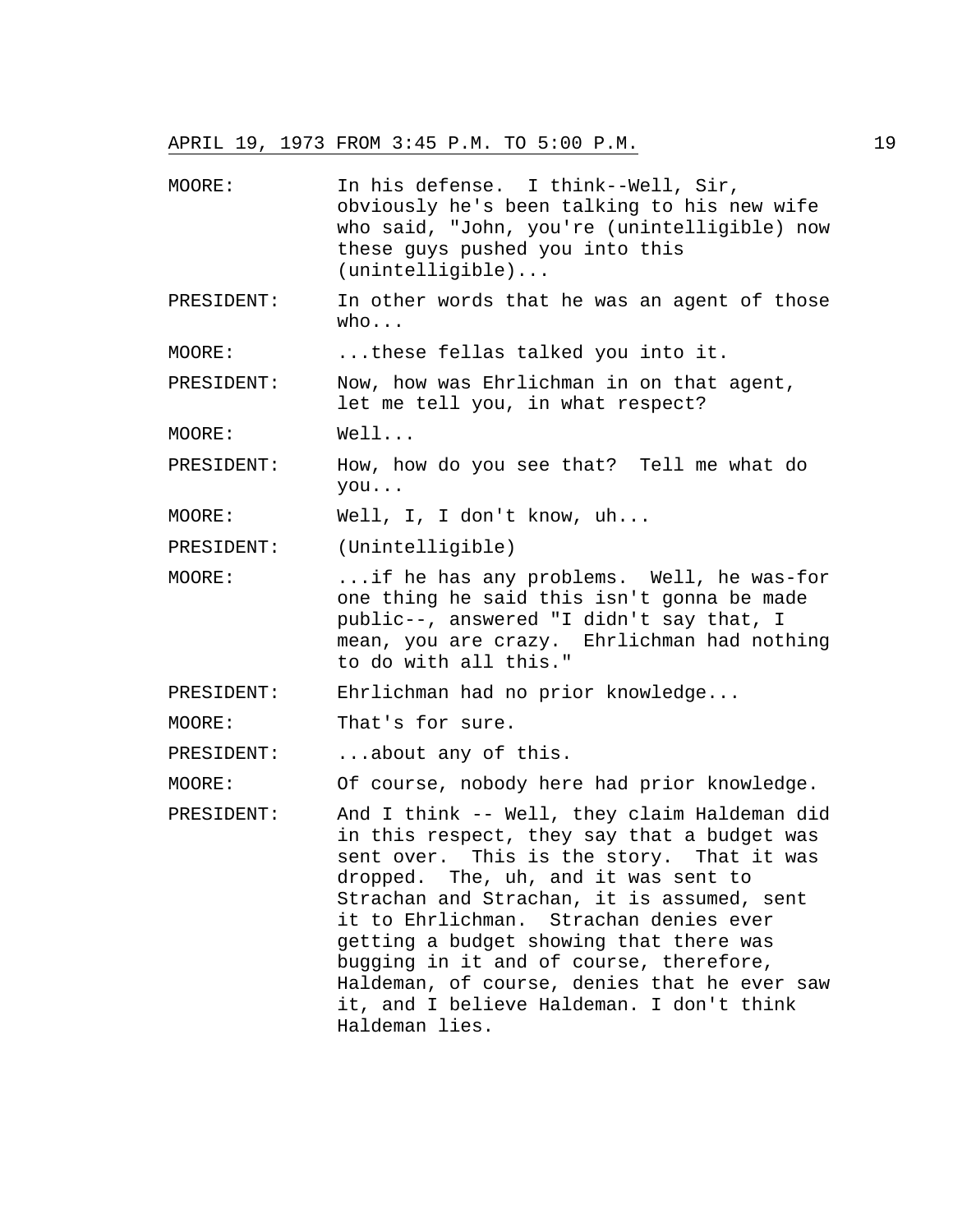MOORE: I don't think Haldeman lies.

PRESIDENT: The other point is that they said that the, the, that the tape was sent over and of course, Strachan says we got material that says confidential sources report, but that he...

MOORE: Yeah.

- PRESIDENT: ...didn't know, no idea that, it was that and, of course, Haldeman probably, then, he said the stuff was so useless that he didn't even have Haldeman see it. Now that's what they said. I believe that.
- MOORE: I don't know what I want, but what the hell...
- PRESIDENT: So Dean, Dean can't testify on that point. He can't say that -- or Magruder. Magruder can't say -- Magruder can say he sent it, but, uh, nobody can say that it got here.

MOORE: That's right.

PRESIDENT: Go ahead. Come back to Dean on Ehrlichman. What else does he say Ehrlichman...

MOORE: Well, he starts by saying -- it goes back...

PRESIDENT: Yeah

MOORE: Those people (unintelligible) that goes back to the Plumbers.

PRESIDENT: Yes. The Liddy's. That was all in the, all in the national security area, Dick. I know all about that.

MOORE: All right. I was just...

PRESIDENT: That involved -- that involved -- I know exactly what it was. It involved the time of the ... what the hell was it. The--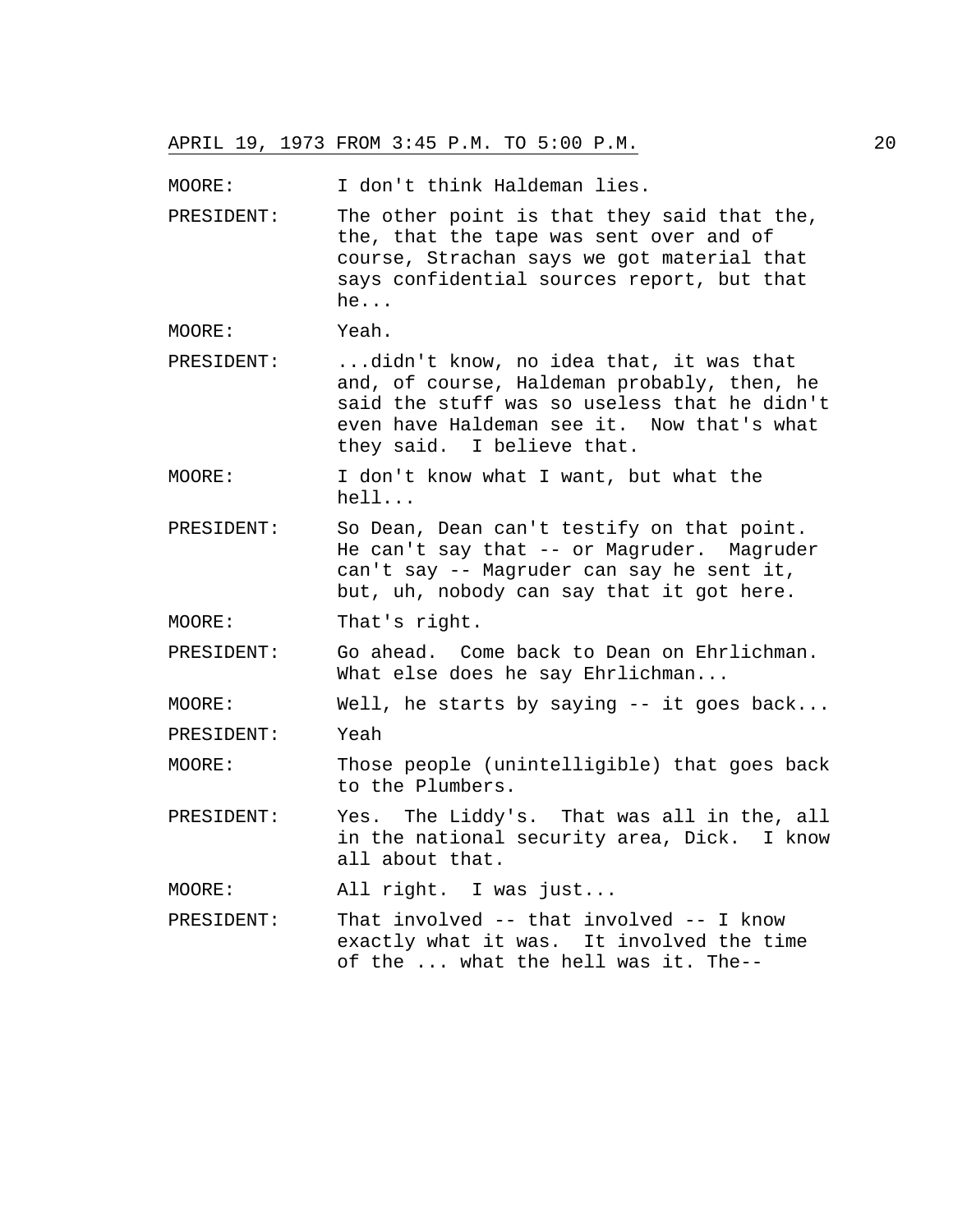MOORE: Yeah.

PRESIDENT: Edgar Hoover wouldn't do Ellsberg because Louis, uh, Marx, the daughter was married. Marx was a friend of Hoover's. You know the story there.

MOORE: Ahh.

PRESIDENT: The toy man. The daughter was married to Ellsberg and Edgar -- just personally - just couldn't bring himself to get into it. So we had to do something on Ellsberg and, and the capabilities up here to try to get information on the Ellsberg case. But now on that score... There was no bugging, I found. They had the FBI do bugging once it got into the case, let me assure you, but, but as far as the -- there was this crazy thing where Hunt goes out and breaks into the psychiatrist's office and has a picture taken. I mean, I mean, uh, (unintelligible) look at some files and so forth. But, Ehrlichman, Ehrlichman had no knowledge of, of that particular thing. He did not approve anything like that and so forth and so on. And I don't know what-Dean's talkin' about the Plumbers. Is that it?...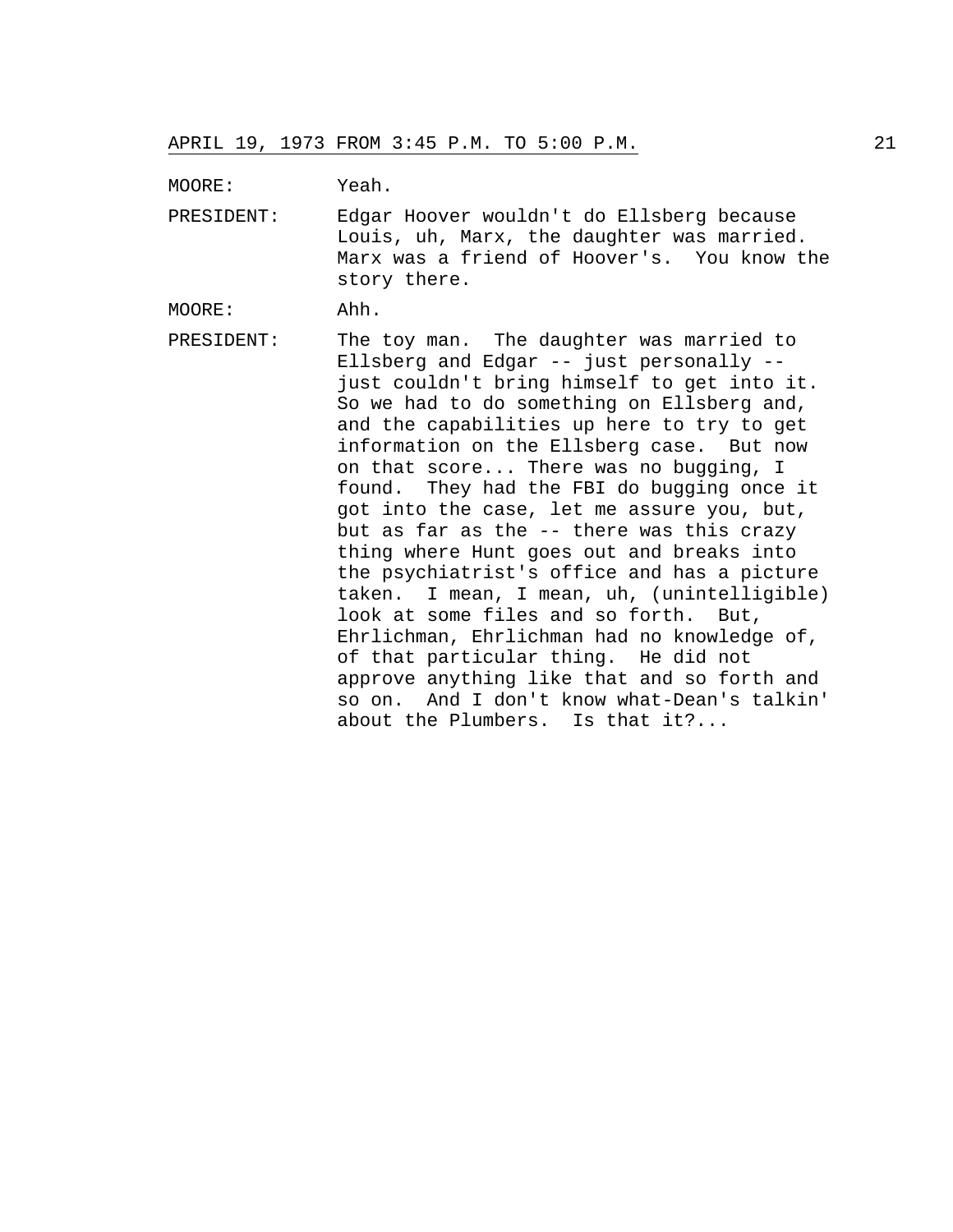| MOORE:     | He never spelled it out in all this time.<br>we've said, this is gonna be<br>(unintelligible) burglary rifling the<br>psychiatrist's files.                                                                             |
|------------|-------------------------------------------------------------------------------------------------------------------------------------------------------------------------------------------------------------------------|
| PRESIDENT: | Yeah. What else?                                                                                                                                                                                                        |
| MOORE:     | And, uh, then he got vague. Never--                                                                                                                                                                                     |
| PRESIDENT: | He got vague?                                                                                                                                                                                                           |
| MOORE:     | He mentions Krogh as having a problem I<br>think it has to do with the same thing. But<br>he says things'd be better off not knowing.<br>(Unintelligible) well, by this time<br>(unintelligible/REMOVED) see Dita Beard |
| PRESIDENT: | Yeah, that was Hunt.                                                                                                                                                                                                    |
| MOORE:     | And, and then Hunt and Liddy, uh--and, and I<br>felt (unintelligible) because Chuck had had<br>the disposition of this $guy$                                                                                            |
| PRESIDENT: | Ha, ha.                                                                                                                                                                                                                 |
| MOORE:     |                                                                                                                                                                                                                         |

# **RESTRICTED-"D"**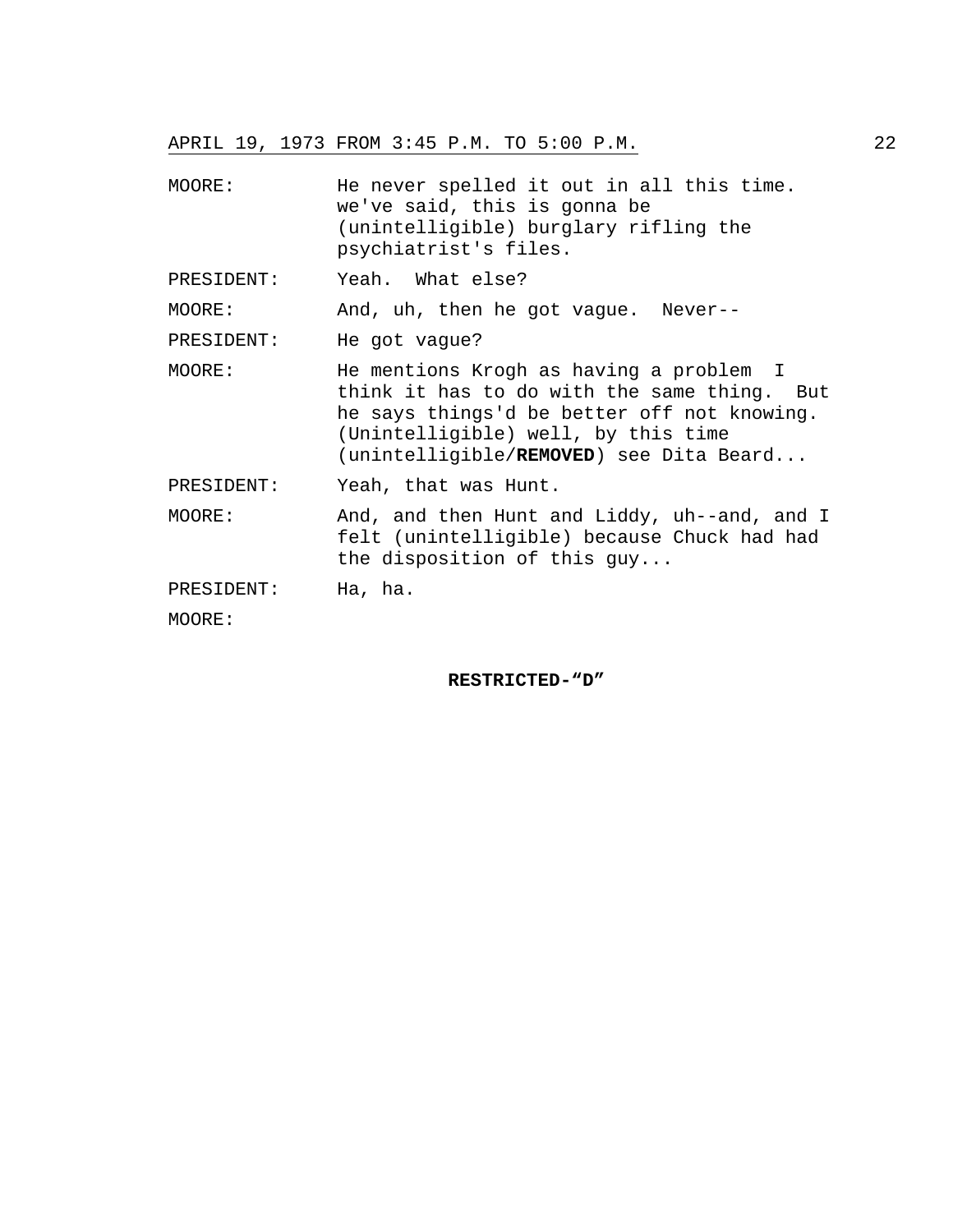PRESIDENT: Except, except Dean and he says he's not gonna be a scapegoat. MOORE: Yeah. He's gonna testify I think that... PRESIDENT: Lash out on that sort of thing. MOORE: Oh, yeah. Yeah. PRESIDENT: Don't you think so? MOORE: He might. He might. Uh,... PRESIDENT: Is that relevant in a trial? MOORE: Well, in the Grand Jury anything is relevant. See Dean isn't going to the Grand Jury. PRESIDENT: Well, I told Petersen however, told Petersen, I said, "Now, uh, bring out anything else you want," but I said, "you cannot go into the national security area." I said that first thing. That's proper to tell him, don't you agree? MOORE: I would think so. PRESIDENT: ...if it was national security. MOORE: Yes, certainly. PRESIDENT: I said, I said the, uh, Ellsberg--and I told him exactly what this involves, this national security stuff. I said if it's anything else, you can ask 'em anything. MOORE: I think this grand jury and this prosecutor have so much under cover. (Unintelligible). I don't know these U.S. Attorneys, Glanzer, Silbert,... PRESIDENT: Yeah. Really tough. I don't know, that's their job. MOORE: Yeah, sure it is, but I don't think they're gonna be looking for stuff like that. I think they're gonna, if they can, if they can complete the Watergate and related things, I think they're even gonna probably drop, pretty much, the Segretti side of this thing.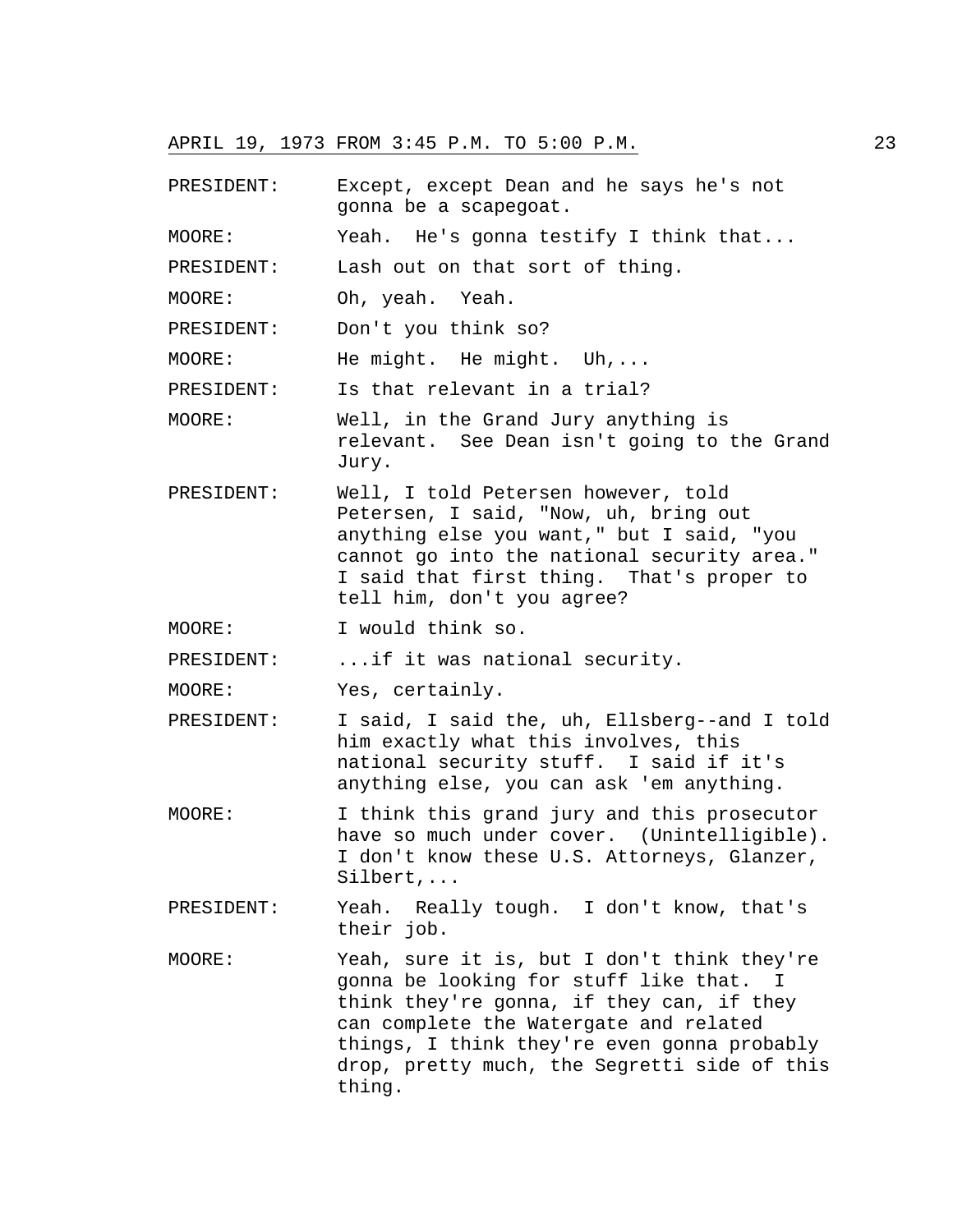PRESIDENT: Well, that's nothing, Segretti plead the, self-incrimination and what shit.

MOORE: That's right. So...

PRESIDENT: Now what else has Dean got on--on Haldeman? I just, I didn't--

MOORE: I don't know. Well, well, uh, my problem is that, uh, it all relates to post June, June 17 arrangements to, payments to...

PRESIDENT: That Haldeman was in that?

MOORE: Well, I don't know. I don't know, sir.

PRESIDENT: Does Dean say he was?

- MOORE: Well, let me tell you what he said about, uh,--Well, at the La Costa meeting--did John Ehrlichman talk to you about the La Costa meeting?
- PRESIDENT: Yeah. Yeah. Yeah, yeah, yeah, yeah. That's right. In California.
- MOORE: Yes. Just the background so that--let me give you the focus or perspective. We got sent for...

PRESIDENT: Dean was there?

MOORE: Yes. Dean and I got sent for on a Friday afternoon, the day after the Senate passed the resolution...

PRESIDENT: Right.

MOORE: ...for the Select Committee. Could we come out for the weekend to talk about the,...

PRESIDENT: Right.

MOORE: ...the Watergate.

PRESIDENT: Right.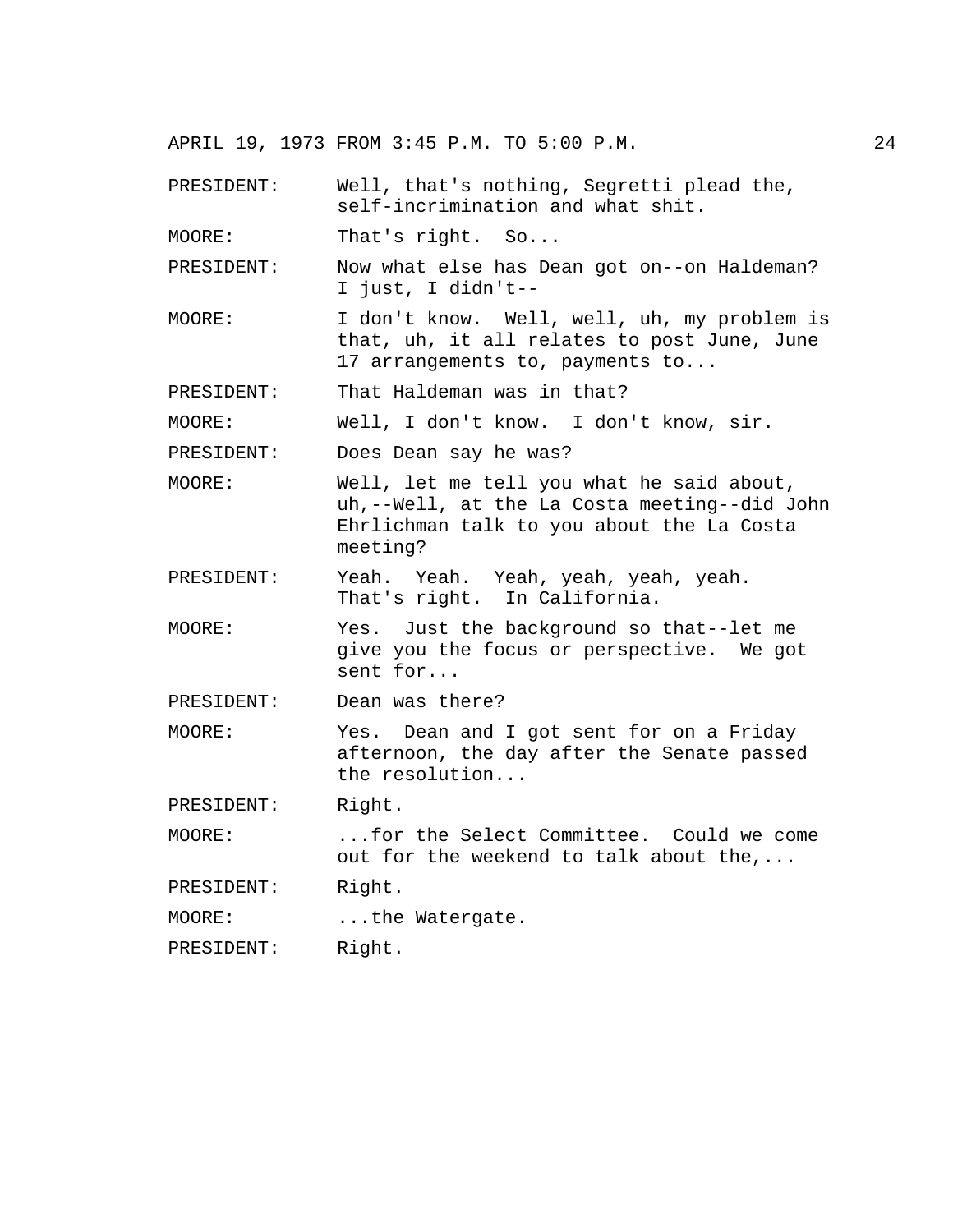| MOORE:     | We got the airplane and we went                                                                                                                                                                   |
|------------|---------------------------------------------------------------------------------------------------------------------------------------------------------------------------------------------------|
| PRESIDENT: | That was at Hal--at our initiative, wasn't.<br>it?                                                                                                                                                |
| MOORE:     | Sure.                                                                                                                                                                                             |
| PRESIDENT: | I ordered that.                                                                                                                                                                                   |
| MOORE:     | That's right. So, we had two people                                                                                                                                                               |
| PRESIDENT: | I just wanted to be sure--the President's<br>trying to in-, investigate this thing. I<br>think I was.                                                                                             |
| MOORE:     | Yes, I got that loud and clear because our<br>bags were packed, we were in the hall we<br>were going to take one week at<br>(unintelligible) we were able to divert<br>$to, \ldots$               |
| PRESIDENT: | Yeah.                                                                                                                                                                                             |
| MOORE:     | to the airport. I went to California--                                                                                                                                                            |
| PRESIDENT: | So you went to La Costa. So what happened<br>then?                                                                                                                                                |
| MOORE:     | Well, we had two meetings: h, one on<br>Saturday, one on Sunday. Several hours<br>each. Uh, one up in uh, Ehrlichman's office<br>at the compound and the other one at the<br>cottage at La Costa. |
| PRESIDENT: | You didn't see me on that occasion?                                                                                                                                                               |
| MOORE:     | No, sir. No. You were there.                                                                                                                                                                      |
| PRESIDENT: | I was boating. But, I didn't, they didn't<br>intercept me.                                                                                                                                        |
| MOORE:     | You were boating. This was--actually what<br>it was                                                                                                                                               |
| PRESIDENT: | brainstorming.                                                                                                                                                                                    |
| MOORE:     | was, was this: Alright, you guys, the<br>Committee is formed, they got, they passed<br>the resolution, what are we ready to<br>(unintelligible).                                                  |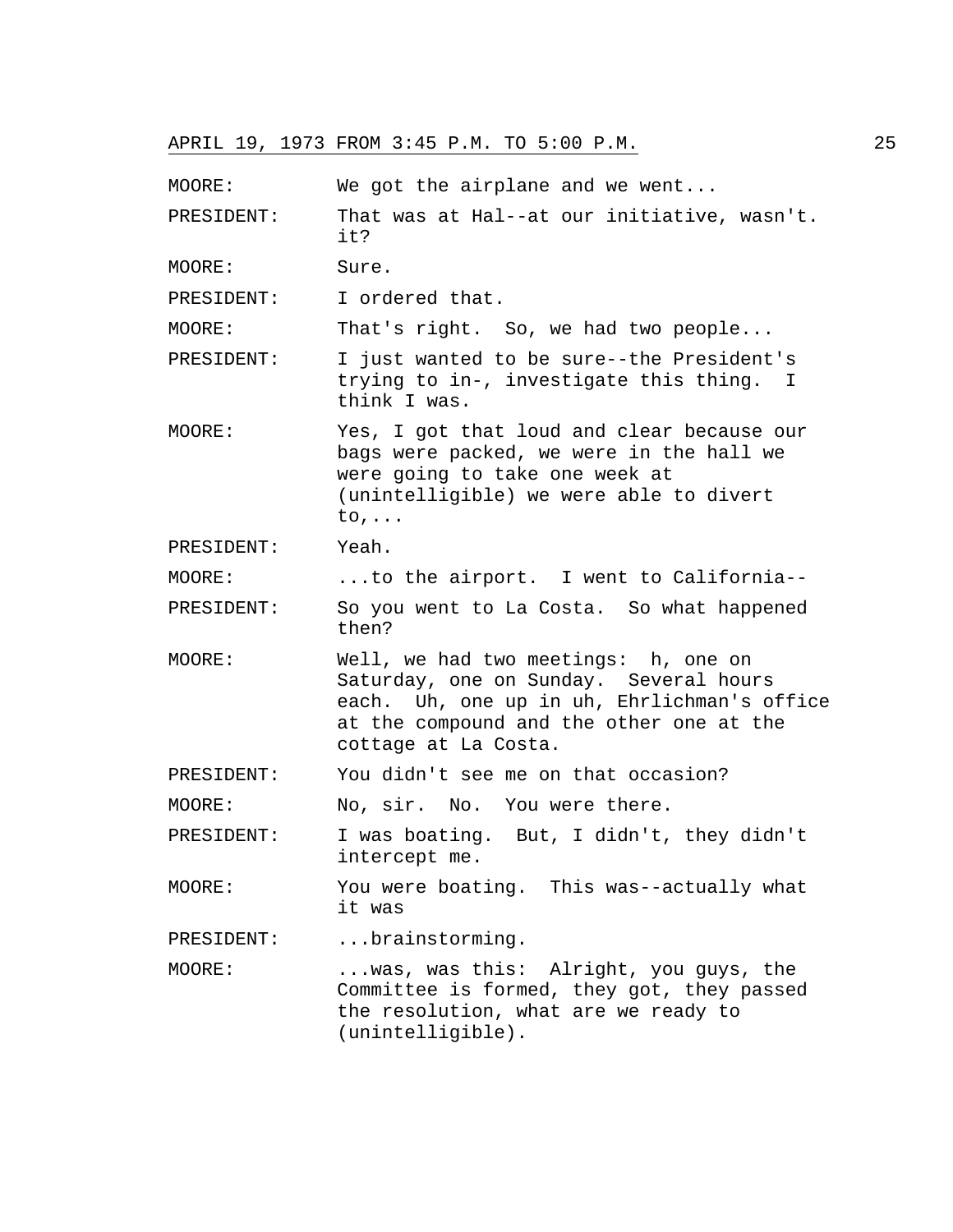PRESIDENT: (Unintelligible). Alright.

MOORE: And the answer was we're not, uh, going to be organized, we're not set up for it. Uh, we (unintelligible) yes, we're gonna be working and studying but we didn't have any organization, we didn't have people who do trial, books...

PRESIDENT: Right.

MOORE: ...and do research and this kind of thing.

PRESIDENT: Right.

MOORE: So, well, we're gonna see what we can expect, we've got everything, television, the make-up of the committee, what kind of things, can we do anything about what counsel they get. But the first, the very first thing was, well, isn't this, I think that, in a sense, a job for the Committee. Uh, the White House can't be answering every day, uh, it came to us, but through the Committee. So the Committee's got to be set up in public so they, can hire people, lawyers, (unintelligible)...

PRESIDENT: Yeah. That's best.

MOORE: ...And I remember the worst thing that someone said was, "Well, have you had a lot of input from John Mitchell? Is he making plans? Is he, uh, got the Committee under control?" "No, he's back in New York practicing law. We haven't heard from him at all." "Well, Dick, will you, after this meeting, would you go up and see him and fill him in on this whole damn thing, and get him to...

PRESIDENT: Yeah.

MOORE: "...some things such as hire people, get some (unintelligible) this group,...

PRESIDENT: Right.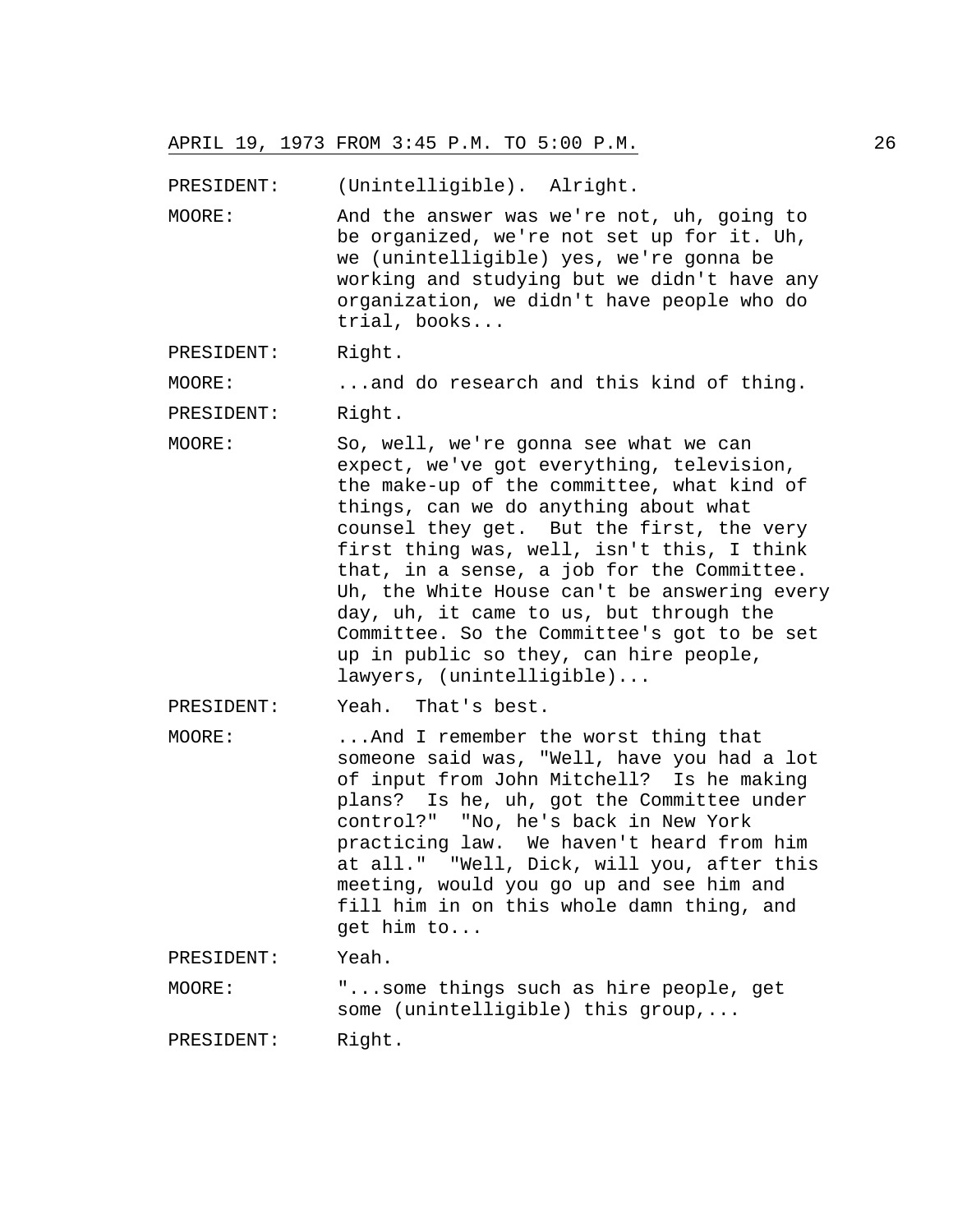MOORE: ... spend all their time here.

PRESIDENT: Right.

MOORE: Quite a few things on the list.

PRESIDENT: (Unintelligible.)

MOORE: And uh, so that, that's everything, well, that was set up the first day. Now, of course, there was all this kind of discussion on the second day--I don't know the exact words, there was a reference to--about Dean, "by the way, they need more money for those fellows."

PRESIDENT: Right, and?

MOORE: I don't think anybody raised it. I am paraphrasing the thing. Uh (tape noise) I. can't say, I don't know how it came up but maybe it's Mitchell's turn, maybe he can do some of it. This was the first time that came, I don't know, at any rate; when in other words, (unintelligible)

PRESIDENT: Dean said "they need more money."

MOORE: (Unintelligible).

PRESIDENT: Your recollections are Ehrlichman said to send them to LaRue.

MOORE: I don't know who Ehrlichman or Haldeman or, or, uh, now look...

PRESIDENT: Or even Dean.

MOORE: "Can't LaRue handle it or something of that sort?" And it came up as to whether maybe John Mitchell and someone, oughta, and, and someone I think, John and this was facetious (unintelligible) said "Maybe Rockefeller can get us some money. Oh, he could always get all he wants from Rockefeller--all he has to do is ask Rockefeller, we know about that."

PRESIDENT: Well, now on that...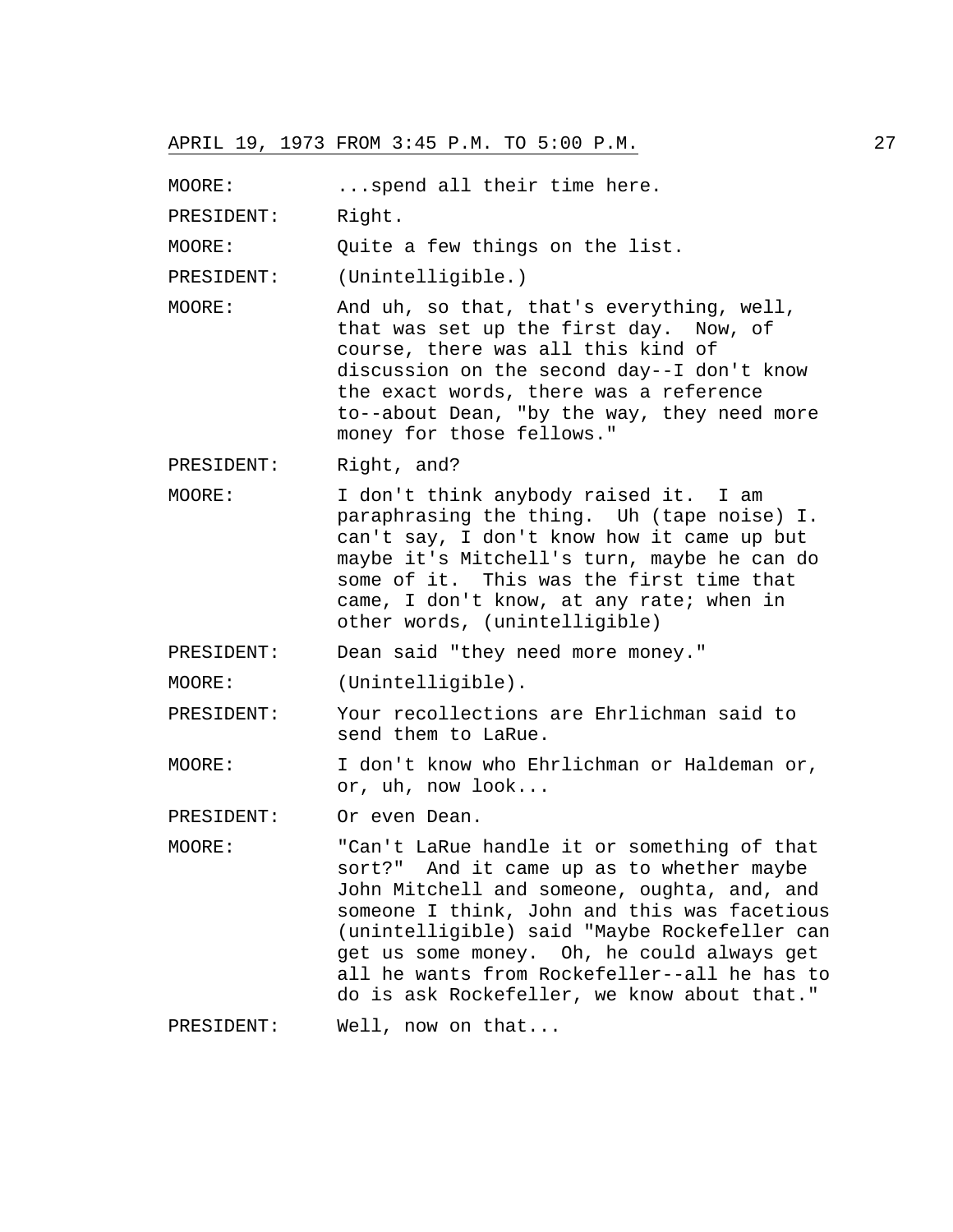MOORE: Yeah.

PRESIDENT: Money for what?

MOORE: Well, I didn't ask...

PRESIDENT: That's the point.

- MOORE: But, I sensed that, that, uh (unintelligible) on that. So it was suggested, "Dick, you go up there, tell John, you know, relay this to him." And I didn't react or think about it particularly (unintelligible) see what they say.
- PRESIDENT: But, As far as that conversation is concerned, I'm just trying to get it, you know, in terms of the Ehrlichman, Haldeman, those participating in it.

MOORE: Right.

PRESIDENT: Dean says they need more money. I presume that they could say they need more money for attorney's fees or what have you. What are they gonna--Or, was it a payoff to do something else?

MOORE: No, you wouldn't say it about that.

PRESIDENT: Well, that's the important thing.

MOORE: (Unintelligible)

PRESIDENT: That's a damned important point.

MOORE: Yes, sir, it, it most certainly is.

PRESIDENT: And Dean may have (unintelligible).

MOORE: The question is, the question is what was the--what, what--was their prior knowledge from bottom to Ehrlichman and Haldeman. That there was a fund...

PRESIDENT: Yeah.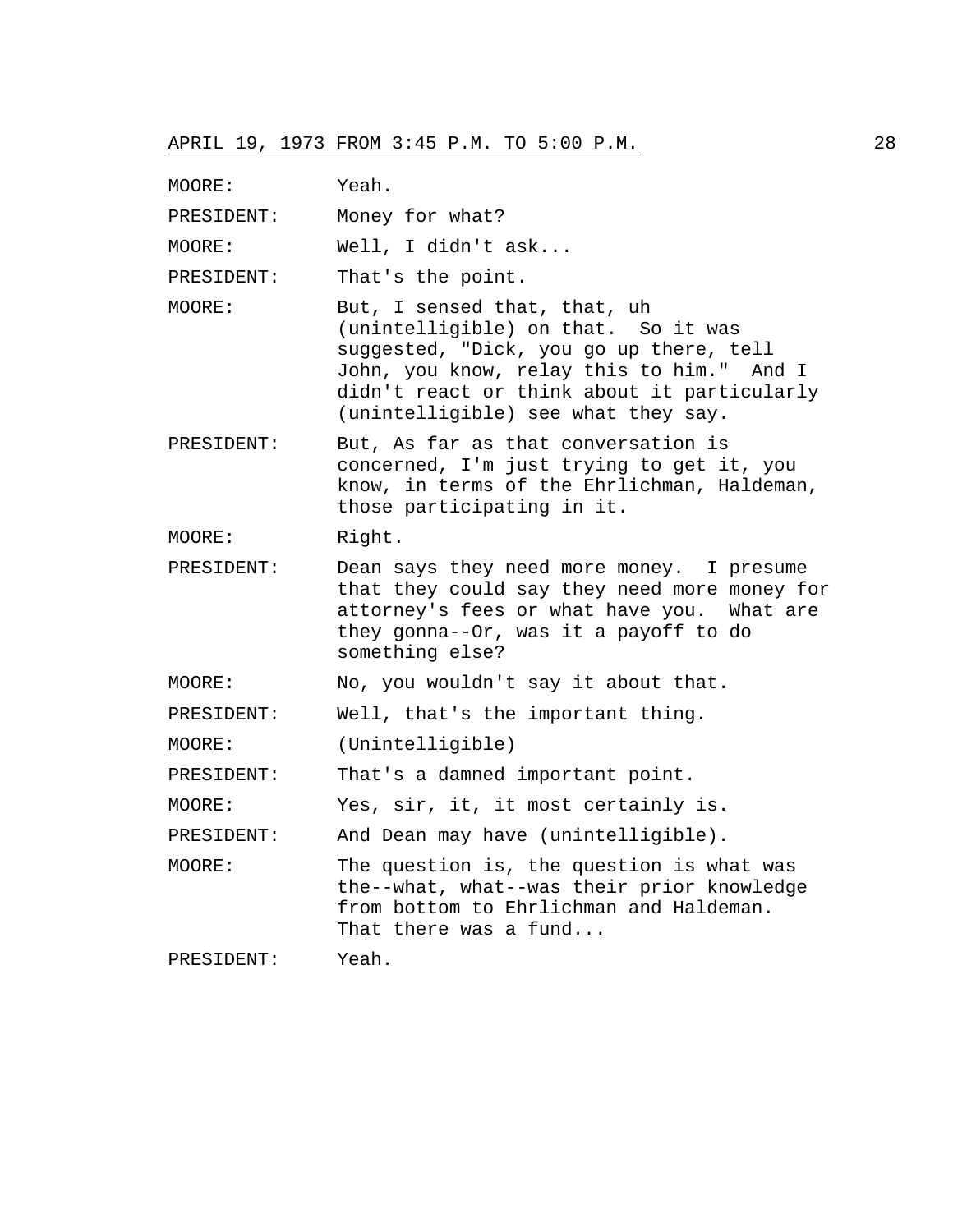MOORE: ...that was being--had been raised and being replenished to compensate these fellows for withholding or altering their testimony...(unintelligible)... PRESIDENT: Right. If it was for that purpose... MOORE: (Unintelligible) PRESIDENT: ...it was obstruction. If it was for the purpose of attorneys fees and so forth, that's a different thing. MOORE: Well, now, uh, that's, that's cheering because no purpose would stick, and I didn't know what-- PRESIDENT: I don't know whether I--what the law is, but I would assume that I was, I'm just guessing-- MOORE: Well, I would have had the feeling that you don't have to pay them, but look, what have we got to do with them? Now the reason why we are paying their lawyer's fees... PRESIDENT: Yeah. MOORE: ...is that in return for (tape noise) their funeral oration. PRESIDENT: Well what, in effect Ehrlichman and Haldeman, I suppose, could say "Well, listen, that's not our problem, that's Mitchell's problem, MOORE: Uh, that's right. PRESIDENT: (Unintelligible) MOORE: That's right. PRESIDENT: I don't have to tell you. MOORE: **RESTRICTED-"D"**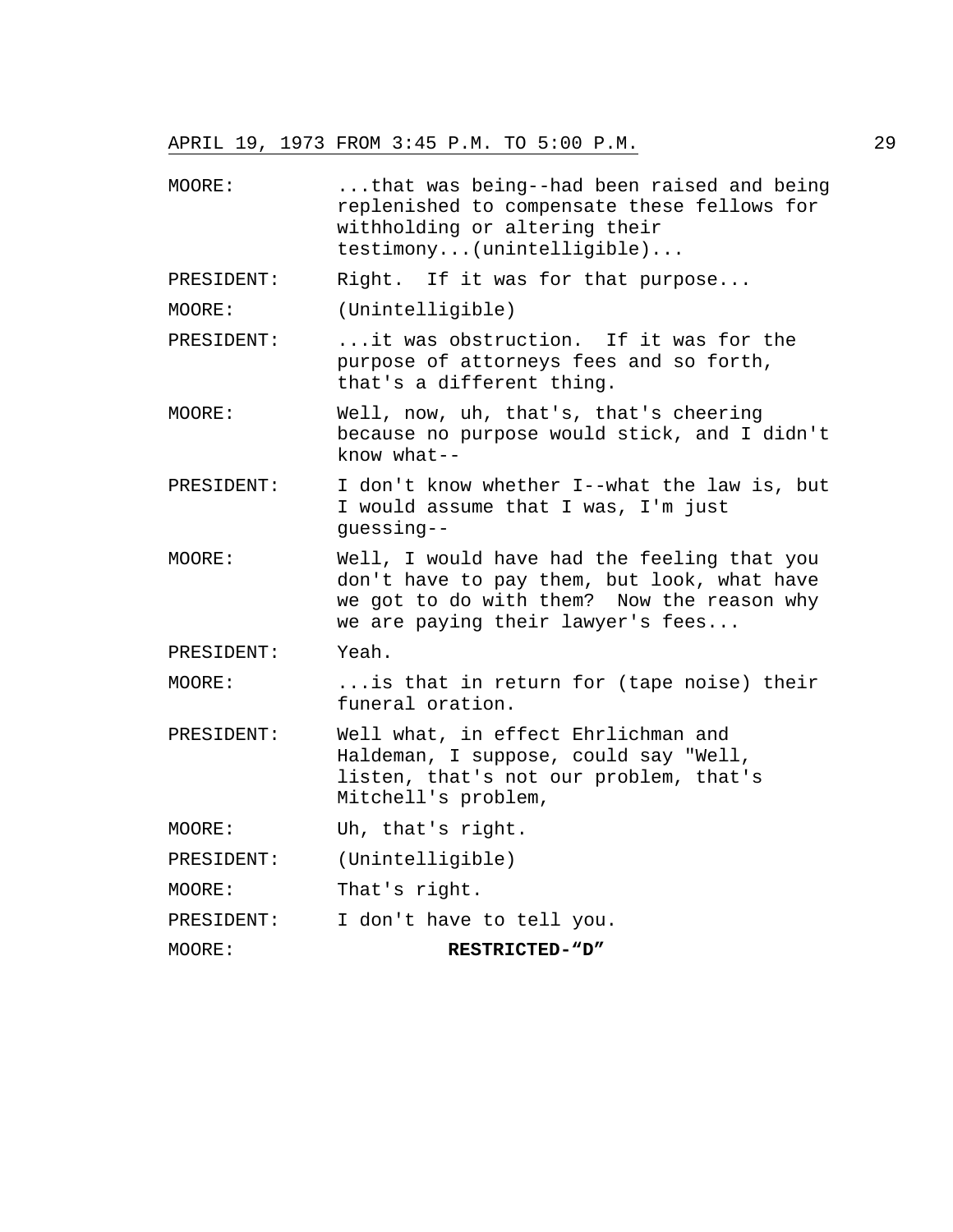PRESIDENT:

MOORE: **RESTRICTED-"D"**

PRESIDENT: That's it, that's right. (Unintelligible) that's a negative setting.

MOORE: (Unintelligible) I'm trying, to, the best of my ability, I have not, because I can't talk to any body. I've haven't talked to John.

PRESIDENT: Yeah.

MOORE: Um-but that doesn't quite go to the question, even without my trip. What was that remark? What was it about? And what was your understanding? Why didn't they ask what it was for? But, I don't know. I don't know. I think it is I can see how these things, how you get into them.

PRESIDENT: So many things come up.

MOORE: I don't know what, what the knowledge was-

PRESIDENT: Now, Dean, uh, Dean spoke to me as we went on--you remember the reason that I, frankly, took him off finally and put Ehrlichman on was that it was quite clear that he couldn't write his damn (unintelligible) too much about it. I didn't want to embarrass him anyway. I thought I could see motion by then (unintelligible) I didn't put somebody else on it because I didn't want anybody to nail me. The attorney for Hunt, and uh, and he, and then he pointed out you just can't go down this road (unintelligible with tape noise)

MOORE: Dean, now thinks (unintelligible)

PRESIDENT: Dean, Dean, said, well--

MOORE: Does this, uh,--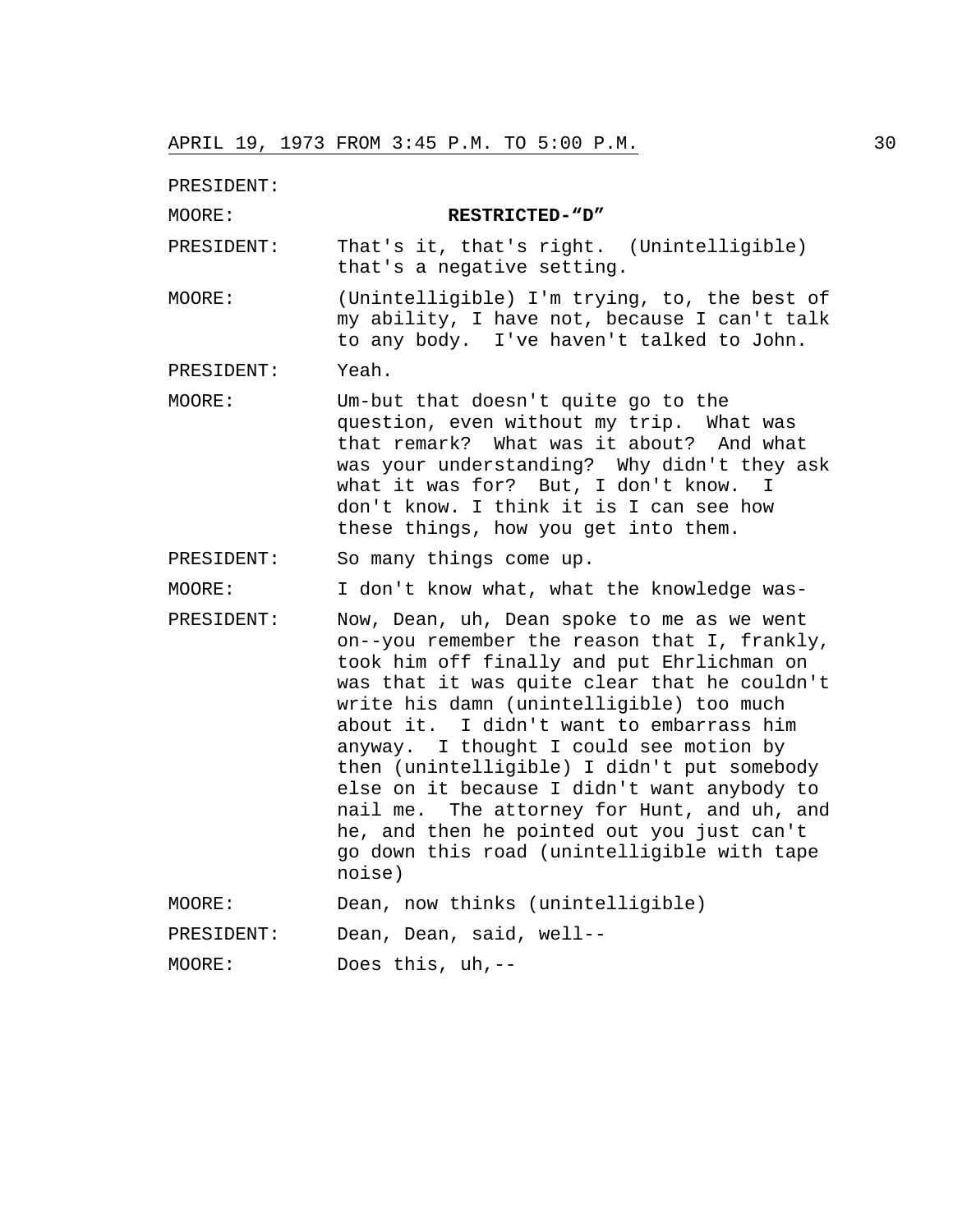PRESIDENT: Haldeman is there, Haldeman, I mean Dean, now. This is much later.

- MOORE: Yes, I would like to--if I may interrupt. Uh, the first time I got the direct notion that they -were appealing through Dean for money, for silence was about a week before the sentencing which--
- PRESIDENT: This is, much later. This is a much--This is toward the end of the--This is toward the end of the time I saw Dean. The last time I saw him, as a matter of fact (unintelligible) million or something (tape noise) at all. I said we can't, uh, I said (unintelligible) "--How long--How much did you have to pay." And he said, "a million dollars, you'd have to pay that over four years." I said, "you can't do that."

MOORE: No, uh--

PRESIDENT: But that was when we, uh,--

MOORE: Never got (unintelligible)

PRESIDENT: When we, uh, that was it--

- MOORE: I, I gave him a lecture on the blackmail thing when, when he planned the schedules, "I got a problem? I just got a word today that Hunt had been holding us up. He wants \$40,000," I think that was the figure.
- PRESIDENT: Forty thousand for his silence, and seventy thousand for his lawyers. That's what--he told me this.

MOORE: Before held been sentenced. Lots of bold typing in escrow at the top.

PRESIDENT: Yeah.

MOORE: And that was a personnel--but, uh, but--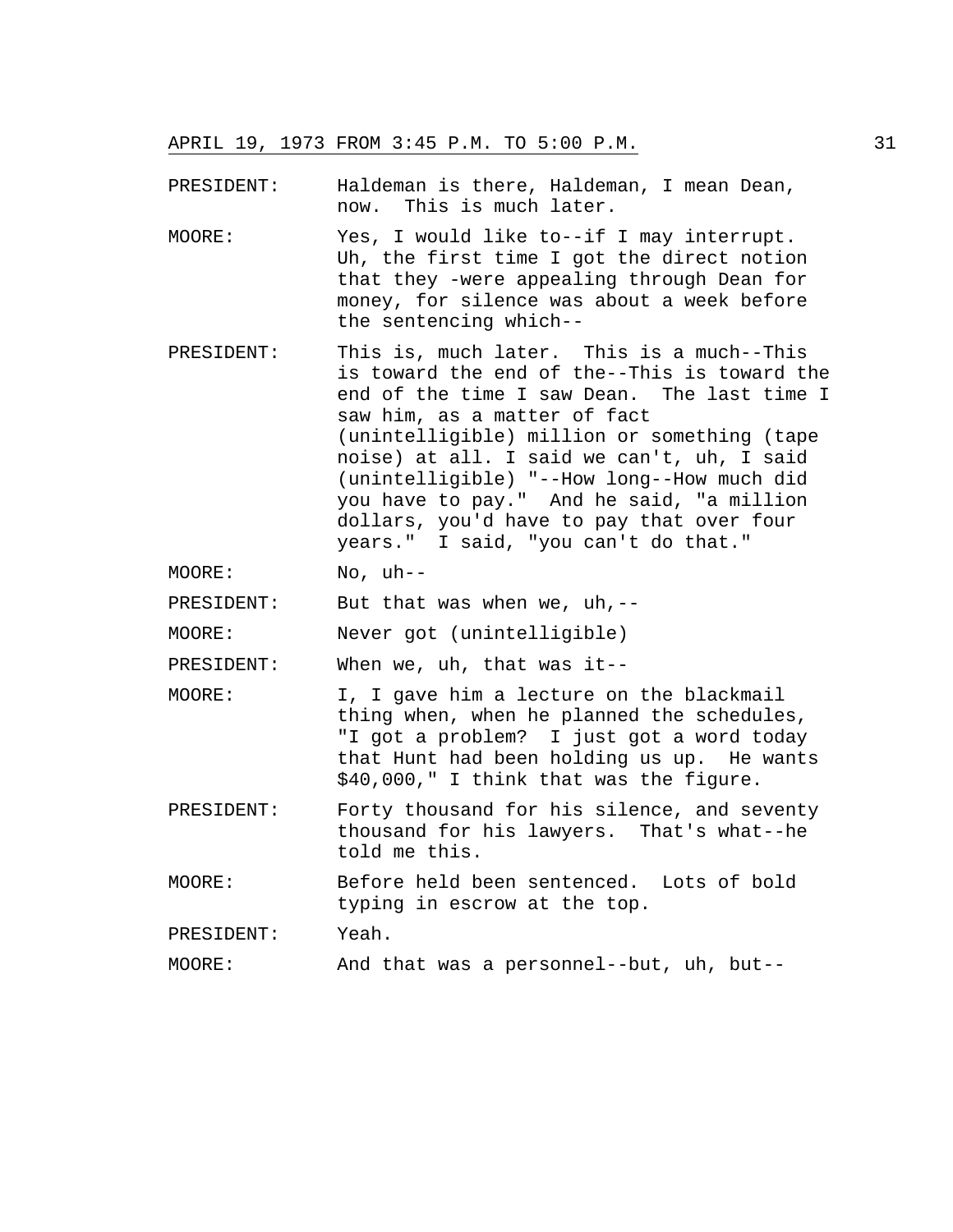PRESIDENT: You heard about that too (unintelligible) He mentioned that to me too.

MOORE: I was alone with him.

PRESIDENT: Yeah.

- MOORE: And that one (unintelligible) I didn't--I'm afraid of never stopped to think of instructions, I was sort of, you know--
- PRESIDENT: I was thinking of it either on that occasion. I wasn't prepared to pay any damn blackmail.
- MOORE: So, I couldn't say that. I said John, whoever you are talking to, and I don't know what it is, tell him let the guy talk to him and get his blackmail, because once you do it, he's dead.
- PRESIDENT: Well, we could use the blackmail term up in the Senate.
- MOORE: Well, you know, I had a client, a client once, who was being blackmail--and it nearly killed him.
- PRESIDENT: That's right.

MOORE: I said cut it off now, and there's nothing he can say at this point.

- PRESIDENT: Well, Dean, to his credit said that when he was with me.
- MOORE: Yeah. Yeah.

PRESIDENT: But I understand...

MOORE: Yeah, but this was

PRESIDENT: ...that was raised later and, uh, that, and that Mitchell apparently raised the money.

MOORE: (unintelligible) John wasn't (unintelligible)

PRESIDENT: He did? About that?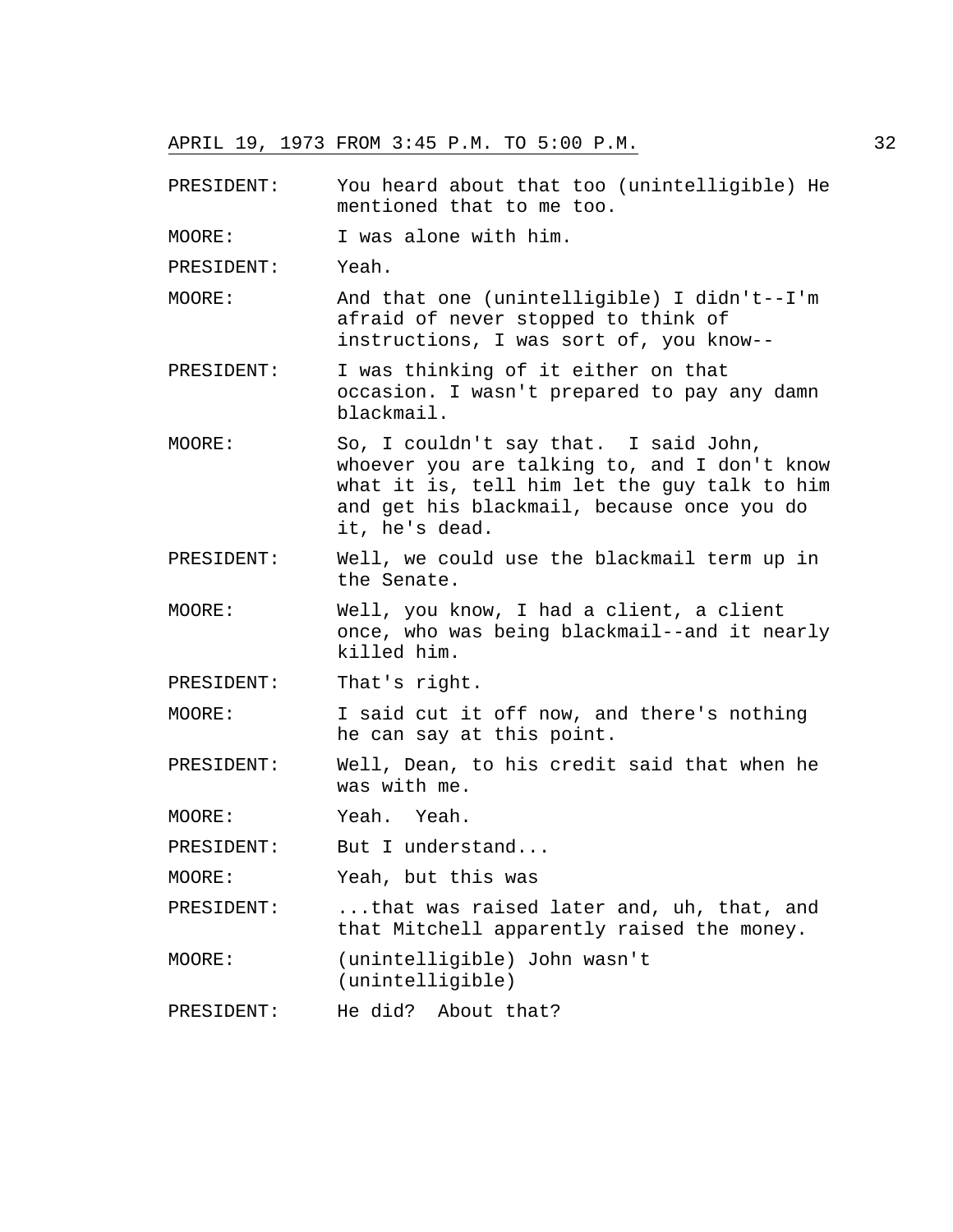MOORE: Well, I don't know if it was that sum of money, but he indi-, indicated to me once that, that, that--that, ah, I think it was in that same thing I don't know--"I mean I have to call Mitchell," he said. Now this was after the long, long after La Costa, long after my visit, and when, John laughed about it, I said (unintelligible) -- you know John Mitchell, well, you know, you know how, he feels abut the younger fellows. I said, "there must be a program, John. We gotta get you to work at the Committee," I laughed when I said that and I talked to him and some other people. Do all the things he was supposed to do, about spending more time, you know. Well, you know. PRESIDENT: What'd he say about this money? MOORE: Well... PRESIDENT: ... was that discussed? Were you just talking (unintelligible) about. MOORE: Uh, no um... PRESIDENT: Dean apparently did talk to Mitchell then about the payoff, so he'll nail Mitchell .on that. MOORE: Yeah. I'd say--now, among other things--somewhere along the line, I was a little embarrassed... PRESIDENT: Yeah. MOORE: ...to ask him. I said, uh, something was said about what do you need and the other guy (unintelligible), the other guy was Rockefeller. (unintelligible/**REMOVED**)... PRESIDENT: (unintelligible)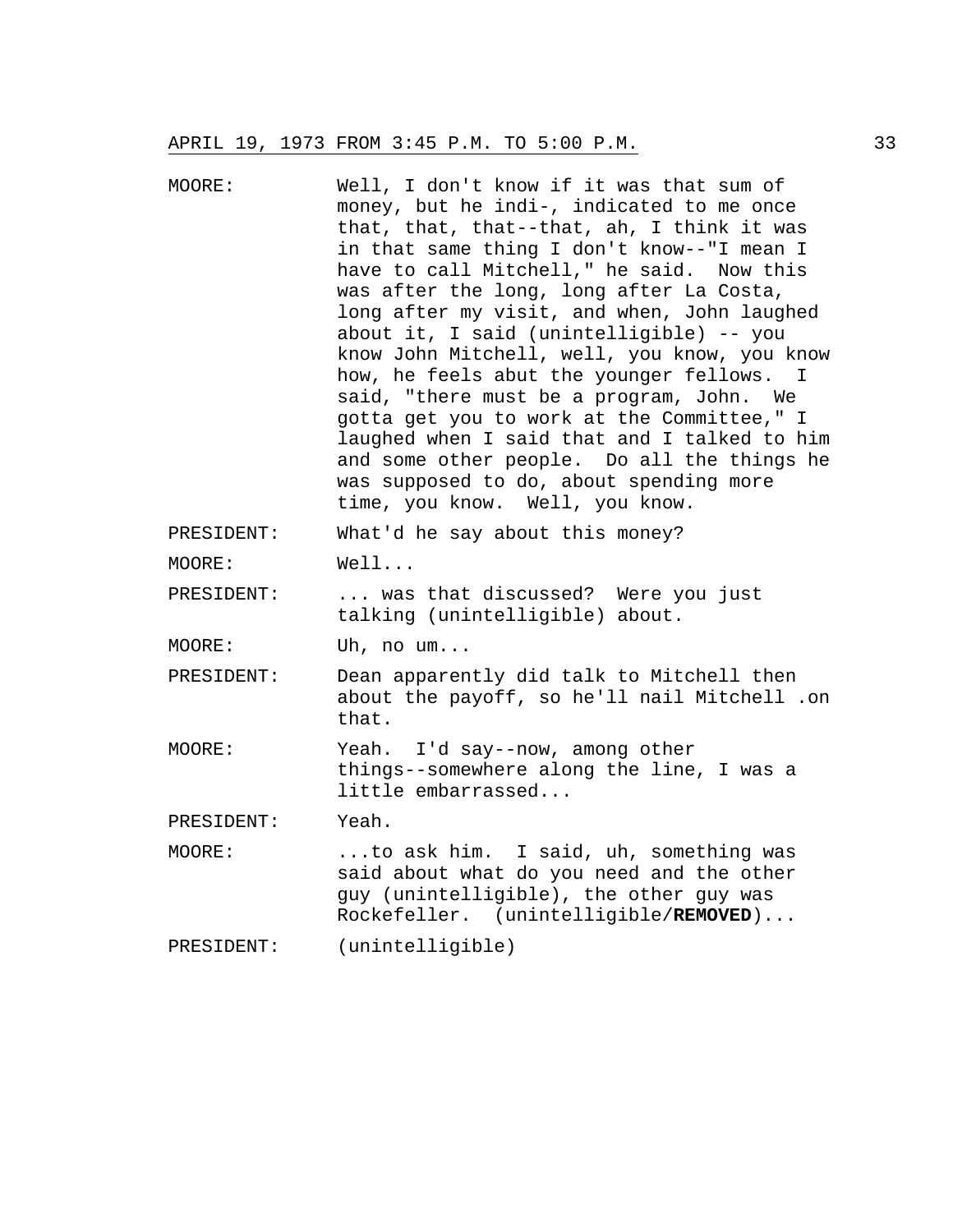MOORE: ...and then he said, I think he said, something--"you know after all, I am a participant." That, that, that was the first thing I'd come to feel (unintelligible) stay out of the situation. PRESIDENT: Well, let me say this, thank God we didn't have any money. None was given. MOORE: Yeah. Yeah. PRESIDENT: But Dean did raise it. So, I guess we're in--hmm. MOORE: Now if it came from Mitchell, then, then--this trip of mine if, you know, if I'd had any feeling, about that oh, (unintelligible) had any sense of where me, are today, I would have called off the trip, but I didn't. I didn't (unintelligible). PRESIDENT: That's right. MOORE: But the trip, uh, the trip, it, it-- PRESIDENT: The trip to Now York. MOORE: The trip to New York to see John, to report... PRESIDENT: But you didn't really... MOORE: ...that, that... PRESIDENT: ...two or three times. It just didn't strike you. MOORE: No. No. A little bit, but I thought of it--the way that... PRESIDENT: (unintelligible) MOORE: It was all after the fact. PRESIDENT: Yeah.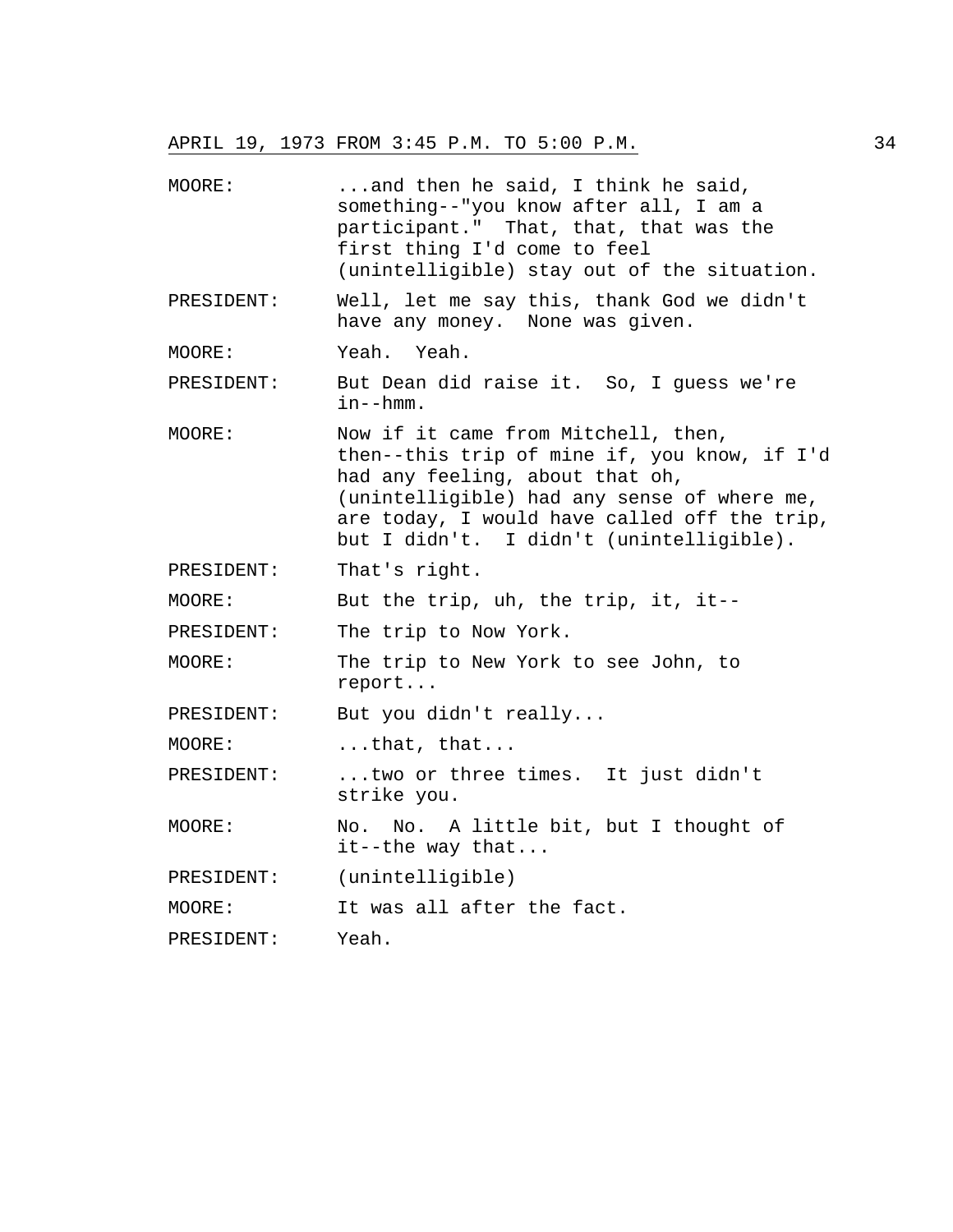MOORE: Now, I'm afraid I wasn't--the good lawyer, I should have. Here you know, I was playing the public relations side. If a commitment had been made, then raising the money later, doesn't change anything. It's still a cover-up job. PRESIDENT: Yep. MOORE: (Unintelligible) PRESIDENT: And if the purpose is to keep him from talking. MOORE: Sure. PRESIDENT: The question is that the purpose is to help a man who's in trouble. You can do that, but you can't keep him from talking. MOORE: Yeah. PRESIDENT: Isn't that the point? MOORE: It is, but who's gonna believe we wanted to help these guys because we felt sorry for them, it, it..\* PRESIDENT: Well, I know. That's the point: it's hard to believe. MOORE: Yeah. Yeah. And, uh, the pattern is very disconcerting on this. PRESIDENT: That's right. MOORE: And now, the point is that there was some knowledge of what that money was for-if it was for taking advantage of the rules (unintelligible) George Bush told me, (unintelligible) the other day. He was complaining about this (unintelligible) draw him out. "Mardian (unintelligible) to come over and got me in the corner and said, 'They're asking me for \$30,000.'" The Committee. (unintelligible) PRESIDENT: Jesus Christ.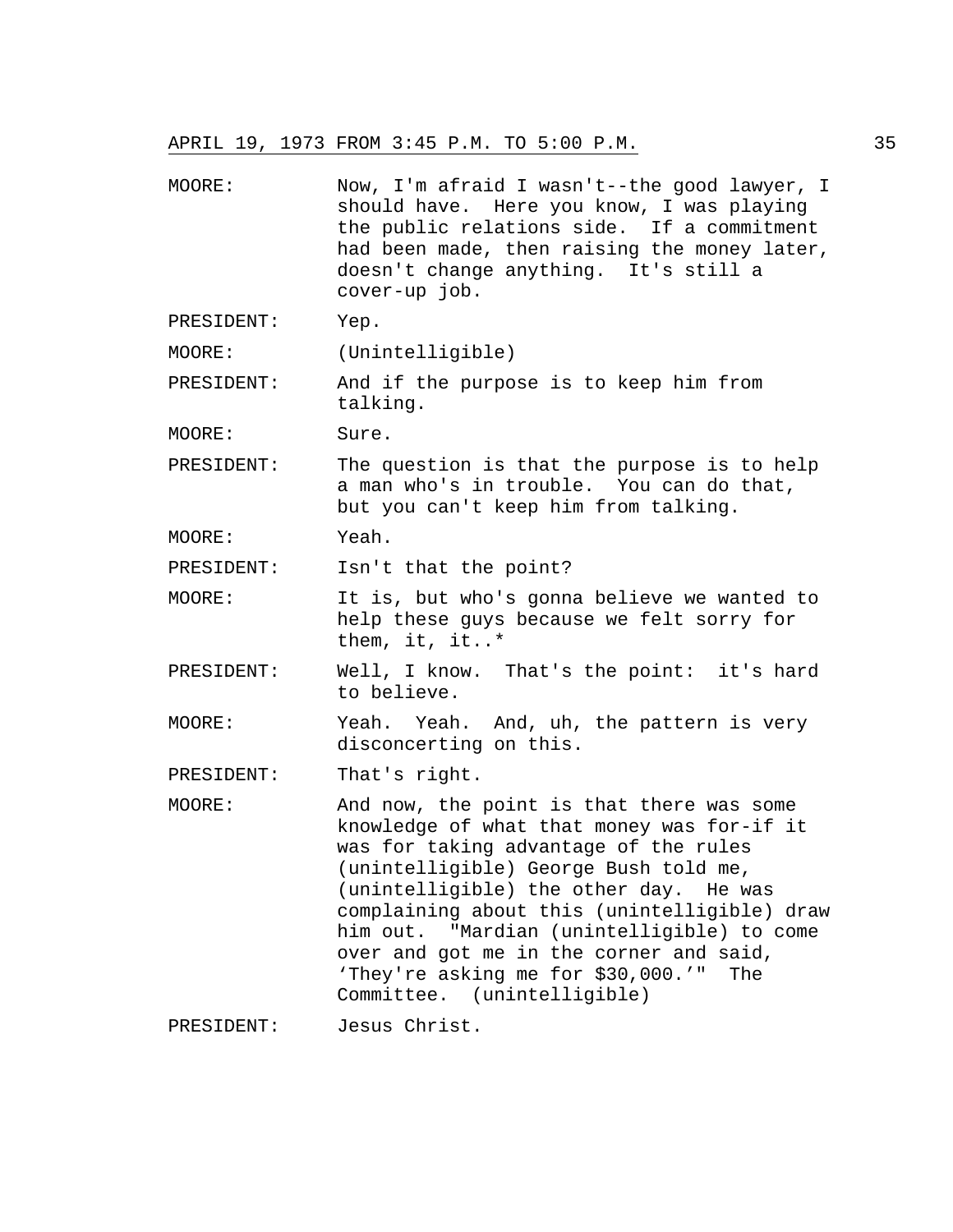- MOORE: He said, "If they're trying to raise a fund for these Watergaters,(unintelligible) figure out (unintelligible) what that is all about. He was mad at that. (unintelligible). He said, he said, you know, like so many people, he would say lay it a11 out, that--
- PRESIDENT: He's worried as hell. We -all are.
- MOORE: But...

PRESIDENT: And yet we should lay it all out and that's what we've finally done, I guess.

- MOORE: Well, they're not satisfied. This money--the, the chief thing is--well,.I don't know what the, fair interpretation is of the \$350,000 which...
- PRESIDENT: That undoubtedly went, it seems to me--we don't know, it was returned, uh, but it went, uh,--LaRue got it as an agent, according to Haldeman, as an agent for the Committee, but on the other hand, it's cash and all that. But it went there and, uh, they, they--it certainly would be implied that Haldeman, would, Haldeman approved it for that purpose. I mean that's what they're gonna try to say.
- MOORE: (unintelligible) and, uh, and I noticed...
- PRESIDENT: That's Haldeman's vulnerability.
- MOORE: Yeah. According to, uh, that so-called testimony, uh, uh, Strachan said, uh, "I did it. I decided myself to take it back." Well, that's not gonna to do (unintelligible with tape noise/**REMOVED**)
- PRESIDENT: (unintelligible with tape noise) go into that.

MOORE: **RESTRICTED-"D"**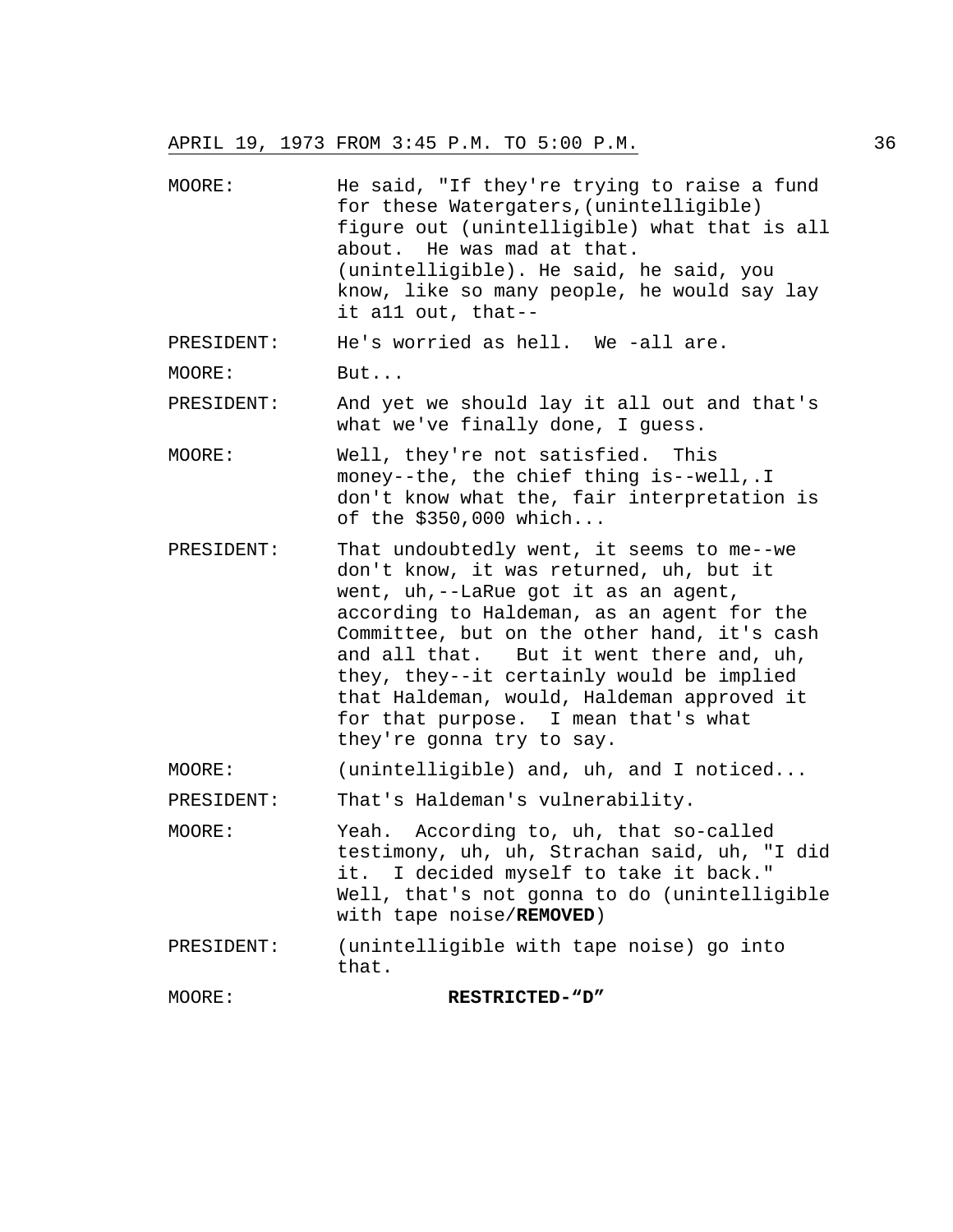- PRESIDENT: The one that, that ultimately concerns--the 350 is water under the bridge.. The last one concerns me only because of he made mention in my presence, which he shouldn't have done, but nevertheless he mentioned. I must say that's what really triggered my own (unintelligible) for Christ's sake. Then I raised the I critical point, "How much is that gonna cost? Cost you a million dollars (unintelligible)"
- MOORE: This was in a recent conversation you had with Dean?

PRESIDENT: Almost the last one I had with him.

MOORE: Where he said--would, would you repeat that what he said.

- PRESIDENT: I said what I recall was that--Dick, he was talking about the problem, you know, I said, the problem with this thing as well the problems of the obstruction and I said "Well, what, like what?" "Well for example, Bittman has speak-spoken to me in the (tape noise) but after that he called Mitchell, from what I gather.
- MOORE: He didn't tell you that before the fact. Dean told you this after the fact. After it was all over.

PRESIDENT: Oh. You mean before the money was raised?

MOORE: I mean at the time that I was in the string of meetings with you and Dean.

PRESIDENT: Yeah.

MOORE: (unintelligible with tape noise)

PRESIDENT: (unintelligible with tape noise) what the hell did he talk about in those meetings?

MOORE: We talked--the first two meetings were executive privilege on our approach to this...

PRESIDENT: Yeah.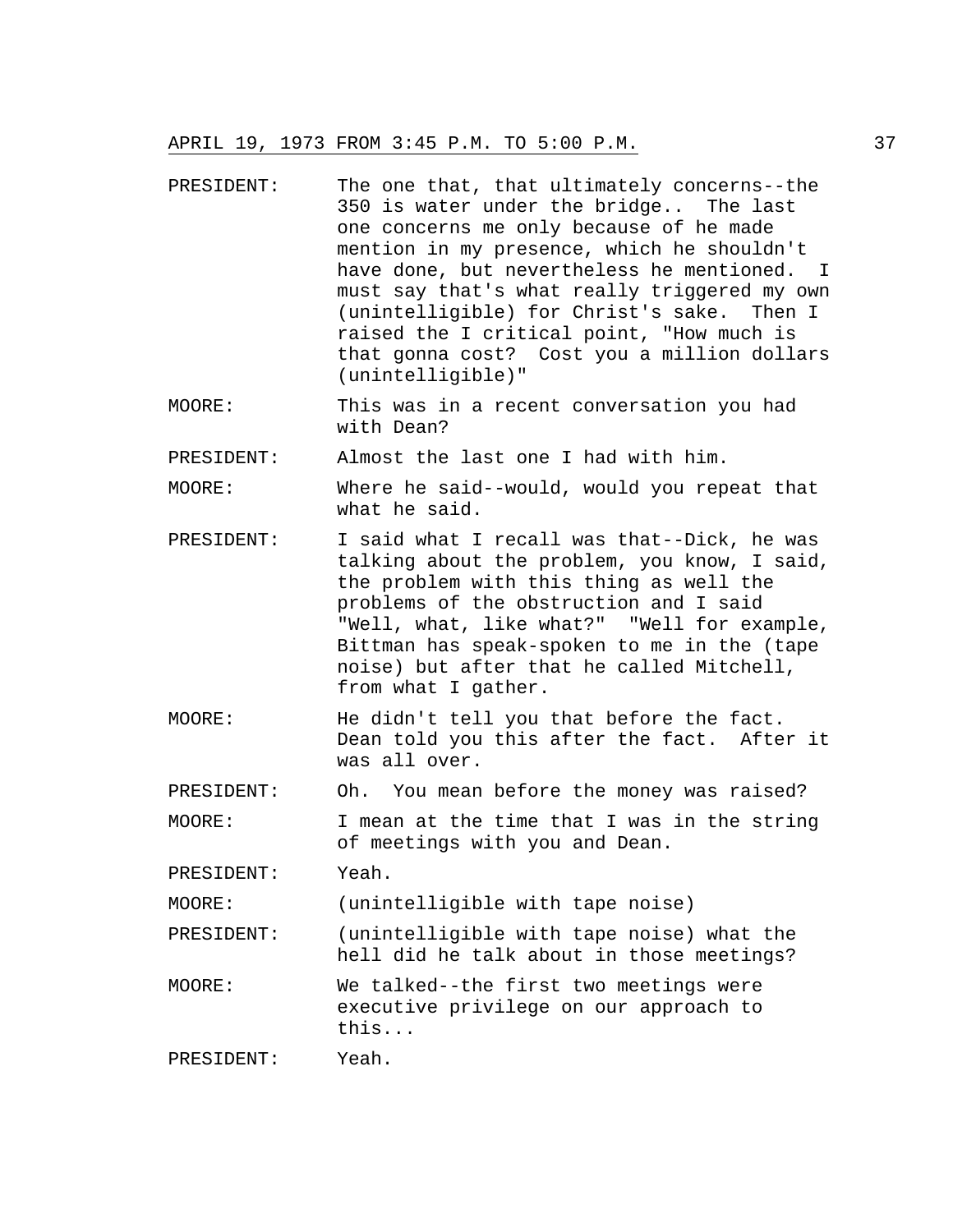| MOORE:     | (unintelligible) committee. The, uh,<br>third meeting, uh, nothing like this. A<br>general question, what are our tactics, what<br>we should do we do about preparing. |
|------------|------------------------------------------------------------------------------------------------------------------------------------------------------------------------|
| PRESIDENT: | Yeah.                                                                                                                                                                  |
| MOORE:     | Dean had some ideas such as we ought to<br>challenge the other Senators to, uh, put<br>their campaign records at the disposal                                          |
| PRESIDENT: | Yeah. Yeah, he wants to take on                                                                                                                                        |

(unintelligible)...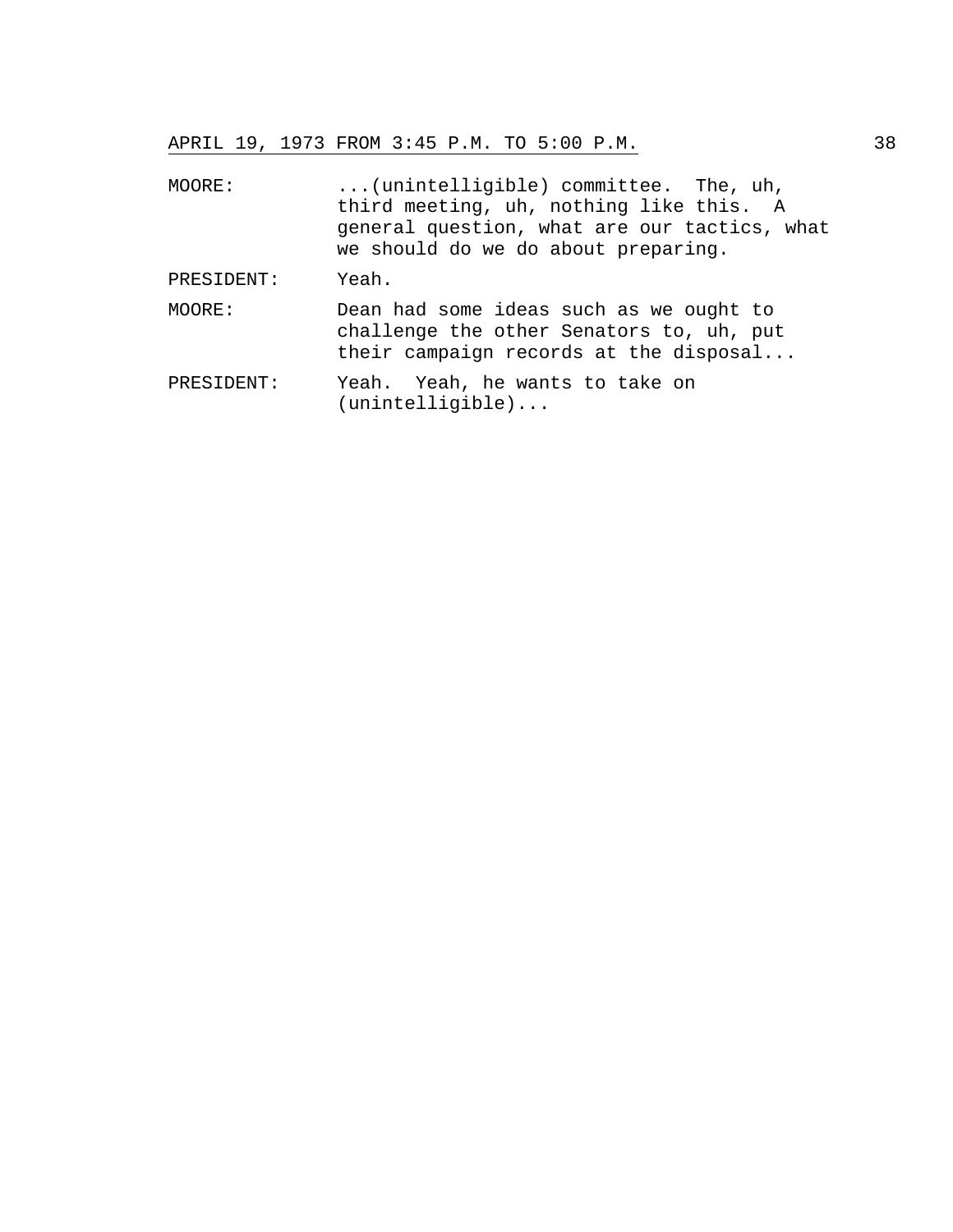MOORE: Yeah. And that, uh, uh, we might get some kind of material from Bill Sullivan. These are all tactical things that--, PRESIDENT: Yeah. Oh, I had forgotten Sullivan. MOORE: Yeah. PRESIDENT: He got a report from Sullivan and didn't think it was very good actually. MOORE: Yeah. Then we talked about, uh, maintaining a strong position on separation of powers PRESIDENT: Yeah. MOORE: ...but we never got into any factual stuff. PRESIDENT: The money thing was raised with me in a. meeting where Haldeman was there. He raised this point about this. MOORE: Uh huh. Well, the damnest stuff open (unintelligible). PRESIDENT: No. Apparently, I think, they got it. MOORE: I think that was (unintelligible). PRESIDENT: He was not unconcerned. No. No. Later (unintelligible). Later, I think, I think, he got-I don't know. I guess they got money. I don't know. Maybe they didn't. Maybe that's why Hunt's talking. But at least they're-- MOORE: But--if, if anybody takes Mitchell in the worst light, and looking at it, you know--If there is-- Now let me put it like this: There was some knowledge of payment procedure, or the need for money, uh, talking about LaCosta. And I'm not trying... PRESIDENT: Yeah.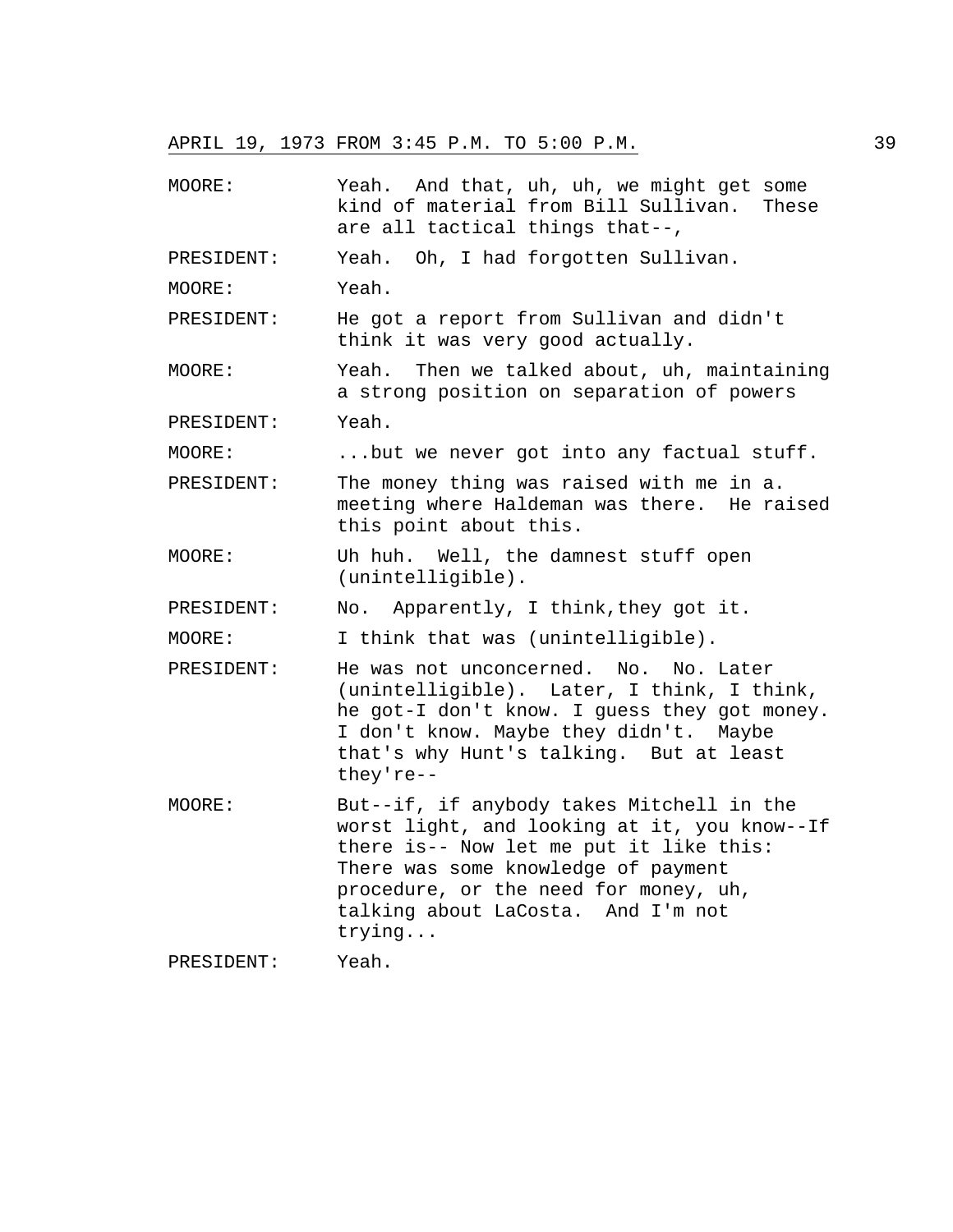MOORE: ...to make trouble for anybody, I'm trying to put it--

PRESIDENT: But then Ehrlichman could have told somebody.

MOORE: No, no. What I'm wondering very frankly, is they were on that, that-they're on this track--this, the case they're trying to make, I think, is that either Haldeman or Ehrlichman or both not--only had knowledge of but approved and perhaps helped the obstruction operation.

PRESIDENT: Right.

MOORE: That they wanted to keep this, you know, (unintelligible) from coming out and were trying to protect you and...

PRESIDENT: Yeah.

MOORE: ...in a desperate situation they said all right, you know, go ahead and pay them off-- And if this is the case they're trying to prove, I don't know how much of a case they have. Uh, uh. John mentions, uh, that, that, uh, they can (unintelligible) with another (unintelligible). He thought it was, uh, for Hunt--

PRESIDENT: John Ehrlichman?

MOORE: Yes, John Ehrlichman. Excuse me. Ah. That he thought this was for Hunt, to keep-because otherwise Hunt was going to start writing articles for Life Magazine to earn some money and-it's to replace that. It's not an obstruction thing. It's a case  $of--$ 

PRESIDENT: Giving up thing.

MOORE: Give him some funds so he wouldn't write, start writing news stories.

PRESIDENT: And did Dean mention that to him?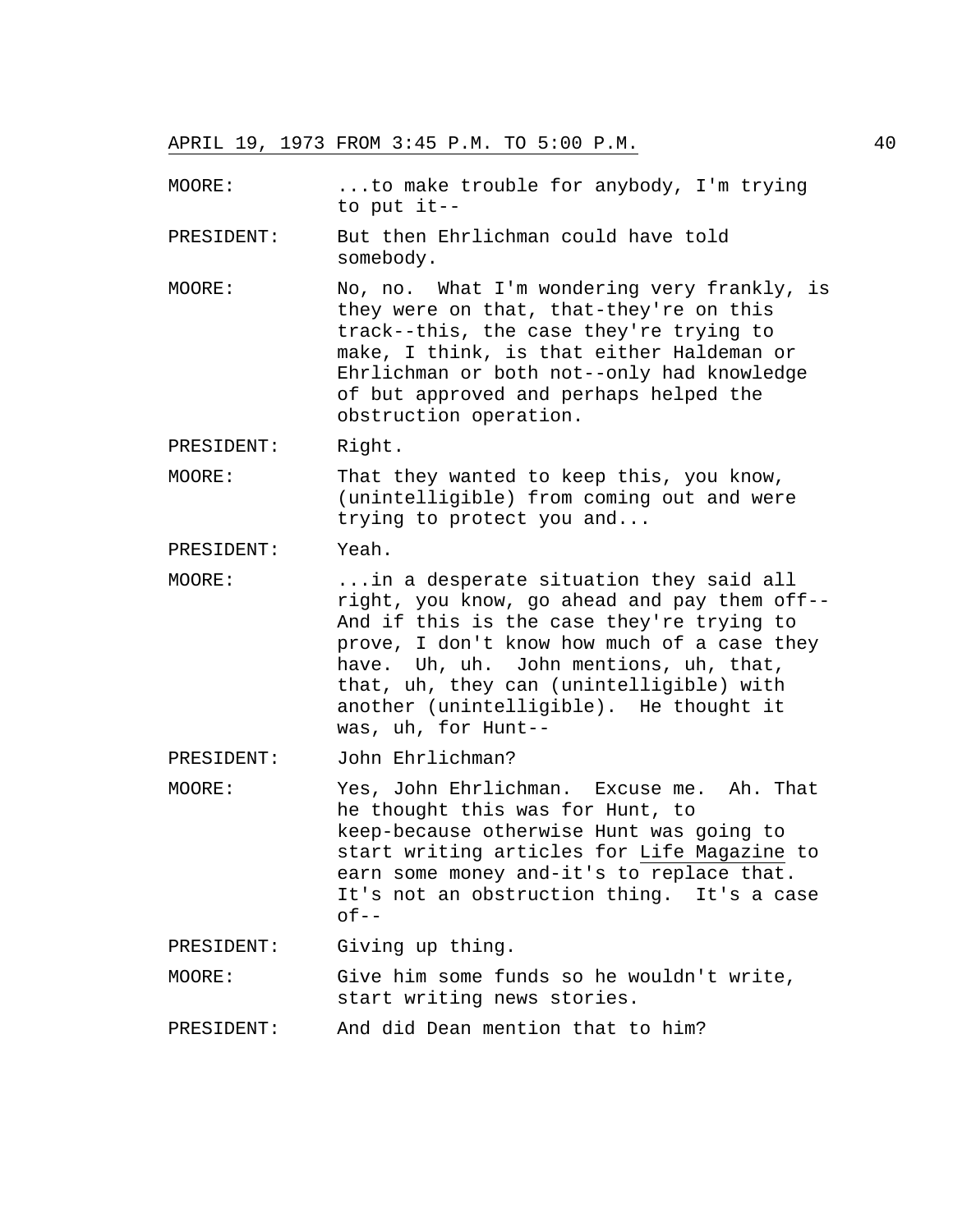- MOORE: No, John mentioned this (unintelligible) It's the kind of thing that they have to have, I don't know where he got that but see John Dean was talking -- was getting it to Mitchell at the U.S. Attorney, he told me...
- PRESIDENT: Yes. Sure was
- MOORE: ...through his lawyer who's apparently friendly over there and, well, he showed me a piece of paper, uh, two or three days before he, or that weekend, (unintelligible) he asked me to come out on something else. He said this -I've been talking to my attorney. Summing up what they're doing over there. He said, "here's what I see" and he had a list of indictments. He had a list of Mitchell, Dean, LaRue, Mardian with a question mark.
- PRESIDENT: Right, right.
- MOORE: ...and then he had Ehrlichman, Haldeman, Colson, Strachan,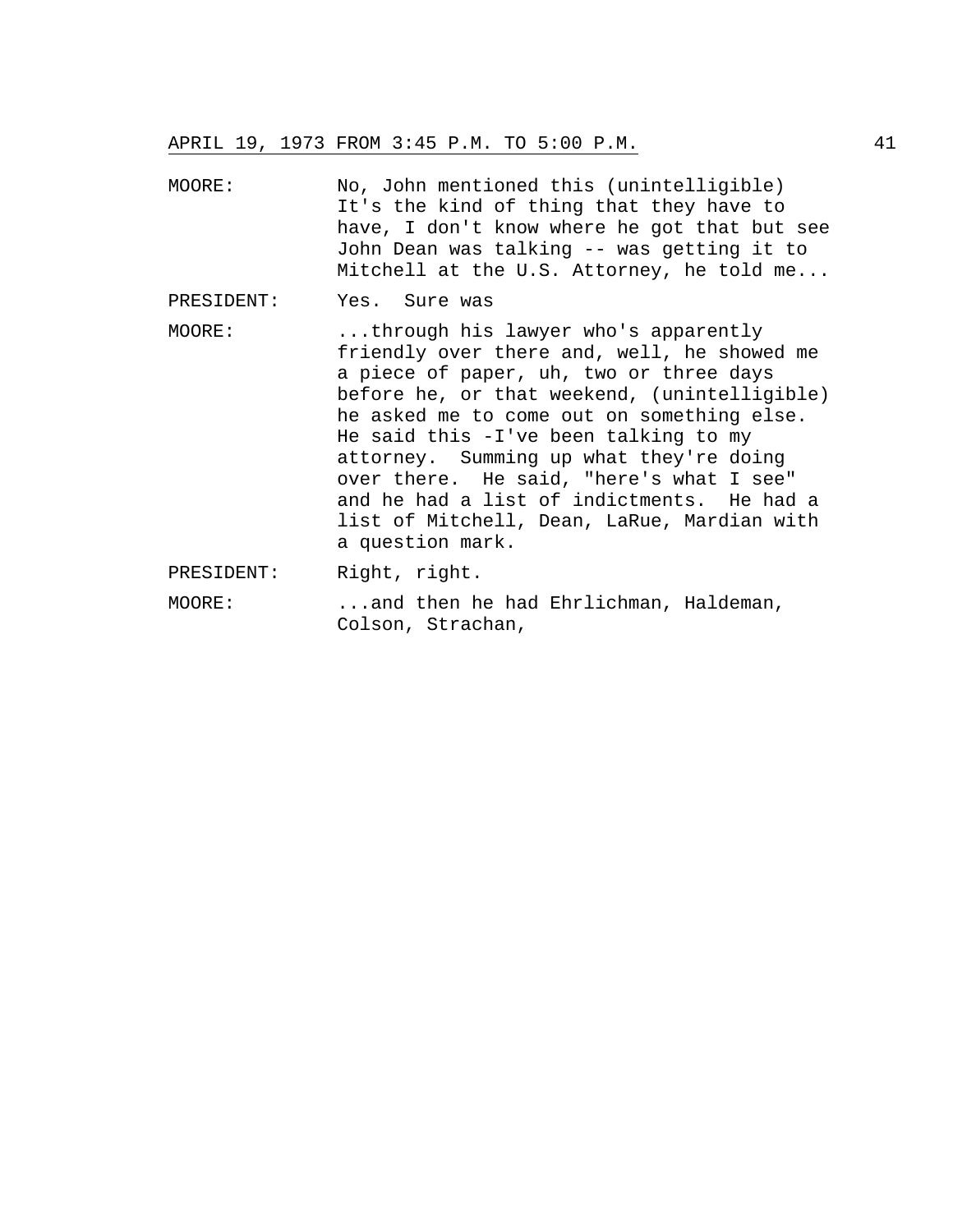- PRESIDENT: How did this money thing. La Costa I didn't know this La Costa. And the question of, uh, the, uh, th, uh, Dean said, that what? That La Costa (unintelligible with tape noise).
- MOORE By the way, uh, I got him to  $-$  they have, there's a money problem. I can't recall the exact words.
- PRESIDENT: Unintelligible

MOORE: I'm not a very good reporter.

PRESIDENT: Okay.

MOORE: They, they need the money. Uh. Haven't got too much time or it's...

PRESIDENT: Yeah.

MOORE: ...conclusion or something like that. One of the two, either Bob or John said, "Well, can't La Rue get, go on round and, uh, raise it?" I, I can't remember beyond that...

PRESIDENT: Yeah.

MOORE: ...whether somebody'd said he'd been to the well too often, or he shouldn't or La Rue was questionable or I don't know what it was. And then perhaps, that (unintelligible) the word which was (unintelligible) said that, sometimes, (unintelligible) I think it was facetious, said, "All he has to do is ask Nelson Rockefeller, and he's got half a million dollars any time he wants it."

PRESIDENT: Who John?

MOORE: John Ehrlichman said that. And someone said, "Well, Dick, when you see him, why don't you tell him about this." I'm not kidding. It's m problem. It's not theirs.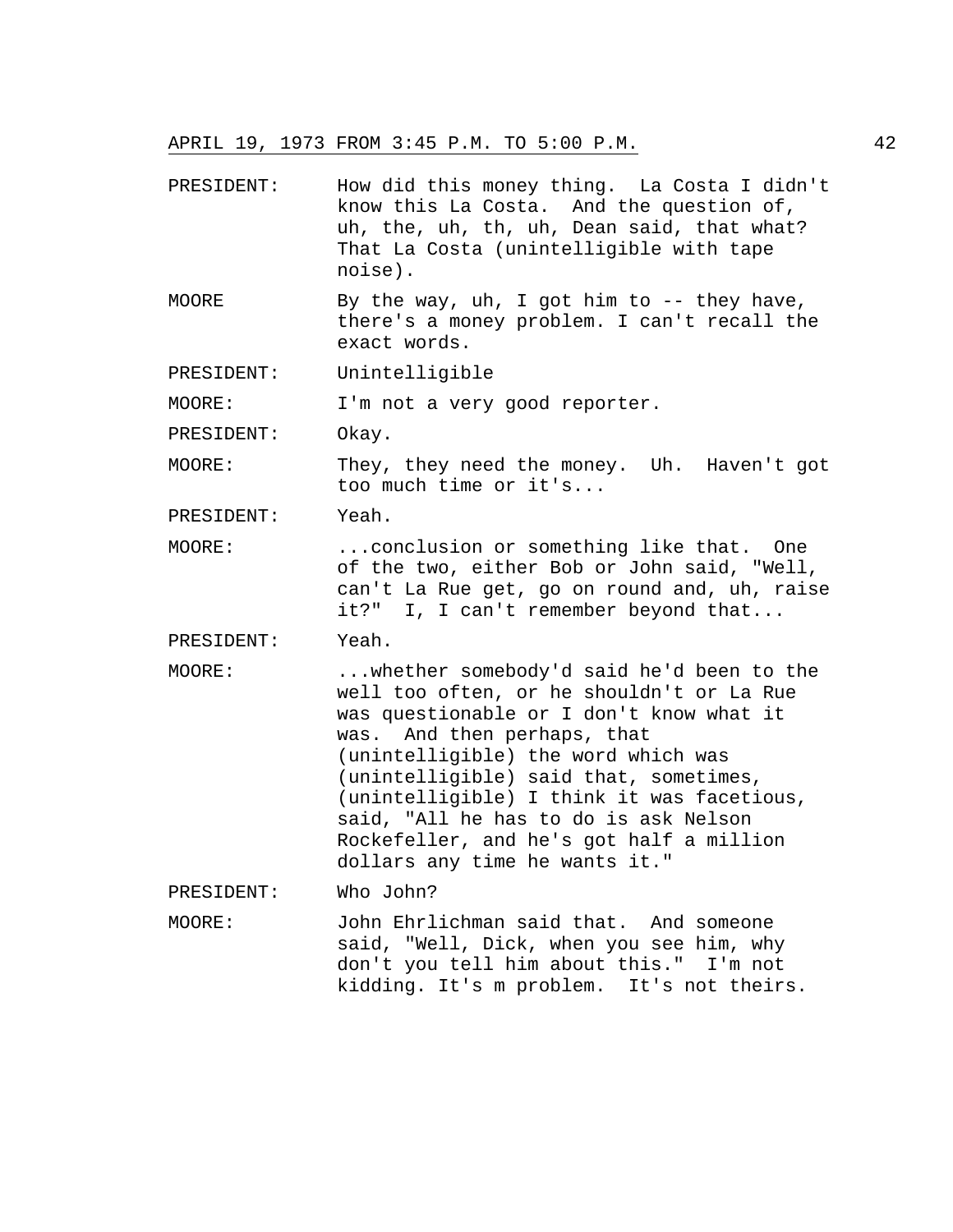PRESIDENT: Yeah.

- MOORE: Uh, I think it was the afore stated purpose. I spent five hours with John. I was there, if I'd gone up to ask him that question, I didn't need to-- I expected to be doing the whole bloomin' thing. Before the Committee (unintelligible).
- PRESIDENT: Now, the other fact beyond that was that, uh, Dean, let's see, uh, regarding, uh...
- MOORE: (Unintelligible with tape noise) excuse me, excuse me.
- PRESIDENT: Where were you, after La Costa. And then there's another time that you got Dean asking, uh, (unintelligible, with noise).

MOORE: Is that about the blackmail or, or John?

PRESIDENT: The blackmail.

MOORE: The blackmail conversation...

PRESIDENT: (Unintelligible).

MOORE: ...was in, uh, in, in March.

PRESIDENT: Yeah.

- MOORE: I would say probably. It was about a week before the sentencing which took place around the 21st of March.
- PRESIDENT: And Dean...
- MOORE: Dean said to me., "Boy, these punks, I tell ya, uh, uh, I just got word that Hunt..." and I thought he said \$40,000,"is demanding that \$40,000 be..." anyway a large sum of money, "be placed in his account or in escrow...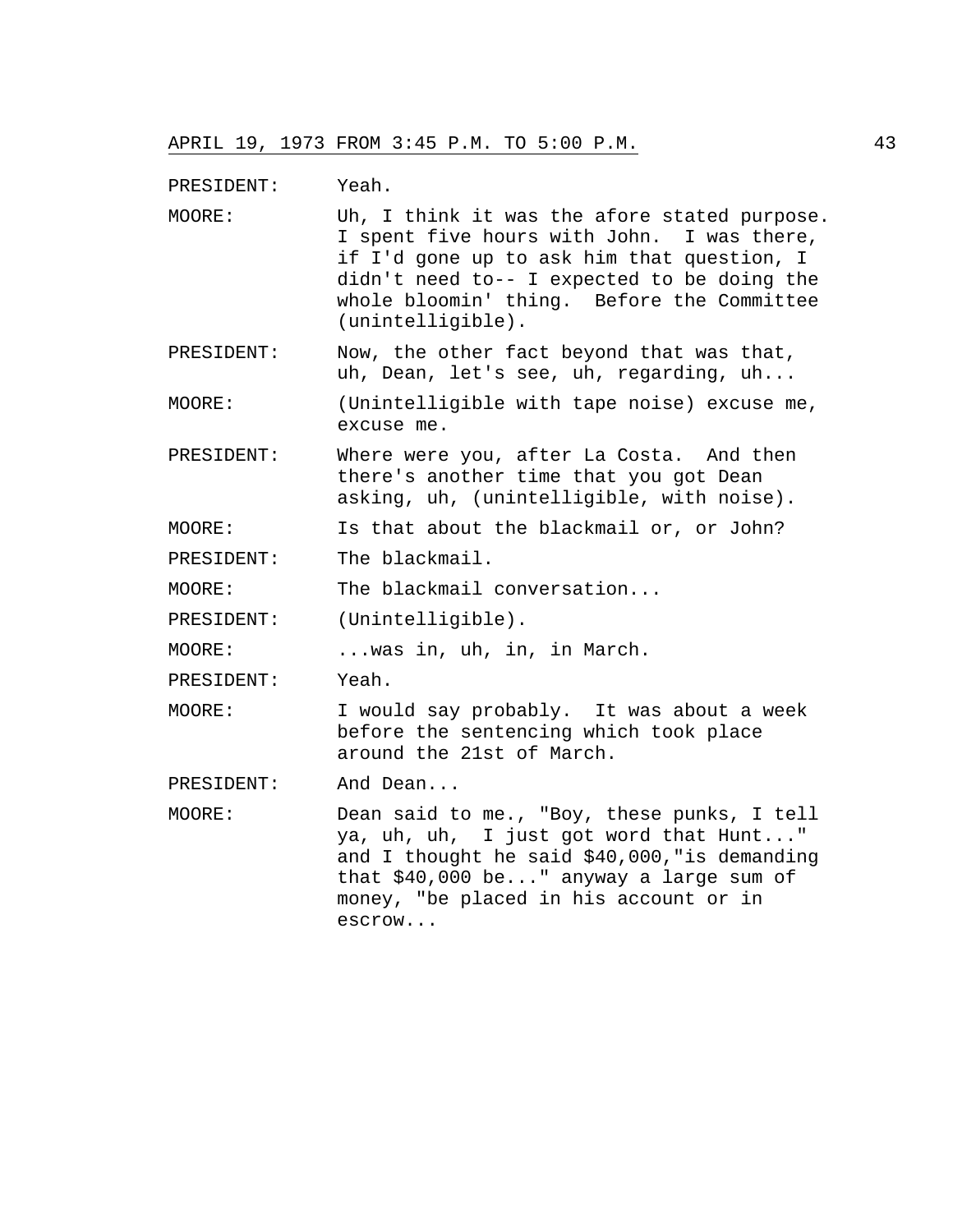PRESIDENT: ... (unintelligible).

MOORE: "...or deposited before he gets sentenced because be wants to have it there and know it's there before."

PRESIDENT: "Before he gets sentenced."

MOORE: "Before he gets sentenced." And he said...

PRESIDENT: After what happened.

MOORE: ...(unintelligible).

PRESIDENT: He said that to you?

MOORE: He said that to me. And I said, ...

PFESIDENT: What did you say?

MOORE: "John, for heaven's sake, ...

PRESIDENT: This is blackmail.

MOORE: I said, "This is blackmail and whoever you talk to, whatever you're doing, tell 'em don't touch it. Uh, let this guy...

PRESIDENT: And that's exactly...

MOORE: ... (Unintelligible).

PRESIDENT: And that he reported to me.

MOORE: Yeah.

PRESIDENT: That's what he said to me. He said this is blackmail, \$40,000. (Unintelligible).

MOORE: (Unintelligible). If we do this, it's gonna be goddamn difficult, go on forever and so forth. I -- compounding thing was something. Mitchell, Mitchell. In any conversation I've had it was whatever you do, don't compound.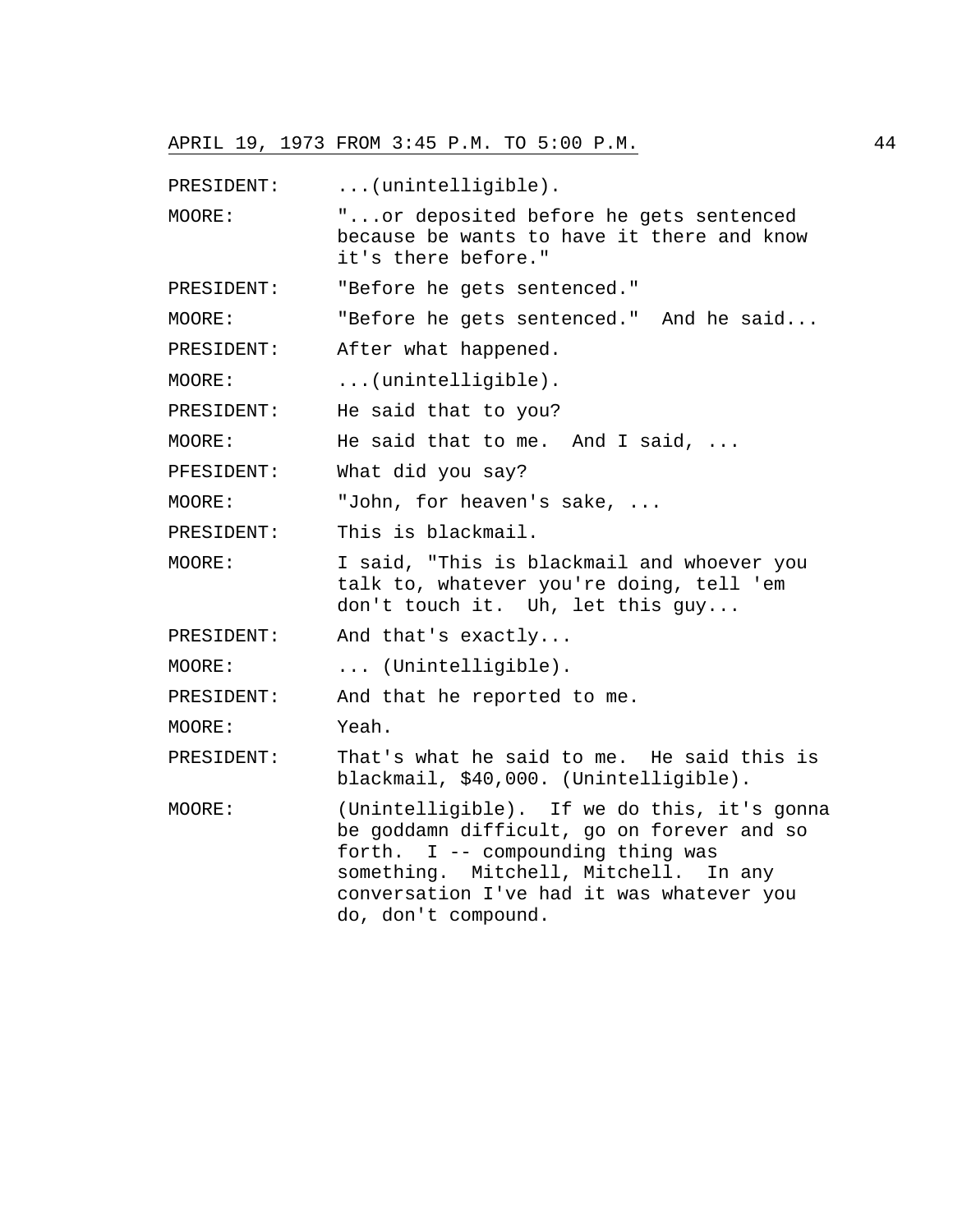PRESIDENT: Fine.

MOORE: (Unintelligible).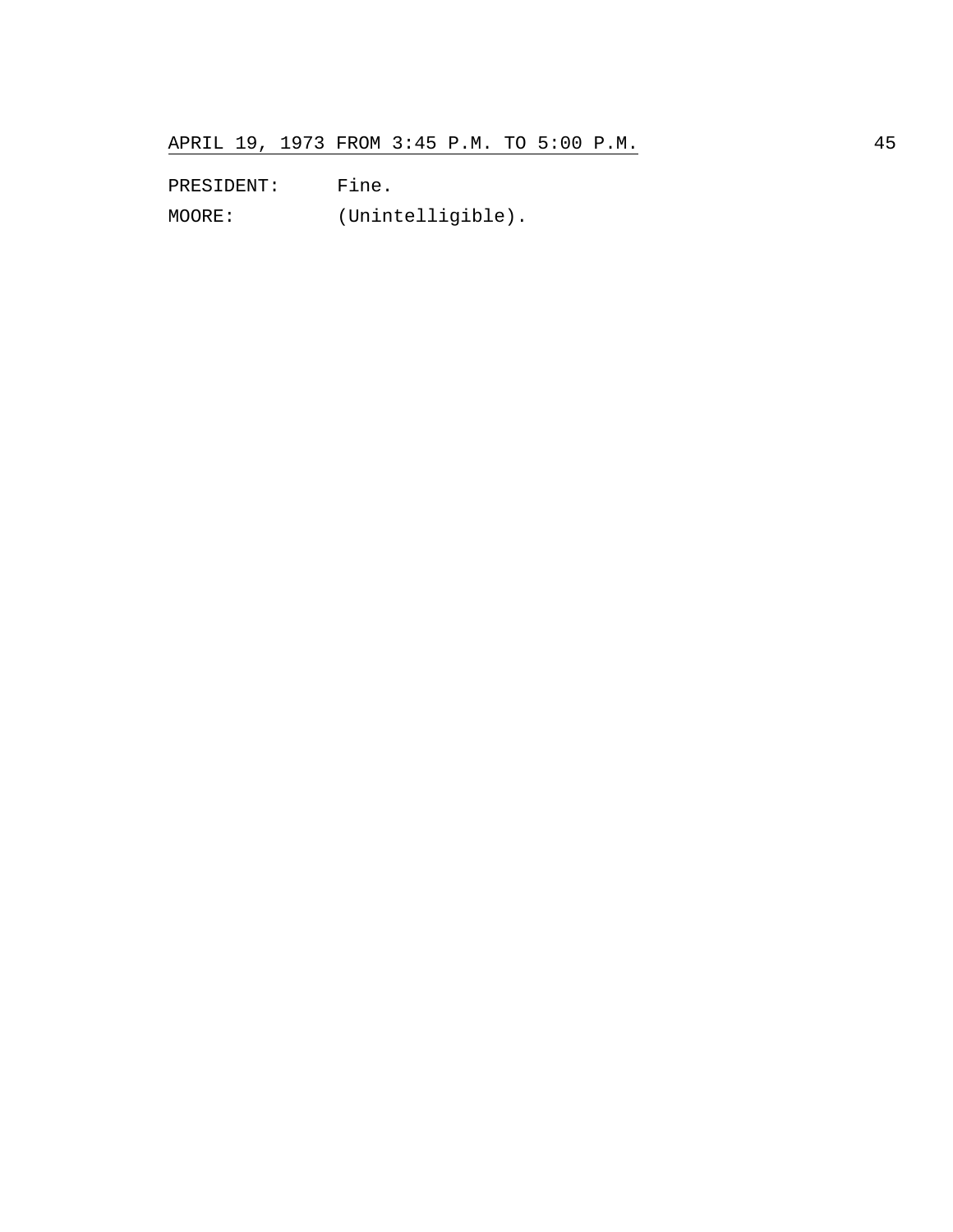| PRESIDENT: | After that $--$ , we've got that $--$ but, ah,<br>there was another meeting, I think, when<br>Dean, (tape noise) Haldeman, er, met in<br>Haldeman's office and Dean asked about that<br>money. (Tape noise) then, uh,, uh, asked<br>Mitchell, huh?                                                                                                                                                                                       |
|------------|------------------------------------------------------------------------------------------------------------------------------------------------------------------------------------------------------------------------------------------------------------------------------------------------------------------------------------------------------------------------------------------------------------------------------------------|
| MOORE:     | No. I don't he never told me about this.<br>$\mathbf{I}$<br>don't know.                                                                                                                                                                                                                                                                                                                                                                  |
| PRESIDENT: | Dean-- you think he asked Mitchell for the<br>money?                                                                                                                                                                                                                                                                                                                                                                                     |
| MOORE:     | No, I don't. I told -- I would think may be<br>not because of the way John cut it off with<br>me, I (unintelligible) had the feeling he<br>wasn't (unintelligible)                                                                                                                                                                                                                                                                       |
| PRESIDENT: | Matter of fact, it was that particular thing<br>that really triggered my whole -- I said,<br>"Jesus Christ, I mean, these guys are in<br>something here that we gotta knock off,"<br>because I knew - I said, "Christ, you can't<br>be paying blackmail for years for this sort<br>of thing. It's ridiculous." Ridiculous. I<br>said, "John, John is how mach is it gonna<br>cost to keep on paying this money? One<br>million dollars?" |
| MOORE:     | Anybody knows                                                                                                                                                                                                                                                                                                                                                                                                                            |
| PRESIDENT: | The price goes up.                                                                                                                                                                                                                                                                                                                                                                                                                       |
| MOORE:     | It goes up and the day comes when something<br>goes wrong and they'll spill anyway. So<br>just never ending, never ending.                                                                                                                                                                                                                                                                                                               |
| PRESIDENT: | Thank god, we got in it. We got going<br>there.                                                                                                                                                                                                                                                                                                                                                                                          |
| MOORE:     | Uh, uh, but, but                                                                                                                                                                                                                                                                                                                                                                                                                         |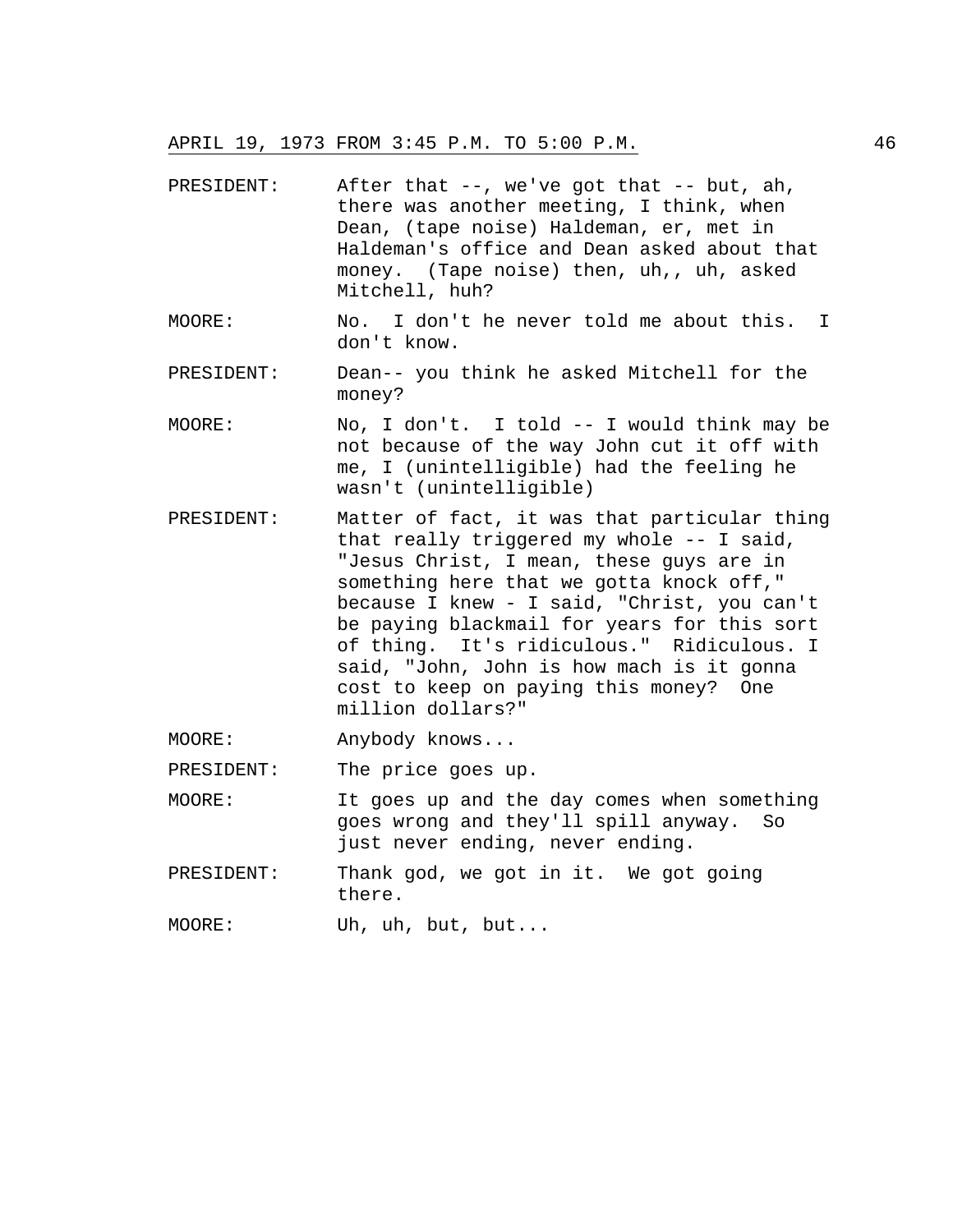PRESIDENT: On the plus side, at least, we started doing something.

- MOORE: Oh, listen, I can't tell you about the reaction of the (tape noise) I talked to about the fact. We'd taken ahold, checked him out and, things like that --
- PRESIDENT: The only thing I'm concerned about is my, my knowledge of that particular thing.

MOORE: Well,

PRESIDENT: I didn't inform the U.S. Attorney of it at that point, but I, of course I just had all from there, an ex parte thing from Dean.

MOORE: Ya.

PRESIDENT: But we, we investigated it right away.

- MOORE: Well, all I got from that that Dean was asked by someone. I don't think I know by who (tape noise) who was making that demand and I have no idea whether he ever acted on it or not. I never...
- PRESIDENT: Yeah, yeah.
- MOORE: ...that stuff and I gave him my speech and that's all I know.
- PRESIDENT: Blackmail speech, and he gave that to me.
- MOORE: Ya, ya. But, but ah, what, the earlier situation, uh, that they refer to at uh...

PRESIDENT: M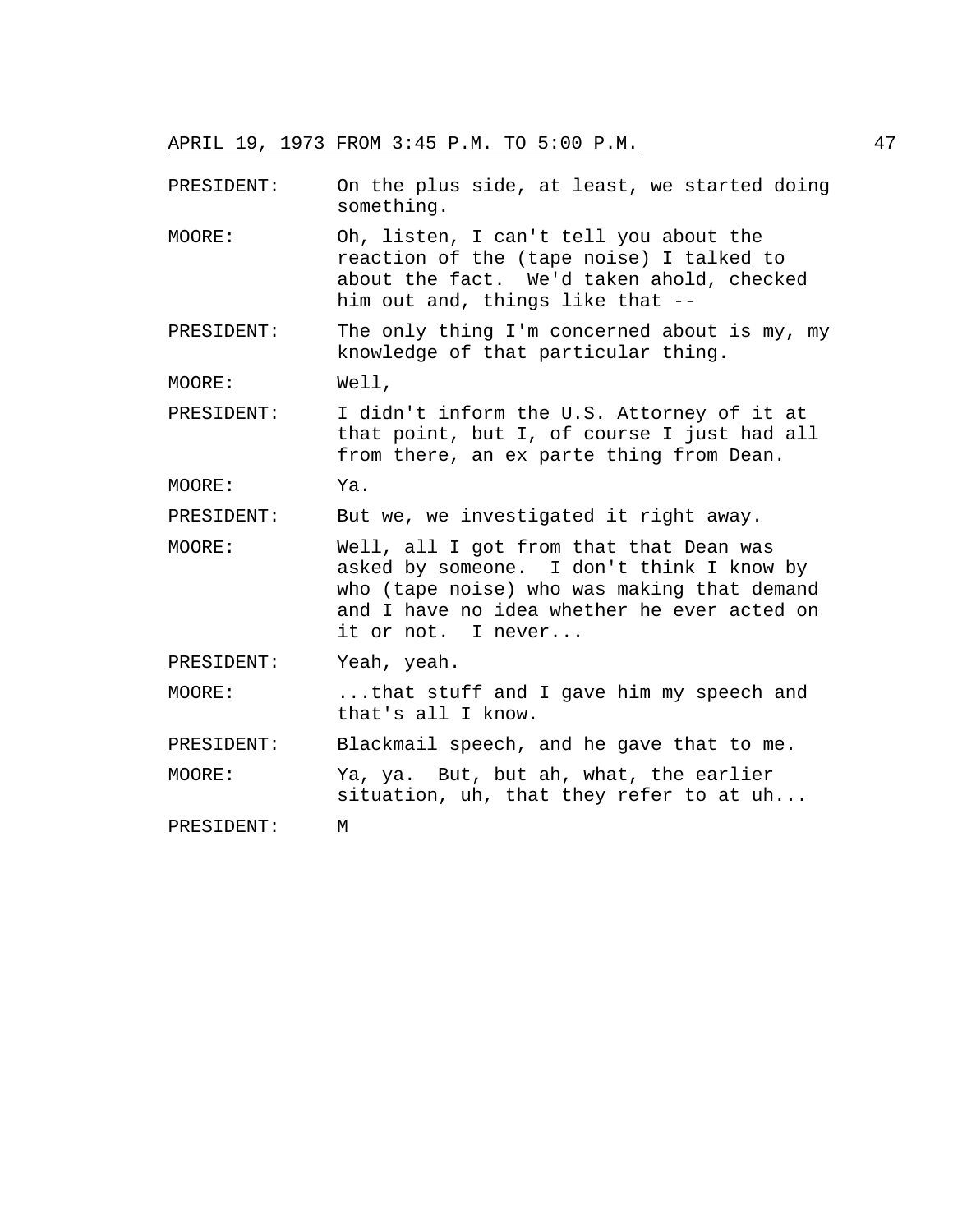- MOORE: Well, it worries me in this sense that uh (unintelligible) my first intention uh, uh...
- PRESIDENT: But your recollections are not totally clear on that.
- MOORE: That's right. No, they're not. No, I wouldn't want anybody to think they were. I do think that...
- PRESIDENT: Now you can't, it can't be said that either Haldeman or Ehrlichman did anything about it. They both, they didn't raise the money.
- MOORE: No. The whole question is,...

PRESIDENT: They were aware of it.

- MOORE: ...is whether there was any other, how were they aware of it and, and what did this, was the pattern? Because if this comes out (unintelligible) it nay never cover any other direction
- PRESIDENT: Right.
- MOORE: We've got Dean, who may testify, I don't know, I assume he has testified.

PRESIDENT: Sure?

MOORE: Ya, he is supposed to have said that, get this, John Ehrlichman told me, that be didn't make a move throughout this whole thing without consulting Haldeman and Ehrlichman.

PRESIDENT: It's Haldeman and Ehrlichman?

MOORE: He says Haldeman and Ehrlichman. Ya. Now, Dean is going to say he did a lot, uh, deeply involved in raising funds for the socalled obstruction of justice is the way they've been describing it.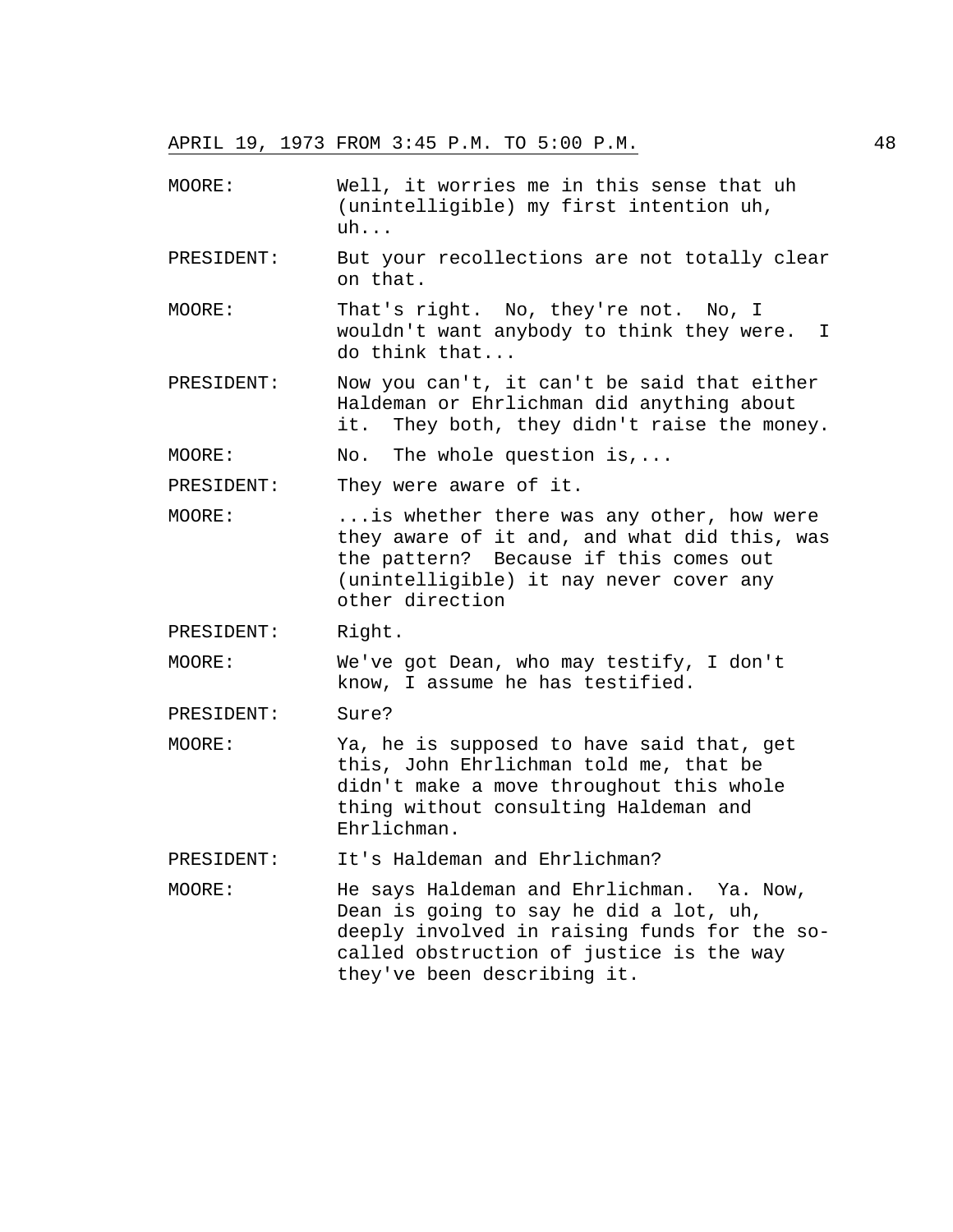PRESIDENT: Ya. (tape noise)

- MOORE: And it turns out that uh, with all the good will in the world, and uh obstructions may go on, that case could be made against either Bob or John who may end up with an indictment and even...Ya. Think, think about that.
- PRESIDENT: Well, then (unintelligible) I'm worried about in the case of any indictments the hell with the indictments. It doesn't prove the God damned case. Both of them have lawyers, and they're talking to 'em today.
- MOORE: Oh, now, I'm glad because I don't have to, I, I might as well talk to their lawyers.
- PRESIDENT: Ya.

MOORE: Cause I...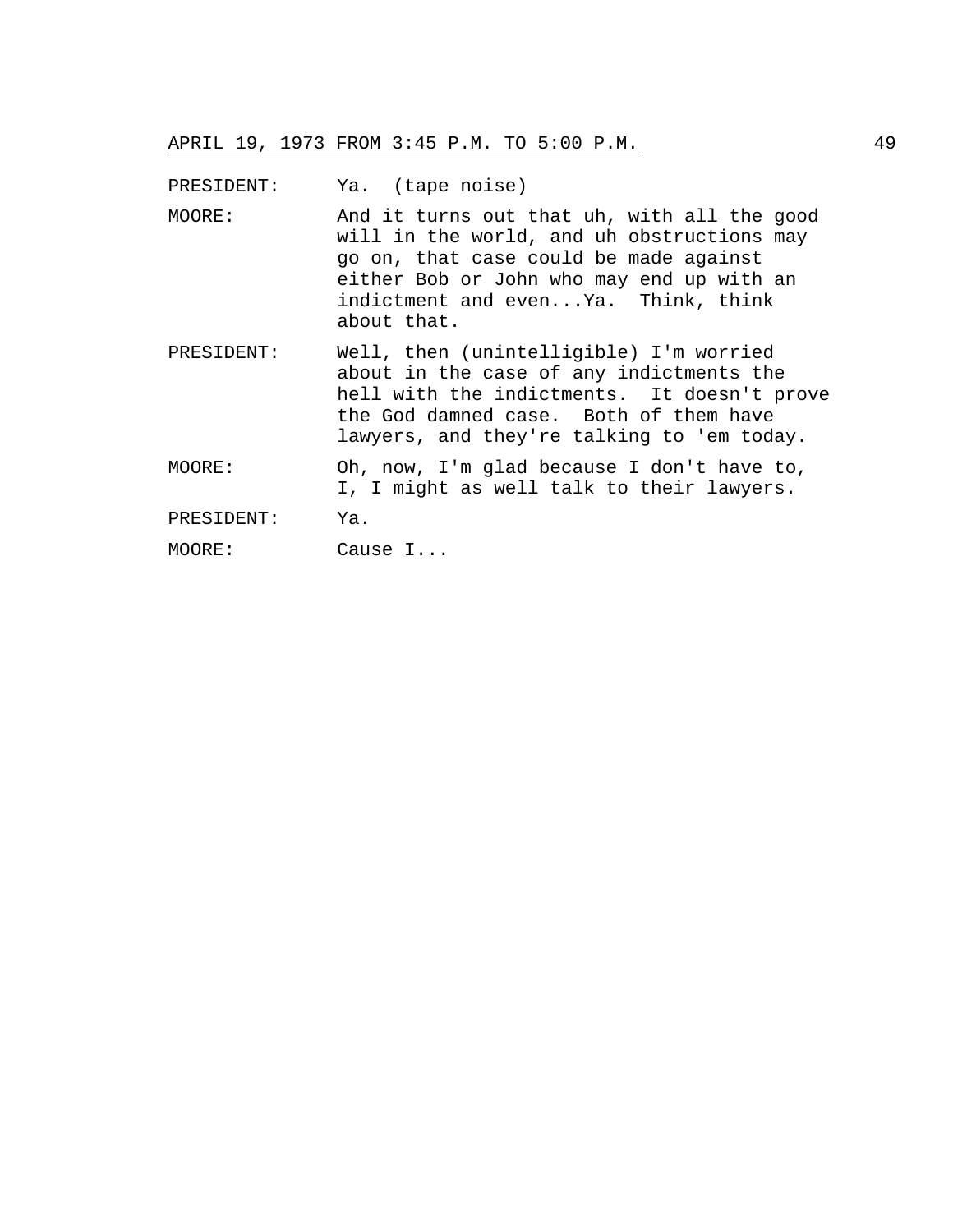- PRESIDENT: Right and do that. Particularly on the La Costa thing. That's a very important thing, I, uh, wouldn't want to suggest any of perjury, but on that one **RESTRICTED-"D"** I mean it just doesn't seem to me that--
- MOORE: They didn't do anything.
- PRESIDENT: That's my point. If they did something,, that's a hell of a lot different thing.

MOORE: uh...

PRESIDENT: Dean discussed the problem but well anyway, that's something else.

MOORE: Well, I've been (Unintelligible).

PRESIDENT: I didn't, I didn't frankly,, I never heard of the La Costa thing 'til today. I hadn't heard that before you talked to roe today. I'm gonna...

MOORE: Well,

PRESIDENT:

MOORE: **RESTRICTED-"D"**

PRESIDENT: Right.

MOORE: ...you that, and moreover, uh...

- PRESIDENT: What about this? What about your communication with Dean now. He's obviously put out a statement.
- MOORE: (Unintelligible)
- PRESIDENT: ...that he isn't gonna be a scapegoat. Why don't you go back and talk to him?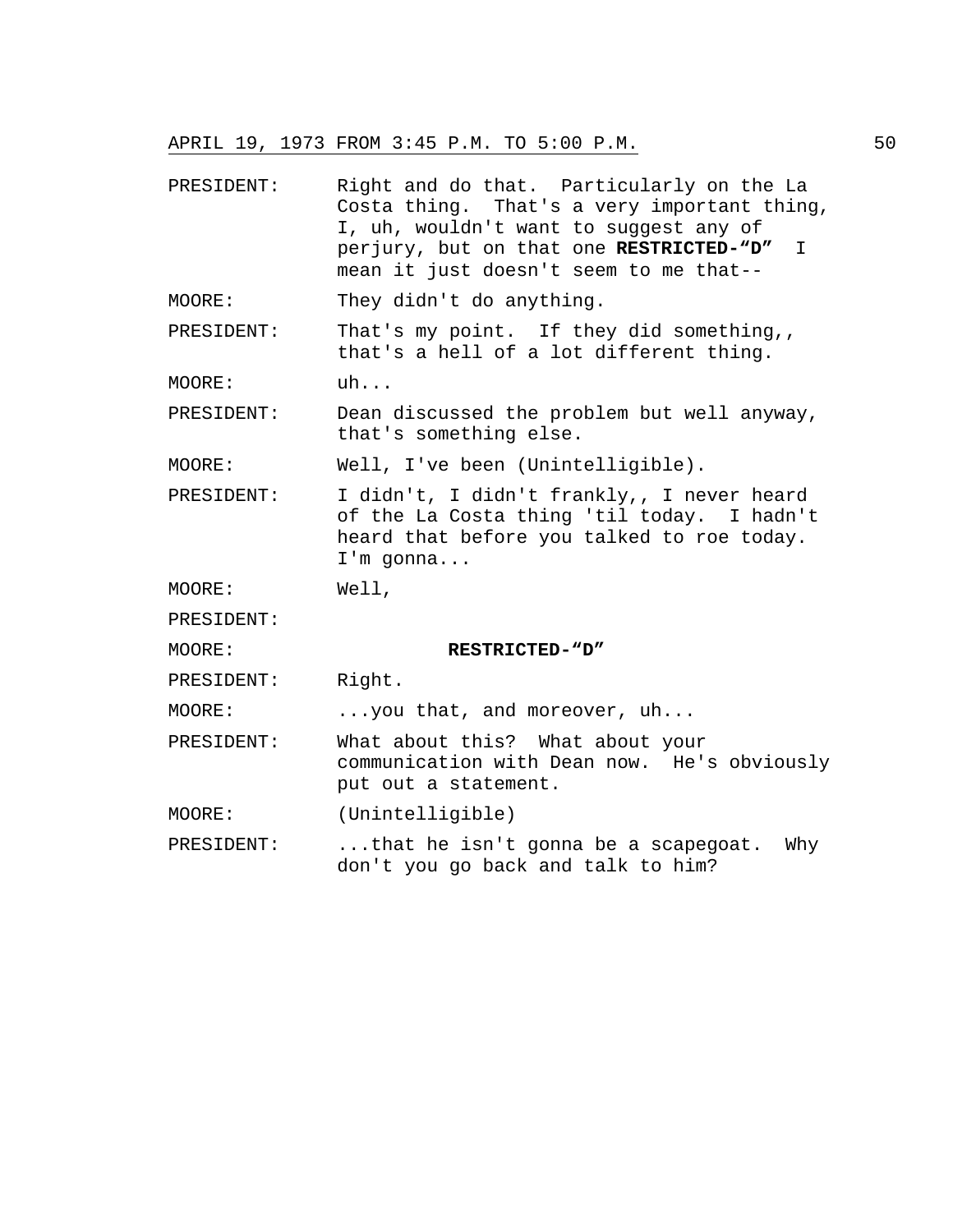| MOORE:     | Uh, $\ldots$                                                                                                                                                                                                                                                                                                                                                                                                                                                       |
|------------|--------------------------------------------------------------------------------------------------------------------------------------------------------------------------------------------------------------------------------------------------------------------------------------------------------------------------------------------------------------------------------------------------------------------------------------------------------------------|
| PRESIDENT: | Dangerous?                                                                                                                                                                                                                                                                                                                                                                                                                                                         |
| MOORE:     | I don't think he would talk to me.                                                                                                                                                                                                                                                                                                                                                                                                                                 |
| PRESIDENT: | Why?                                                                                                                                                                                                                                                                                                                                                                                                                                                               |
| MOORE:     | Well, $uh$ , first of all,                                                                                                                                                                                                                                                                                                                                                                                                                                         |
| PRESIDENT: | (unintelligible)                                                                                                                                                                                                                                                                                                                                                                                                                                                   |
| MOORE:     | I got the subpoena today<br>(unintelligible/REMOVED). Dean tells me<br>that one our staff members was<br>(unintelligible). Well, uh, Dean knew it.<br>He says -- The agent told me he knew it. So<br>I went by, opened the door and said "Hey."<br>He said, "Yes I heard." And the first<br>question I asked him is, "who, who'd you<br>talk to at the White House about this." He<br>said, uh, -- I said "OK," (Unintelligible)<br>and I closed the door. Uh, now |
| PRESIDENT: | I don't think there's a thing we can do on<br>Dean. I think Dean is                                                                                                                                                                                                                                                                                                                                                                                                |
| MOORE:     | Dean is                                                                                                                                                                                                                                                                                                                                                                                                                                                            |
| PRESIDENT: | out to save himself.                                                                                                                                                                                                                                                                                                                                                                                                                                               |
| MOORE:     | That's right. That statement --                                                                                                                                                                                                                                                                                                                                                                                                                                    |
| PRESIDENT: | But I don't know, I don't know what he can<br>do to save himself. I don't see how. Could<br>you think the U.S. Attorney can actually<br>afford to give him -- let's put it this way,<br>if they give him immunity, John, uh, uh, it<br>may save himself, but then he'll talk. How<br>can they give him immunity on everything?<br>He's the guy that -- subornation of perjury<br>and the other. He's got two terrible<br>counts, doesn't he?                       |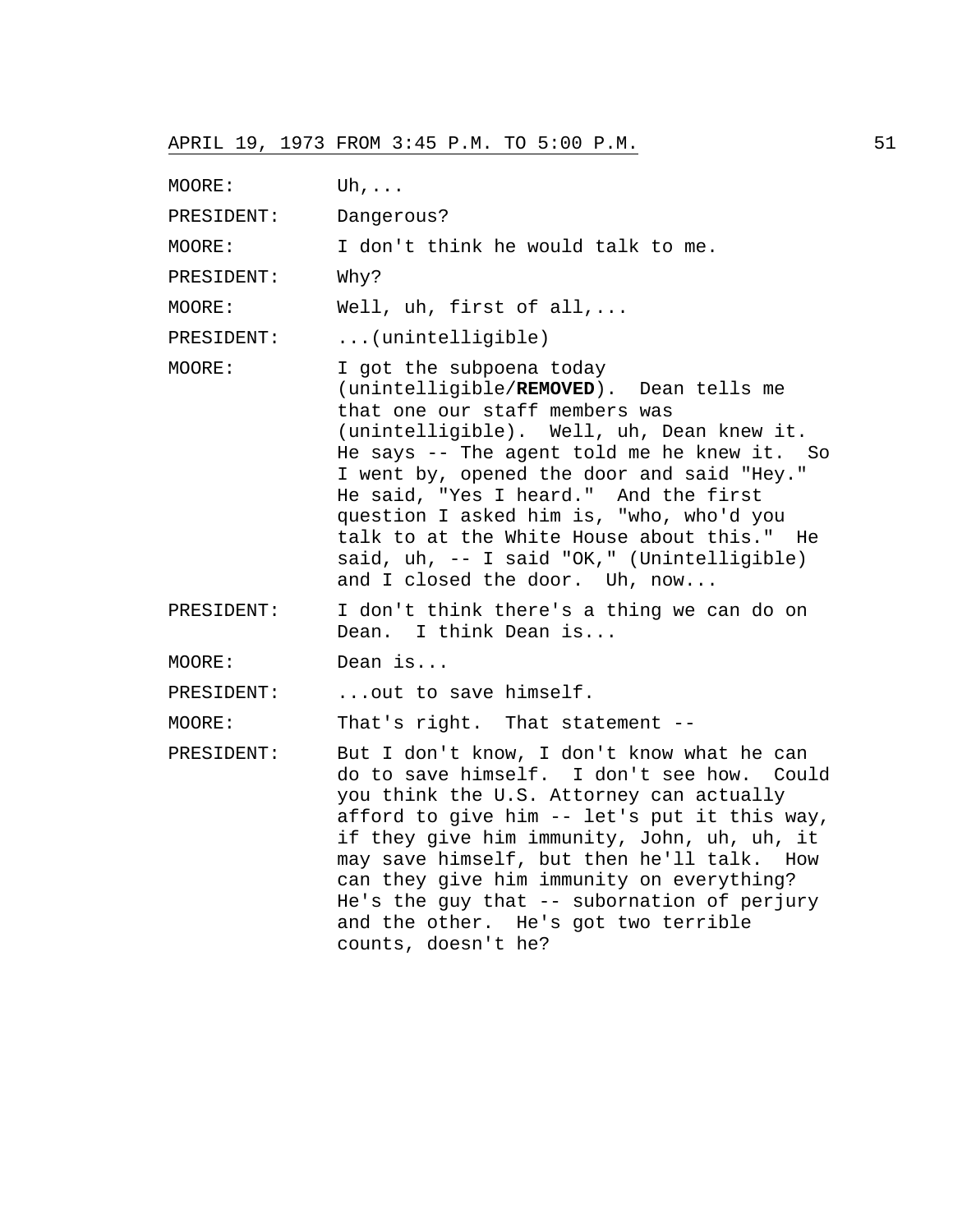MOORE: Well, now being realistic, he's gonna make the case...

PRESIDENT: ...that he'll nail 'em.

MOORE: ...that, that the power and the majesty of the office and then Haldeman, Ehrlichman (unintelligible).

PRESIDENT: Yeah. Does that get you off though?

MOORE: Well,...

PRESIDENT: I've asked Petersen about that today.

MOORE: It doesn't get you off legally, but if you get -- he's gonna get...

PRESIDENT: He'll get a lesser sentence.

- MOORE: Well, he's gonna go for -- let's start with immunity on the grounds that this young man who's, took a job over his head, was, got a good story on someone, something to be modest about, became so much a, a tool of these uh, uh (unintelligible) and two of the most powerful men in the world...
- PRESIDENT: That's right.
- MOORE: ...that, that, uh, he was led down this path and, and ended up doing-things purely because he felt he had no choice. And they were not, they were not, voluntary, they were, uh, this, not the Nuremberg Doctrine now, uh, it's a doctrine of sympathy for this...

PRESIDENT: Right.

MOORE: ...for a young man and so while we don't - under the Nuremberg Doctrine, he's, he's guilty morally he was so young and (unintelligible)...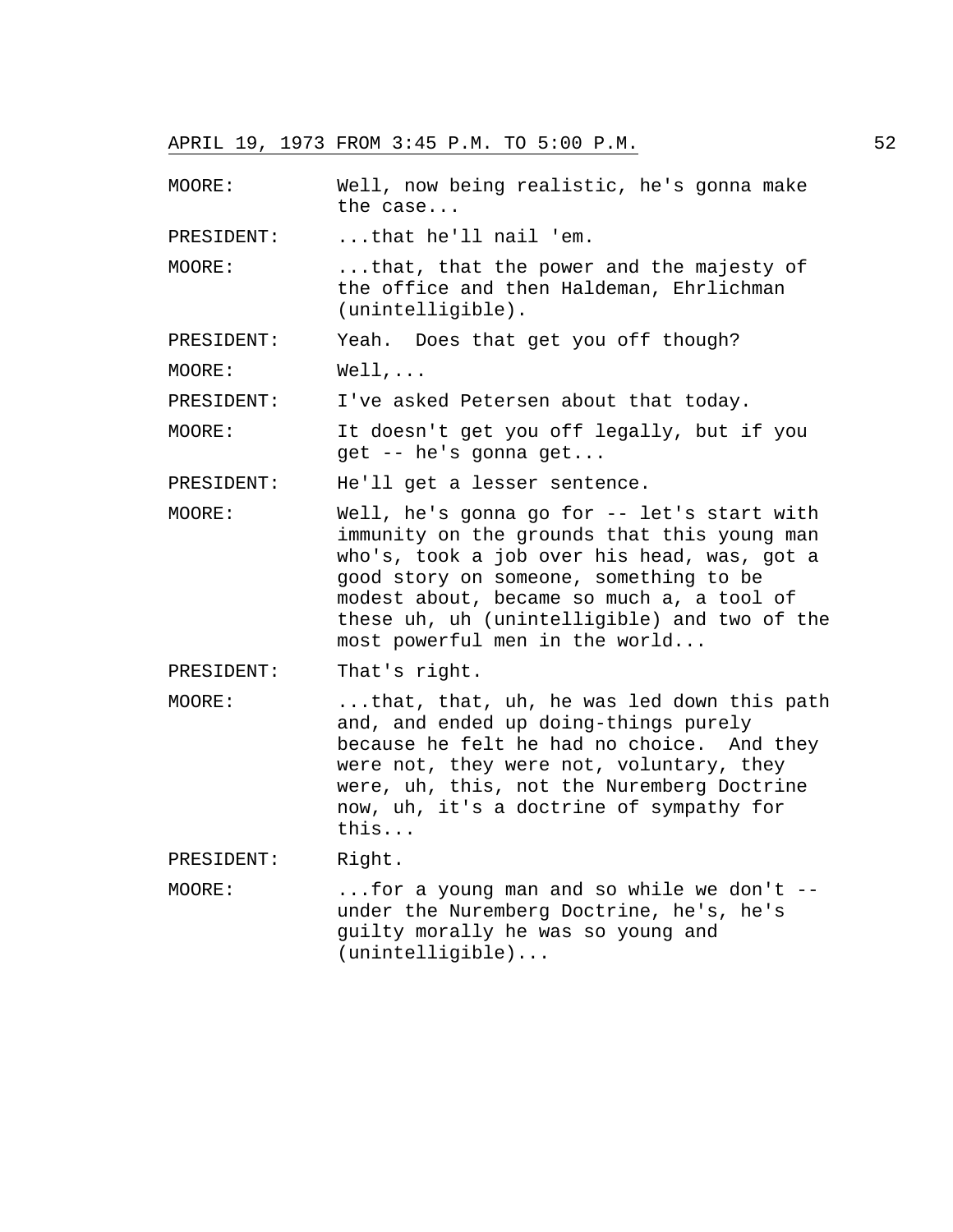PRESIDENT: You see the problem we got here, you see...

MOORE: ...(unintelligible)

PRESIDENT: The problem we got here is that, uh, Dean will say, he'll have Haldeman and Ehrlichman resign. OK. They're relying on that, if they fall on a sword (unintelligible). They point is, let's suppose you do have them resign, fire 'em, you know.

MOORE: But, but...

PRESIDENT: I don't know as it cuts your losses.

MOORE: Is there, uh, a treaty here? Uh, I had thought that Mike Mansfield, for instance, or someone like that, a decent man -- nobody wants -- sorry, even an, indictment if, if two (unintelligible with tape noise) celebrated persons (unintelligible)...

PRESIDENT: Yeah. That's right.

MOORE: ...are indicted by a Grand Jury for subornation, uh, uh, obstruction of justice, whatever it may be--

PRESIDENT: What's the second set? Obstruction?

MOORE: Obstruction, obstruction. (Unintelligible). And we already have a, a **RESTRICTED-"D"**

PRESIDENT: Right.

MOORE: (Unintelligible) loss of law and order (unintelligible)

PRESIDENT: Correct.

MOORE: Then, uh, that just by itself is...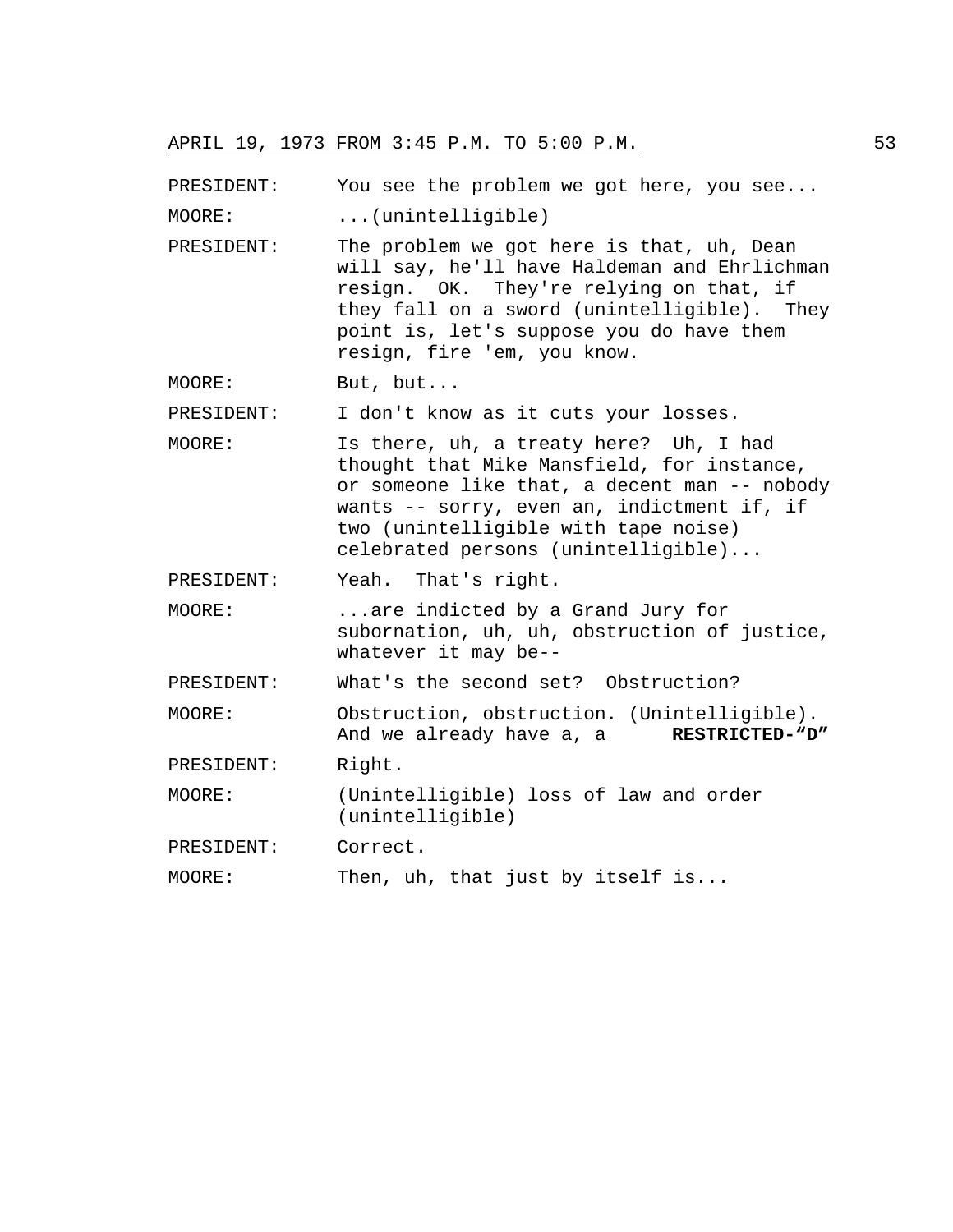PRESIDENT: That's enough, right.

MOORE: ...(Unintelligible).

PRESIDENT: How do you mean? Why Mansfield, I mean...

MOORE: Well, what I meant, was...

PRESIDENT: ...basically, what we have here is the judge.

MOORE: Well, what's let's start off with a, uh, lead. The thought would be - what I have that if, that, that the resignation were based on, "Yes, we let, things happened, and we were at the gate and, uh, we were, failed...

PRESIDENT: ...(unintelligible). We're innocent.

MOORE: (Unintelligible) failed in our --

PRESIDENT: "We're innocent.

- MOORE: "But, but we don't intend but we let things happen which shouldn't have happened. We should have been more alert. Uh, we failed the President and the public's entitled to expect -- and because of the accusations and do forth. The (unintelligible) people in high posts. there's no problem of, uh, --
- PRESIDENT: Well, I put that to Petersen directly. I said, I said, "Let's suppose they resign." I said, "Does that change the prosecution?" He said, "No." I suppose he has to say that.
- MOORE: He has to say it at that point. Now, uh, (tape noise) had -- get some support for kind of a, uh, of a (unintelligible with noise) dig in (tape noise) Mitchell.

PRESIDENT I think he should come forward and say he was responsible for this.

MOORE: Yeah. If he, if he did, uh, -- and there'd be other resignations from here and so forth. But, but, I think, in terms of the extreme, in the public -- the, the press and various other...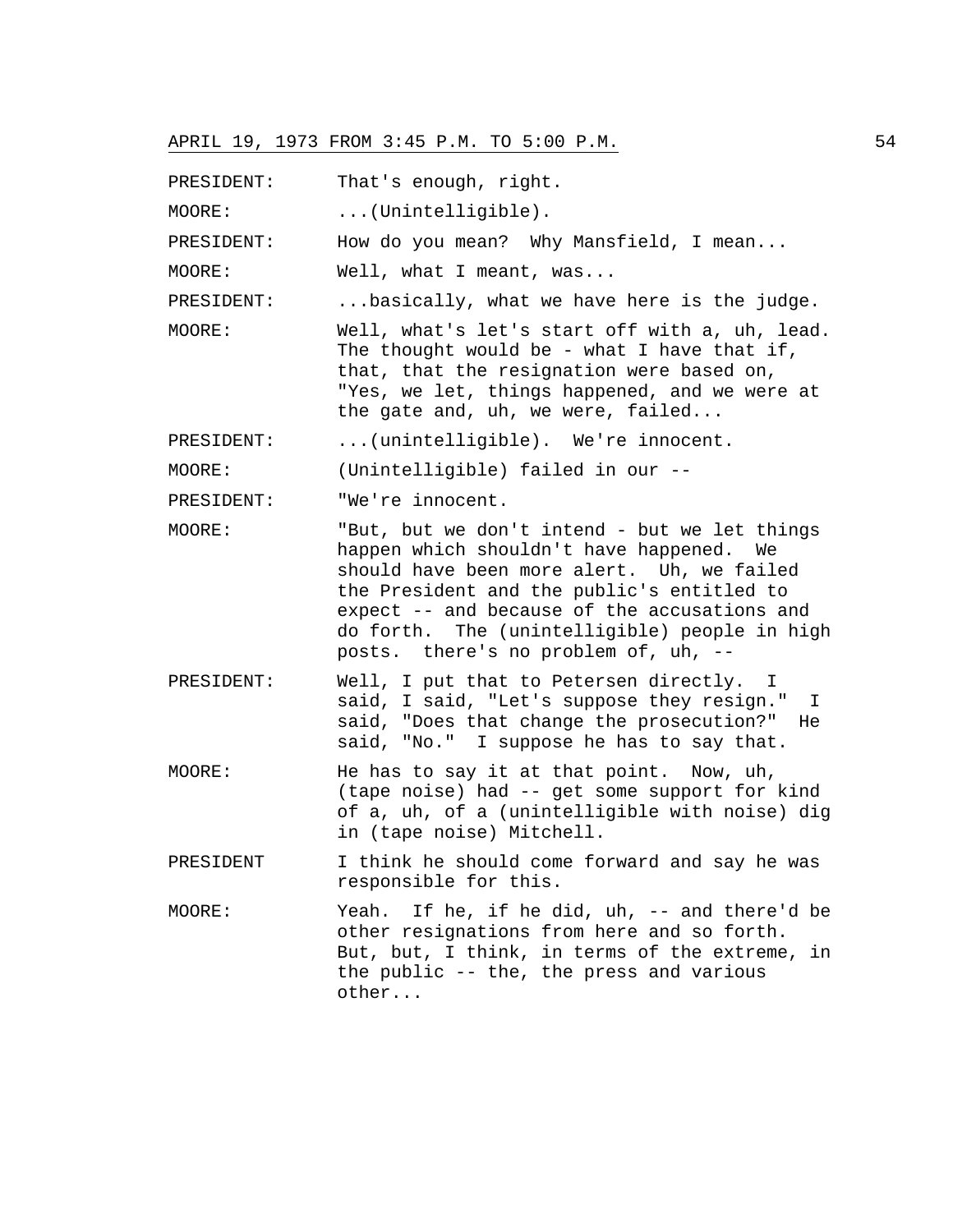PRESIDENT: (Unintelligible).

- MOORE: That. Kind of, of, an admission of -- not guilty -- but I think that could be resigned, too, for the same reason. So I can be a little  $--$  in on the  $--$  I, I,  $--$  I hate to say to him let him resign. I, I can do the same thing. It's alright with me. Not, not to the same degree. I'm not on their level. But still that might satisfy that vultures. Uh, an admission of, of -- whatever excuses you want to make and rationalizations.
- PRESIDENT: Yeah.

MOORE: (unintelligible) came in to, uh...

PRESIDENT: Let me say, though who, would I have them resigning (unintelligible)

MOORE: Well, now, how could we...

PRESIDENT: I mean how do work that and, uh...

MOORE: You've just now, uh, -- what about, what about an objective method. You have here a, a credibility case on the obstruction. If in the part of this package, the Attorney General would say, "These men have resigned. We've examined -- the country needs this -- I did this, uh, they've admitted -- uh, whatever the word would be, uh, -- a it'ld have to be (unintelligible) drawn, that things have happened. The truth has come out. I an satisfied that to the, the, the indictment did da da da offered the possibility of a crime beyond a reasonable doubt. Uh, the Attorney General has examined the entire situation; has agreed to dismiss the Grand Jury. Uh, (tape noise) the case is a doubtful one at best. And, uh, time to get on to other things and get this case resolved." Now if you had a little sympathy of support from people like Mansfield and even Humphrey, they might want to submit--

PRESIDENT: Get it out of the way.

MOORE: Get it out of the way and everybody would want to try not to...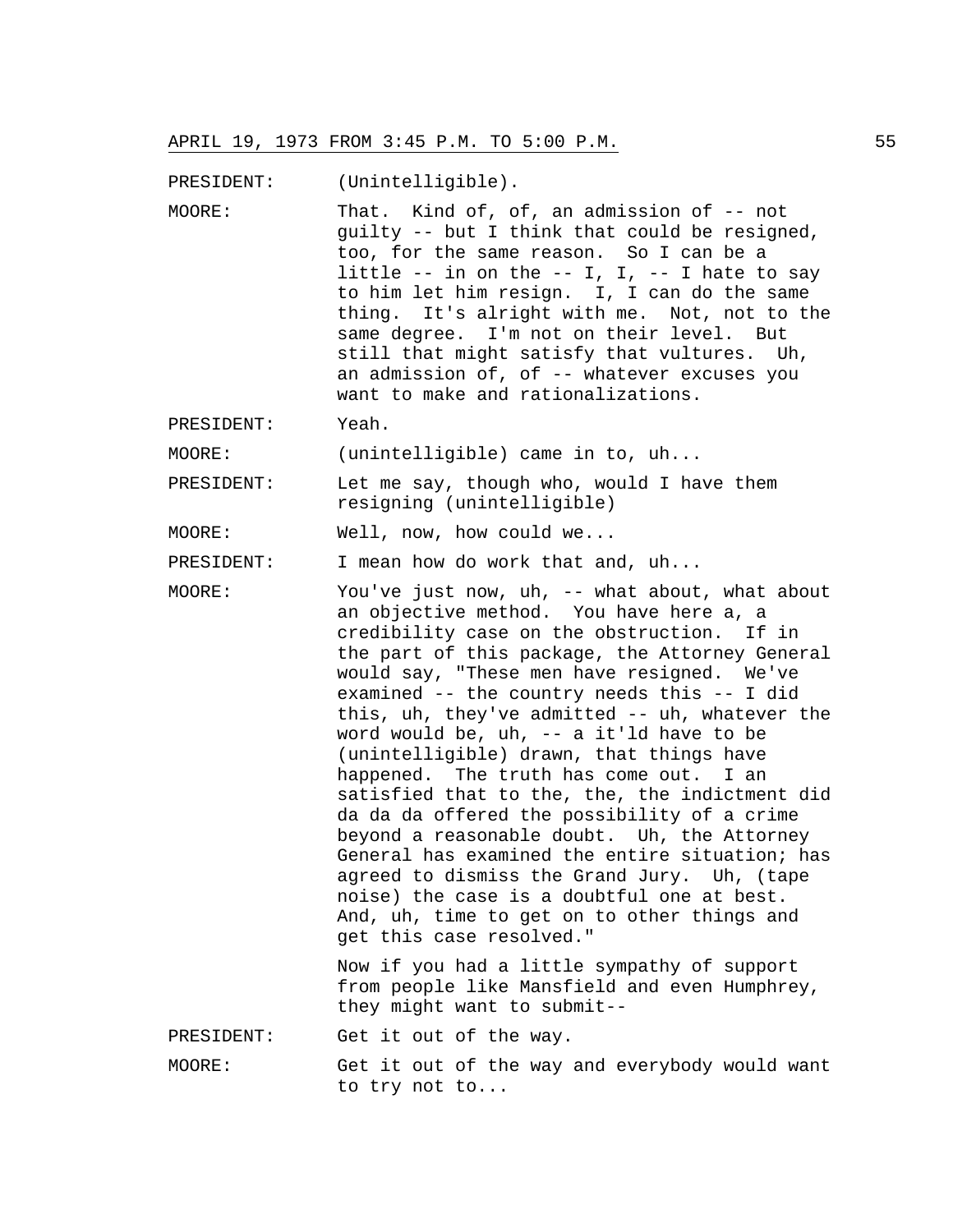PRESIDENT: (Unintelligible)

- MOORE: ...to touch the President. And by the way, nowhere, no how do I run into anybody who thinks it touches you. But if you start (unintelligible) what are you going to do. I think.
- PRESIDENT: I think, it'll touch me in the sense of, say the only one -- where Dean, uh, Dean after all, we had these long conversations as, as the thing began to unfold me and particularly when he told me about Hunt's demand.

MOORE: Well.

PFESIDENT: That, that touches me.

- MOORE: I should have, uh, (unintelligible) -- hard tire. You had a reasonable expec -- I was watching the date when I heard that he was talking to you. We were wondering whether you should act...
- PRESIDENT: Right.
- MOORE: ...(Unintelligible) I was meeting with Ziegler and Len at John Ehrlichman's and, uh, I felt you should move pretty quick. I was also afraid of a headline like today's headline. I thought you ought to get on the front (unintelligible) which you did.
- PRESIDENT: We moved about the right time, I think.
- MOORE: (Unintelligible) sentencing demand. We could get it, but we could use this line.
- PRESIDENT: I suppose I should have walked out, looking back, at the moment Dean told me about the forty, uh, the demand of Hunt, uh.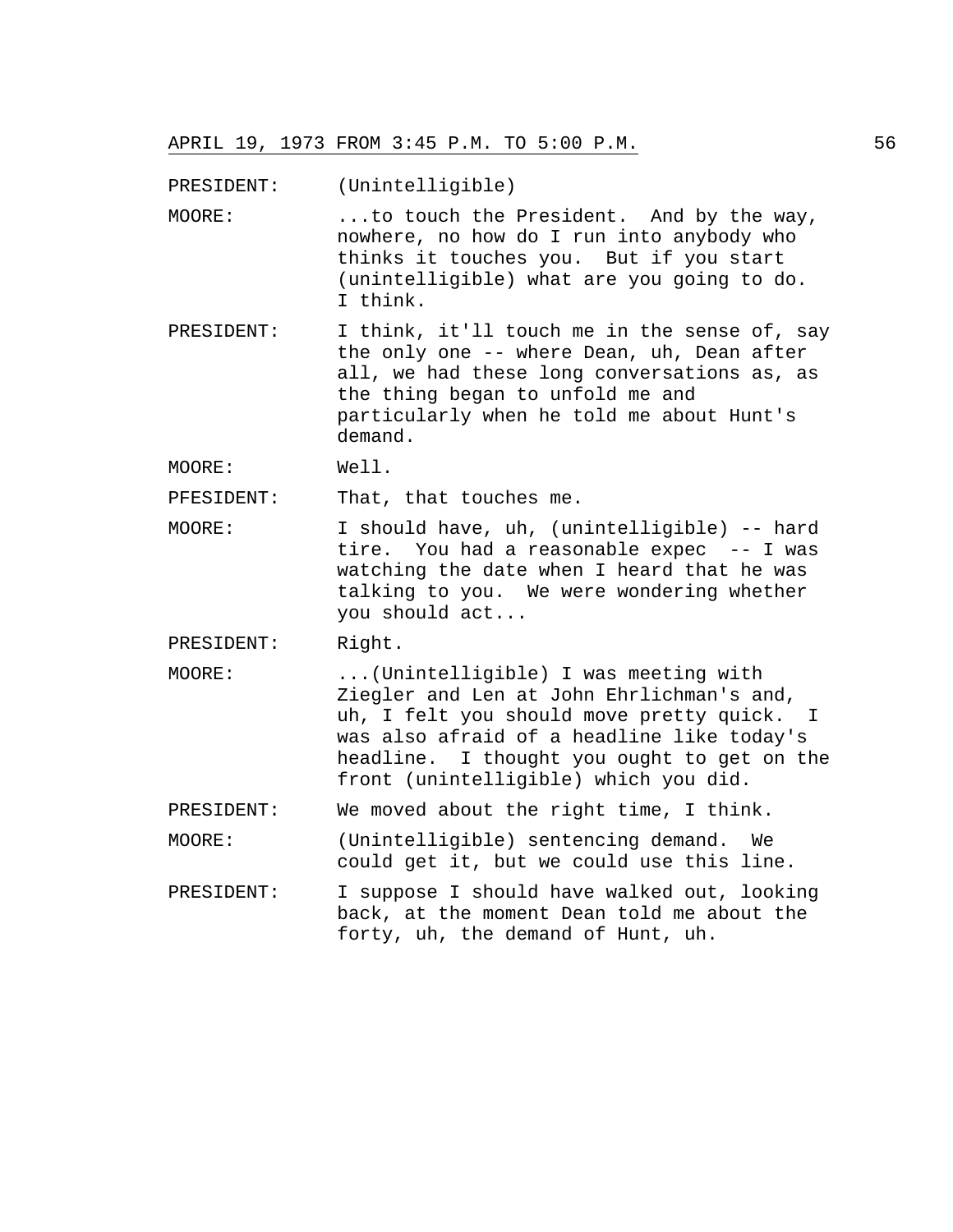MOORE: No one could have known he'd want to use it -- this. Do we know whether he discussed these conversations with you? PRESIDENT: (Unintelligible, tape noise) assume he has. MOORE: He shouldn't. That's going pretty far even for him...(Unintelligible) statement. Are we getting any, any information as to what's going on over there? What - Kleindienst or anybody? PRESIDENT: Oh. Petersen talks to me, but I don't know how much he levels. MOORE: (Tape noise) The question is of what Dean has said. (Unintelligible) effect of, let's say, the La Costa problem or, or, uh, you have no problem about La Costa. (Unintelligible). PRESIDENT: He was going to do the reporting on it. MOORE: Oh, if you hadn't connected your thoughts on what to do on this subject, you. And didn't you -- I remember you went up (unintelligible) Thursday. I don't know. PRESIDENT: Yeah. MOORE: You went out on the Sequoia. I think it was about 9:30 and I saw the Secret Service men standing, you were about here (unintelligible) this is something that -- PRESIDENT: But that (unintelligible) MOORE: (Unintelligible)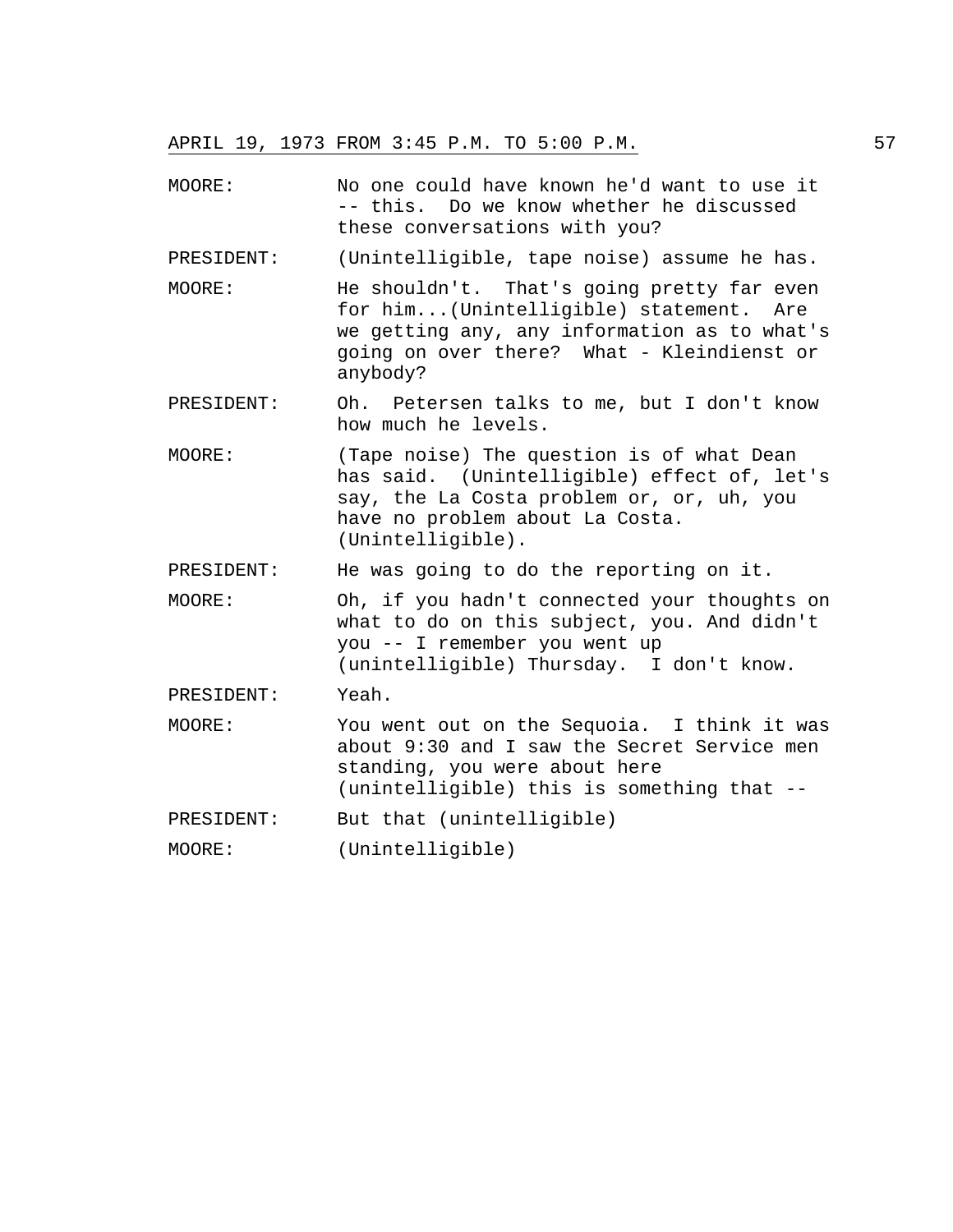| PRESIDENT: | this is at least a week, two weeks after<br>Dean told me about the 40,000, about the<br>Hunt thing. (Tape noise) I, but I, must<br>say, in that $period$                                                                                                                                   |
|------------|--------------------------------------------------------------------------------------------------------------------------------------------------------------------------------------------------------------------------------------------------------------------------------------------|
| MOORE:     | (Unintelligible) Is that the 21st?<br>That's--                                                                                                                                                                                                                                             |
| PRESIDENT: | in that period, I was undertaking, then<br>an investigation --                                                                                                                                                                                                                             |
| MOORE:     | Sure, sure. And, uh, it was an unsupported<br>statement that Dean made that triggered you<br>into action. See your statement said that,<br>"Effective March 21st, I undertook a new<br>intensive investigation." And, my gosh, I,<br>I, know, no, I don't think you'll have any<br>problem |

# PRESIDENT:

#### **RESTRICTED-"D"**

 I didn't even -- I frankly didn't know what the Christ had been paying off or not. It's the first time I really knew we were paying off, I really didn't know it. I didn't know about the 350 job.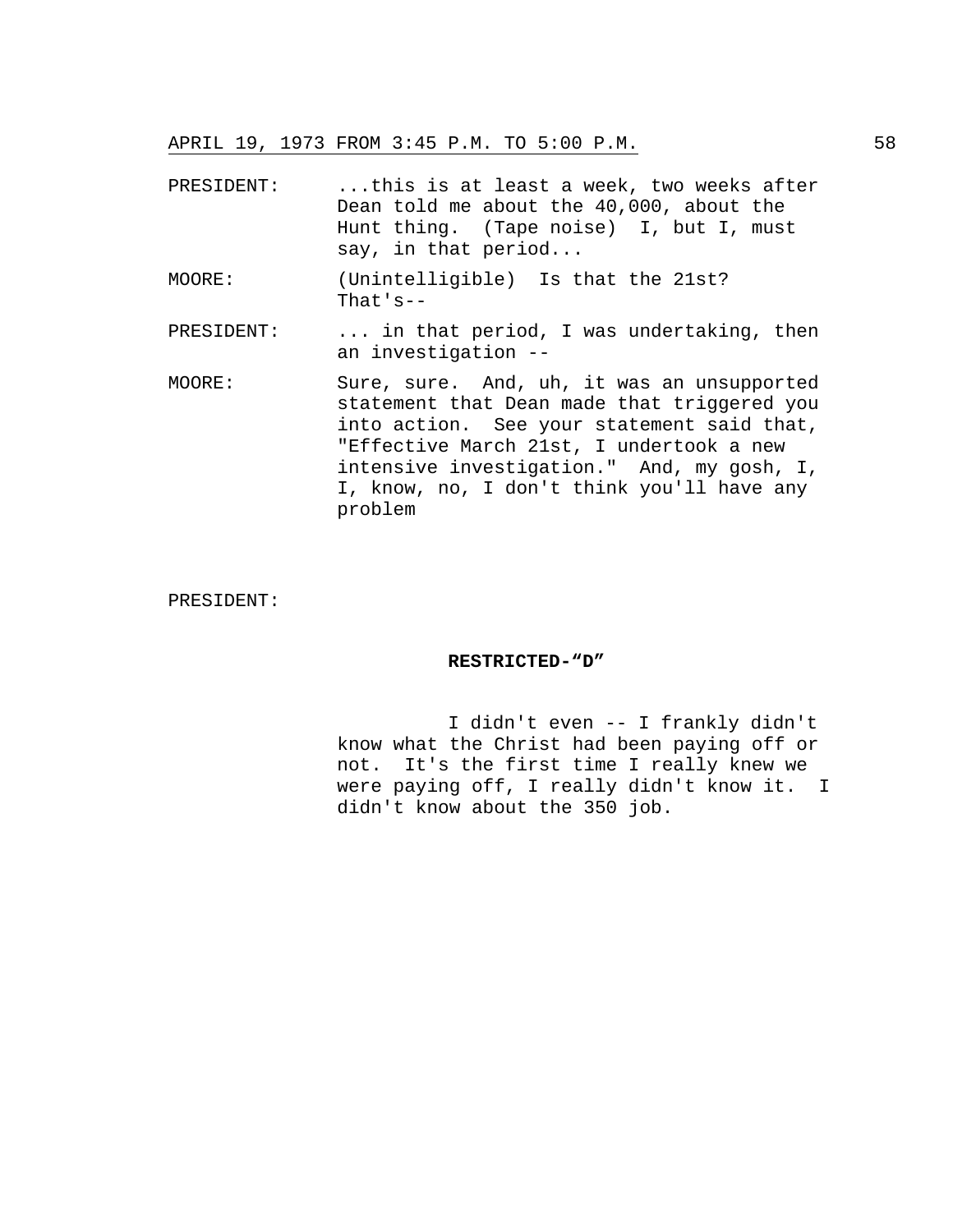MOORE: Yeah. I...

PRESIDENT: Haldeman has been pretty -- we never --

MOORE: (Unintelligible)

PRESIDENT: ...all of the people have been pr-- they don't bother -- hell I was ending a war and doing a few other things.

- MOORE: I think everybody in the country knows that and everybody, uh, uh, the, the (unintelligible with tape noise) they use about the German Wall but my God they did (unintelligible) for you and they did protect you against the situation and they took -- they let things happen and I, I could understand it. I was right in the, in the periphery. I had nothing, uh, (unintelligible with tape noise). You had a tough situation and it was too bad. But it didn't get to you and I don't think anybody can think...
- PRESILENT: Thank God I didn't know. Now, I was just thinking if somebody bad told me about this thing before, I think I would have said, "Why you stupid bastards, what the hell are you bugging the National Committee for?" It probably, probably wouldn't have occurred to me to think about it all (unintelligible). I had, I was the most, I think I was the most amazed person of all at the damned thing. I, I was floored. I thought these guys must be crazy. It's a screwy (unintelligible with tape noise) believe in it.
- MOORE: For a long time you thought it was a (unintelligible).
- PRESIEENT: You know what I thought? I couldn't believe John Mitchell had done it. I thought it was the nuts like Liddy doin' the whole dam thing. And he had the money...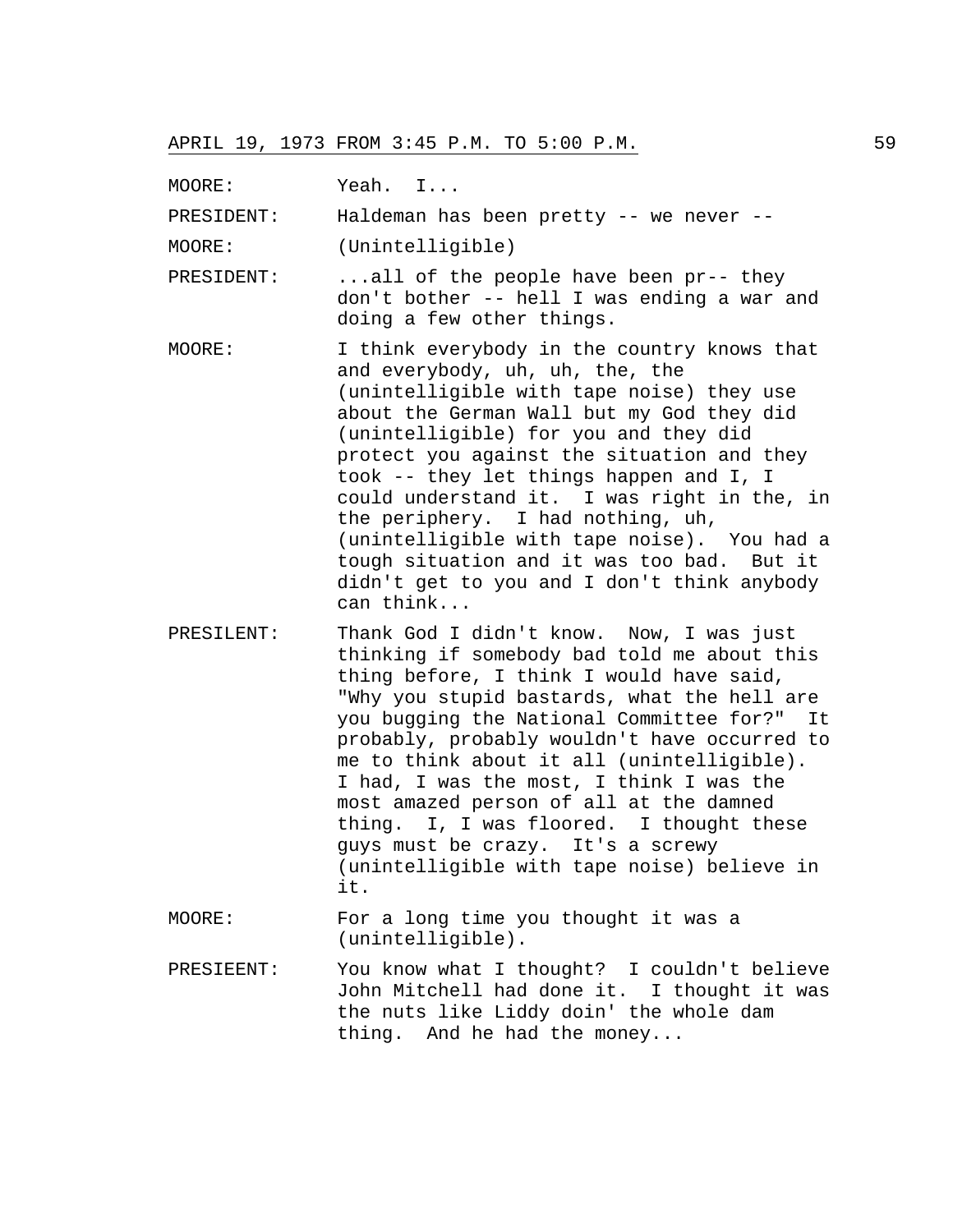MOORE: Yeah.

PRESIDENT: ...but exceeding their authority. That's what I thought, Dick.

MOORE: Exactly what I thought.

- PRESIDENT: Then when you come in to the business of the, uh, of, uh, -- the only thing that troubles me about the whole goddamn thing is the obstruction thing. And the obstruction thing, I don't know that it's had all that much effect. I mean, it's all coming out.
- MOORE: Well, I do think the thing we have to (tape noise) whether there is any other peripheral evidence that would (tape noise) really stick, and, uh, uh -- by anyone high up in the White House and specifically Haldeman and Ehrlichman.

PRESIDENT: On what? Obstruction?

MOORE: On obstruction. Cause this went on all summer and went on all fall and --

PRESIDENT: Did it?

MOORE: Oh, yeah. The first day, I mean, uh, these fellows, uh, were arrested, they didn't have any lawyers, lawyers turned up. They never had a money problem.

PRESIDENT: But, that's, uh,...

MOORE: Uh,...

PRESIDENT: ...that's, that's fair enough. Is there anything wrong with that?

MOORE: Well, I...

PRESIDENT: Getting lawyers for defendants.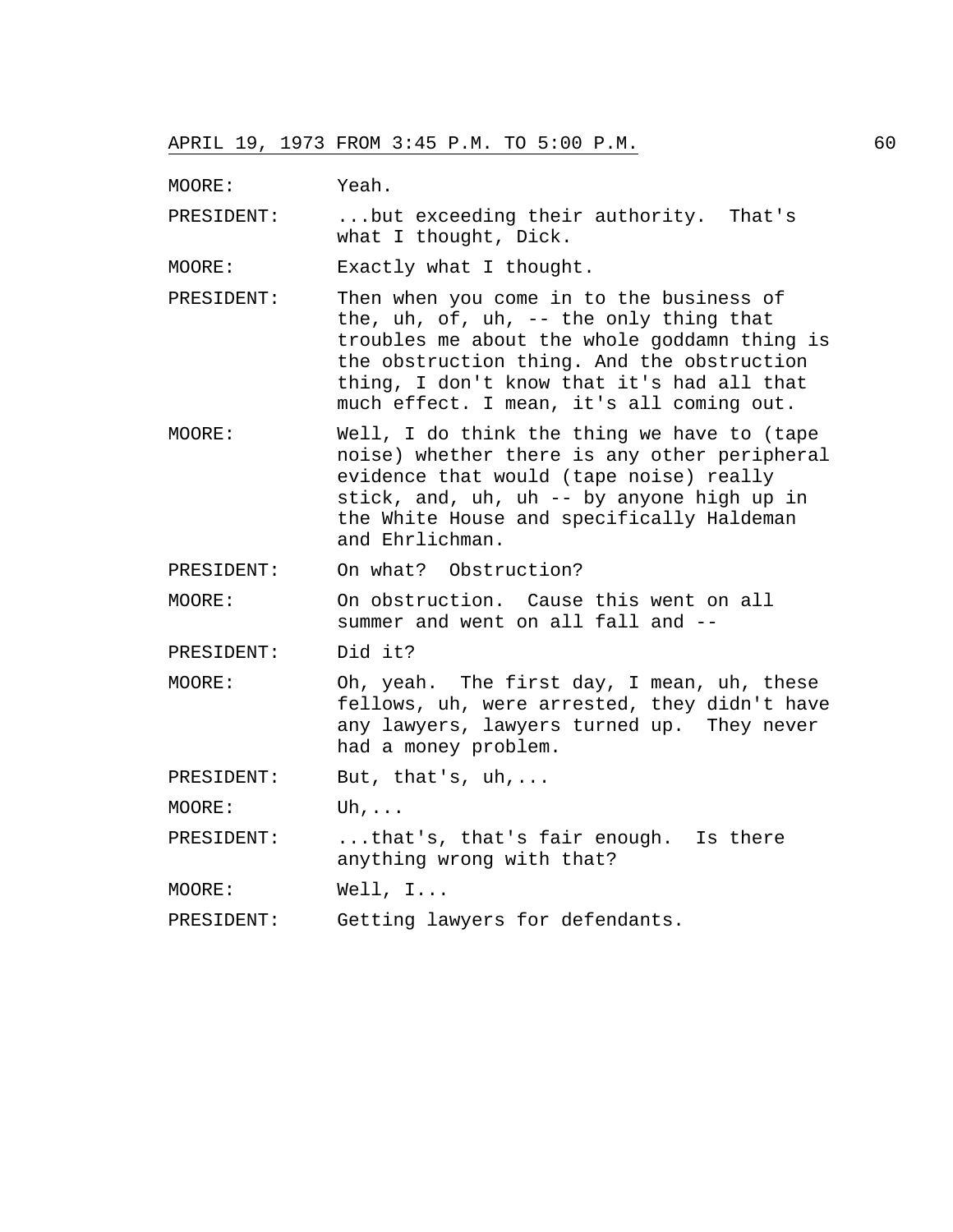- MOORE: Well, I think these were not our -- we, we disowned them. They were, uh, following a detour. They were ultra vires. They were, uh,...
- PRESIDENT: Well, I mean, in the knowledge that it was being done.

MOORE: Well, like what.

PRESIDENT: I mean doing it is one thing.

MOORE: Now I said -- well, let's say knowledge - it is a felony uh, uh, for anybody to obstruct justice, to give...

PRESIDENT: Well, I understand...

MOORE: ...and the reason...

- PRESIDENT: To obstruct justice is one thing. But getting them attorneys before they were convicted, I don't, I think that's another thing, getting their attorneys, taking care of their support (unintelligible)
- MOORE: Well, all right. But, the point is that, I guess payments were made. These fellows were getting, you've you've read about this.

PRESIDENT: Yeah, about the payments.

MOORE: ...payments, uh and uh and the judge thing. I don't believe be didn't know where it was coming from right away.

PRESIDENT: All right. (Unintelligible)

MOORE: There was, I think, money being, uh, I assume money was being, cash was being, maybe I spoke of this agreement of the \$350,000 (unintelligible) but that's what I'm assuming and everybody else assumes it. It's a question of, of knowledge, and, and knowledge and, and Haldeman or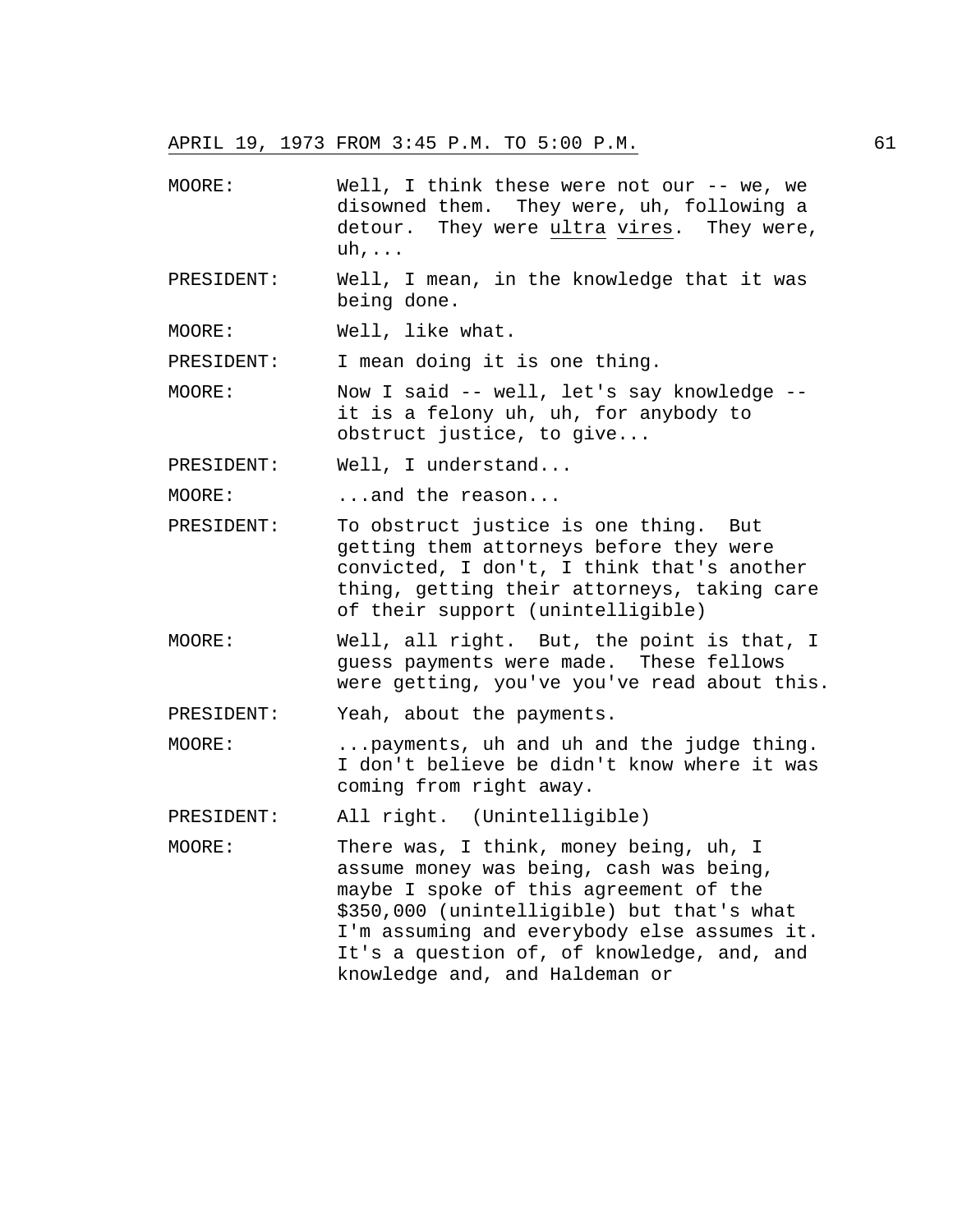MOORE Ehrlichman or Moore on that, uh, uh, without (cont'd): action it's probably legal certainly (tape noise). And uh, I I, I don't think this is, uh, (unintelligible) for him to worry about this, at least, (unintelligible) at least but, uh, here it is. Now this notion of a, of a treaty. Get the, get the whole thing over, now it, it won't come and get 'em here, but, uh, uh, review at this point, uh, this thing's before the world and, uh...

PRESIDENT: I know.

MOORE: ...and, uh, I think there's...

PRESIDENT: There are many that are, that are just destroyed.

Laughs.

MOORE: Well, there are some, but I, but I think there are enough here, possibly two. At least we've got to give it some more thought, uh , to , to work out a pretty, a pretty rough solution from the stand point of the executive branch, but one that, uh, excludes you personally, one that, uh, causes embarrassment, not so much for the evils of Watergate, but ineptitude and (tape noise) that, uh, I, I bet it's a long shot, but, but uh, I would, I would hate to see, uh, this (tape noise) our way and in fact I know they don't know whether the (unintelligible) on obstruction or not. Now it's impossible to prove it all. Now that should be proven, but Fred La Rue at the dark of night isn't going to the White House, it's uh (unintelligible). Every little thing that has had...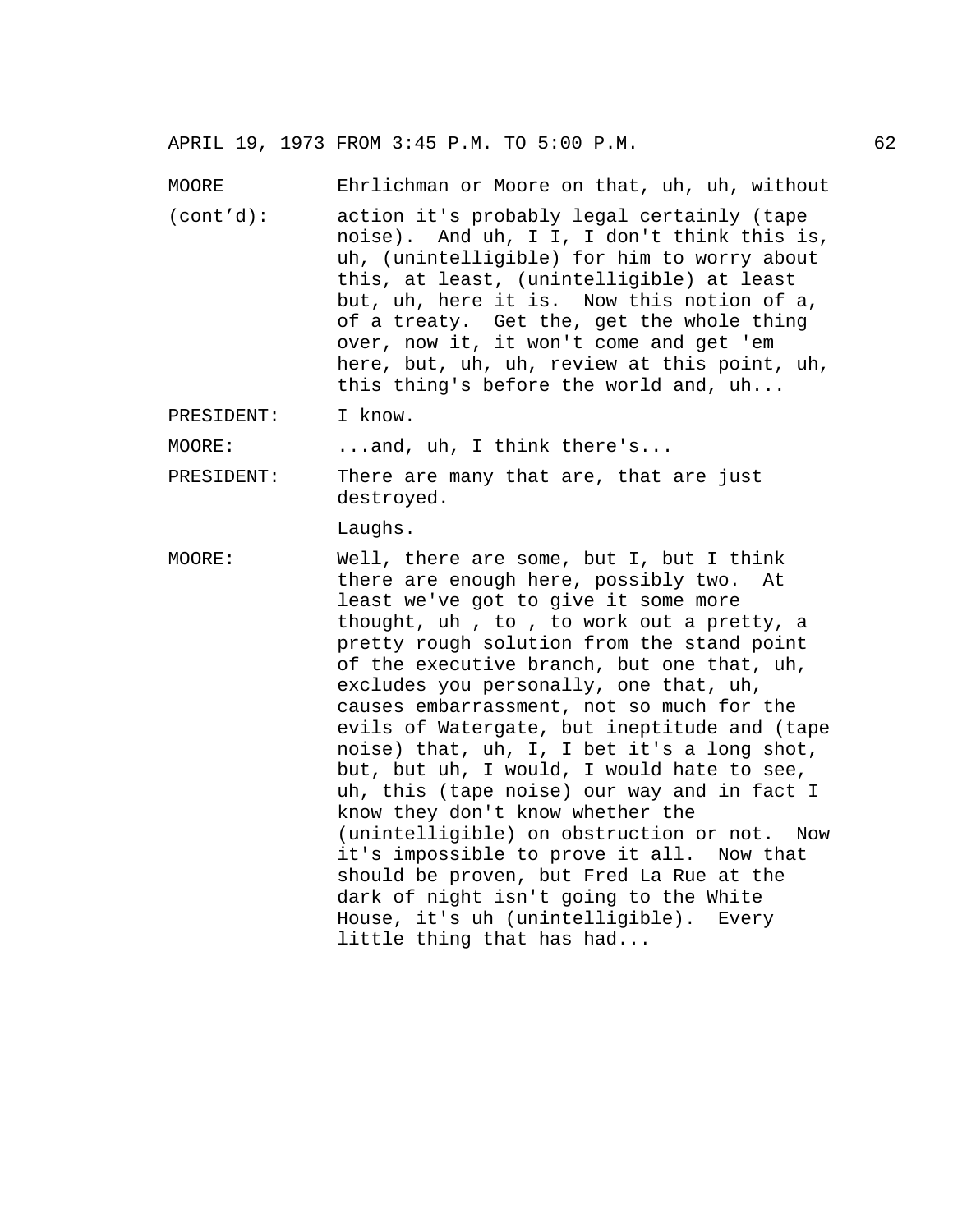- PRESIDENT: Trouble too on La Rue. You've got Dean and Magruder, two people who are now proving to be rather facile liars. So I think Dean's lying too, so shit. He was really running the show.
- MOORE: Yeah.

PRESIDENT: You know that.

MOORE: Yeah.

- PRESIDENT: At least, I told him that when we came in here. "John, you've carried a hell of a load, you know, on this thing," which is true. But, uh, when I referred to load, I didn't, I had no, didn't know what, what the load was.
- MOORE: I know.
- PRESIDENT: I thought) he was just keeping everything together, handling Ziegler and all that kind of thing.
- MOORE: Mm, hmm, we certainly, we really, we can't just let go of that thing, that line. We really, I sure wish I knew what he's been saying, because this, he probably can embellish and produce all kinds of things. Approval for this or that action.
- PRESIDENT: Yep.

MOORE: Dates that coincide, diary entries.

- PRESIDENT: I don't believe, I don't know, but ah, about Dean, but I don't believe it would serve his interests to go so far as to attack the President.
- MOORE: No. (Tape noise) I think that, uh...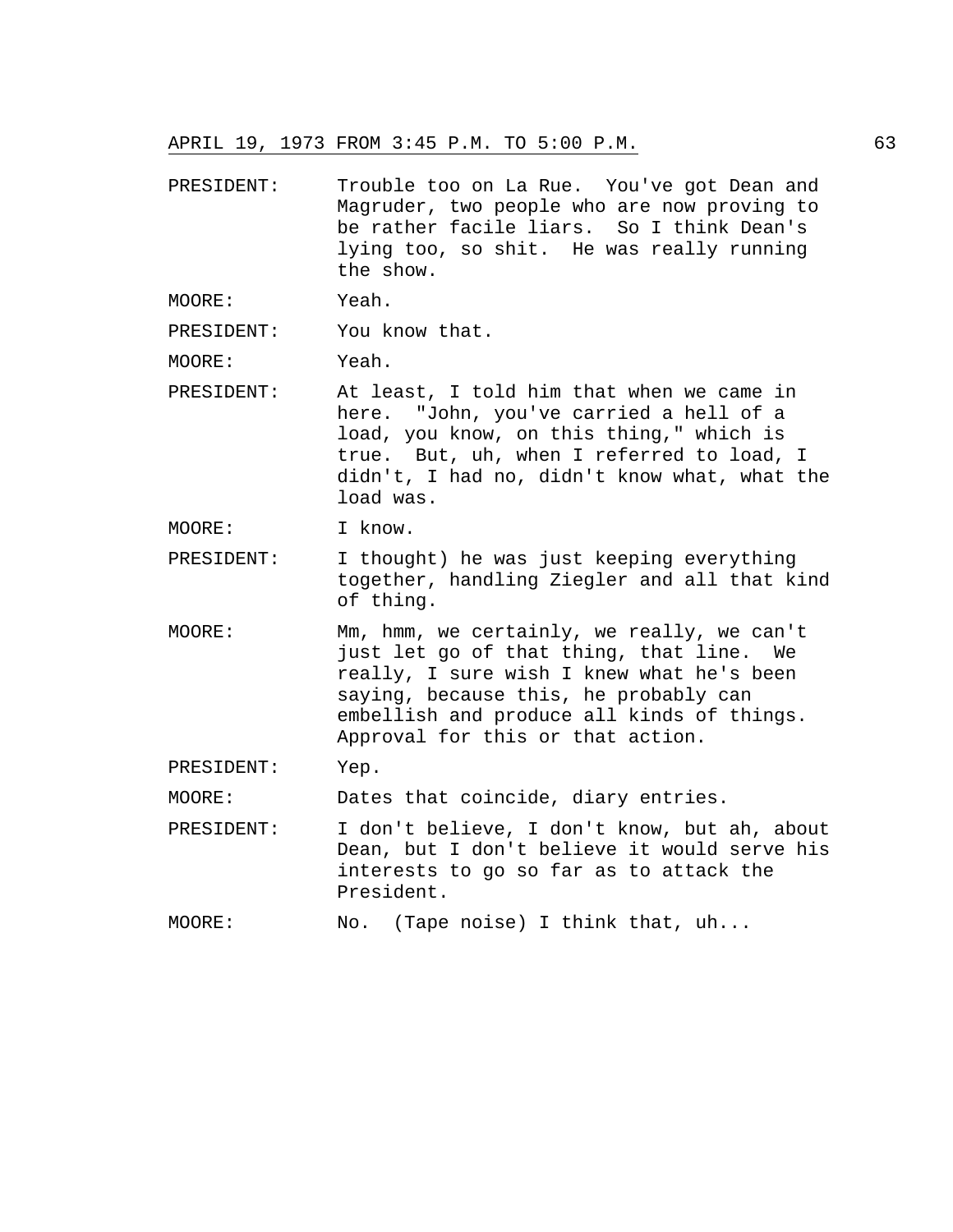| PRESIDENT: | I don't know how he feels about me.                                                                                                                  |
|------------|------------------------------------------------------------------------------------------------------------------------------------------------------|
| MOORE:     | $I, I --$                                                                                                                                            |
| PRESIDENT: | I, I think I've been, relative to him,<br>considering, you know, that he                                                                             |
| MOORE:     | He, He $--$                                                                                                                                          |
| PRESIDENT: | he wants to fire Haldeman and Ehrlichman<br>I understand                                                                                             |
| MOORE:     | Yeah, yeah.                                                                                                                                          |
| PRESIDENT: | so that he goes down with them.                                                                                                                      |
| MOORE:     | Yeah.                                                                                                                                                |
| PRESIDENT: | But uh, what do you people think? Johnny<br>Ostram (phonetic), how does he feel about<br>his relationship with the President, Dean?                  |
| MOORE:     | (Unintelligible) Well, invincible, or as uh,<br>principled as people like Len Garment                                                                |
| PRESIDENT: | Yeah                                                                                                                                                 |
| MOORE:     | or John or Bob or some of the rest of<br>them.                                                                                                       |
| PRESIDENT: | Yeah.                                                                                                                                                |
| MOORE:     | I, I think -- John's a strange fellow, I<br>don't know much about him. You know he went<br>to three colleges, uh, I don't know what<br>that happened |
| PRESIDENT: | Yeah.                                                                                                                                                |
| MOORE:     | Had that little problem with his law firm,<br>he                                                                                                     |
| PRESIDENT: | Yeah.                                                                                                                                                |
| MOORE:     | $\dots$ Uh $\dots$                                                                                                                                   |
| PRESIDENT: | Yeah.                                                                                                                                                |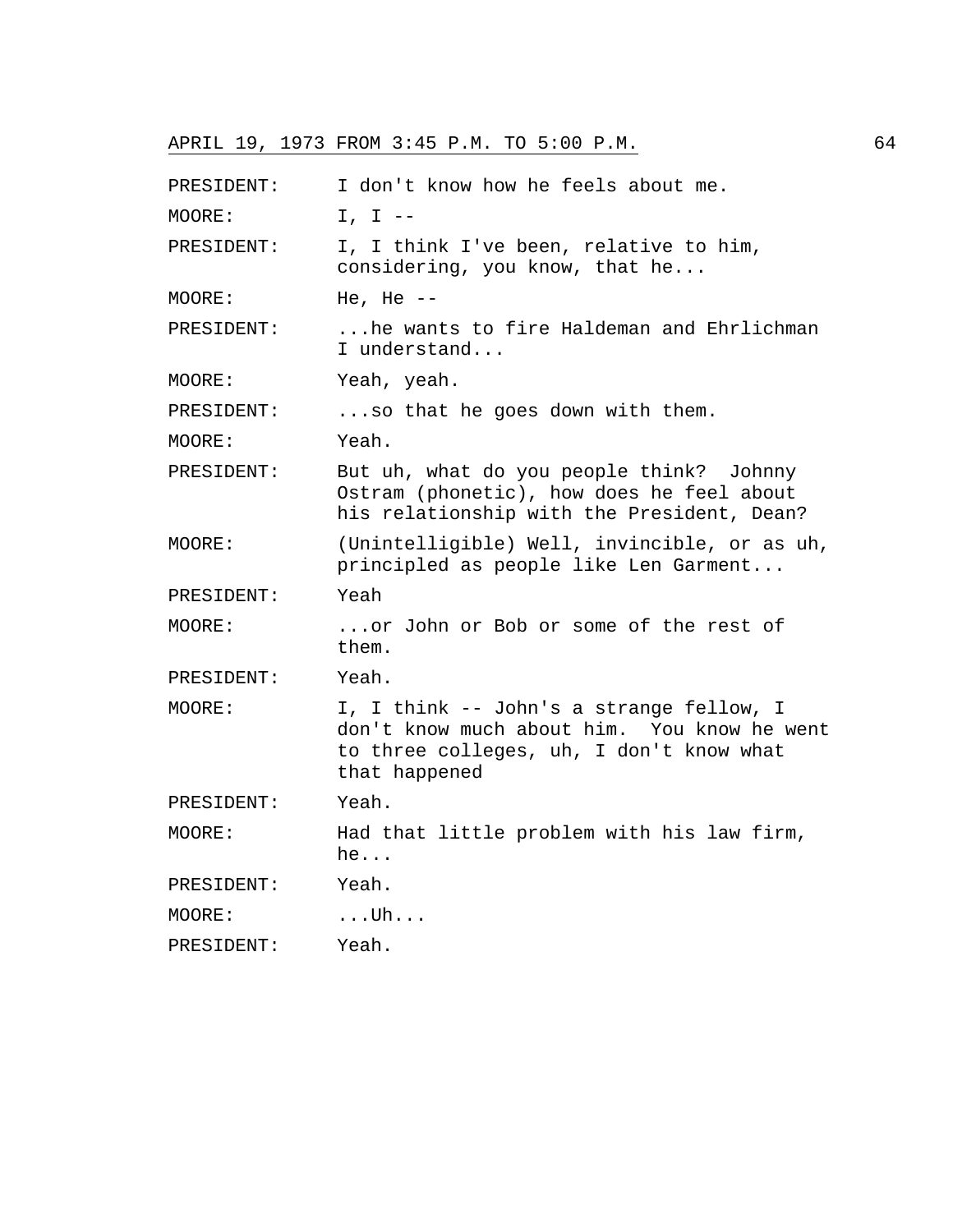MOORE: I don't know how much principle he has. PRESIDENT: Yeah. MOORE: If it is true... PRESIDENT: Then he might attack the President. MOORE: Well, I would worry about that. I, I -have a feeling he will attack anybody... PRESIDENT: Yeah. MOORE: ...and say anything, at this point forward, if it suits his purpose. (Unintelligible with tape noise) I was, well, we were friends I would say, John, we're going to come out of this, just keep your head and you're a lawyer and they're not going to go after you. PRESIDENT: You kept saying that to him? MOORE: Sure, but, but during the last, last week or ten days he was worried about it. PRESIDENT: When, when did you last see him? MOORE: I saw him, uh, Tuesday afternoon about twenty minutes after I got that subpoena about 4; Prior to that... PRESIDENT: Before that when? MOORE: Prior to that, uh, Thursday, the week before. PRESIDENT: How was his attitude then? Scared? MOORE: The last time I saw him (unintelligible) he was sitting there studying those yellow pages of in- indictment, the list of those to be indicted. With his own name on it. He said no. I've got better sources, better (unintelligible) information out of that U.S. Attorney's office than anybody. I've got a case made. I've got a case made against Ehrlichman, Haldeman, Colson (unintelligible) with a question mark (unintelligible) all the way dawn the line and uh, I don't know, I suppose, do you think I could (unintelligible). There's a young man who's sitting there brooding, getting ready to go down and uh, buy what he can in the way of immunity but, uh, I don't know.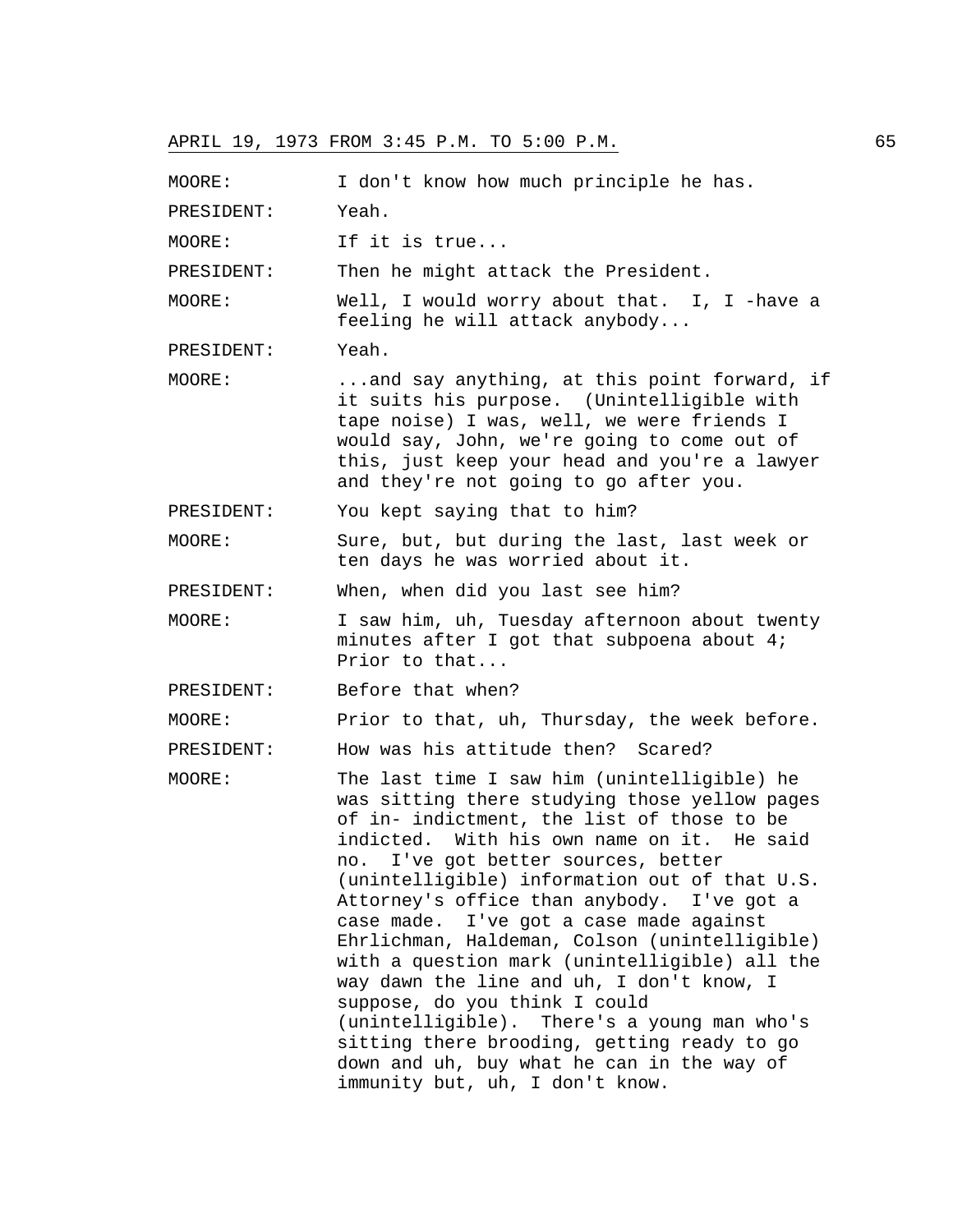PRESIDENT: What' s your view? Should I suggest to Petersen to give him immunity, kick the hell out of the President. Let's, I understand it isn't me personally. It's the office we've got to protect.

MOORE: Now, that's right.

PRESIDENT: Yeah.

MOORE: But it's the office. But, but I, I understand (unintelligible) I would like a little time to think, and this sounds stupid...

PRESIDENT: (Unintelligible)

MOORE: I'm, I'm a little concerned about Petersen's relationship.

PRESIDENT: Yeah. You think he was feeding Dean--

MOORE: Yes.

PRESIDENT: I'm not so --

MOORE: You saw what happened to Pat Gray and I, I--

PRESIDENT: Pat Gray --

- MOORE: Well, Pat Gray got in trouble for being too close to Dean, too subservient in giving him information and so forth. Uh, --
- PRESIDENT: So what do you mean? Petersen (unintelligible)
- MOORE: Well, I'm just wondering whether Petersen's the one to make this decision? Uh, uh, or what his role is, uh, I'm afraid that Dean may come in. I wish we could find out what Dean had said, cause, in the summer months I think, he may say that all during the trial and during the Grand Jury investigation, Mr. Petersen was telling people what was going on in that Grand Jury room. (tape noise) It certainly undermines confidence. (tape noise) The Criminal Division is talking to one of the prospective defendants if they tell anyone as it turns out. It's an evil situation with the Senate.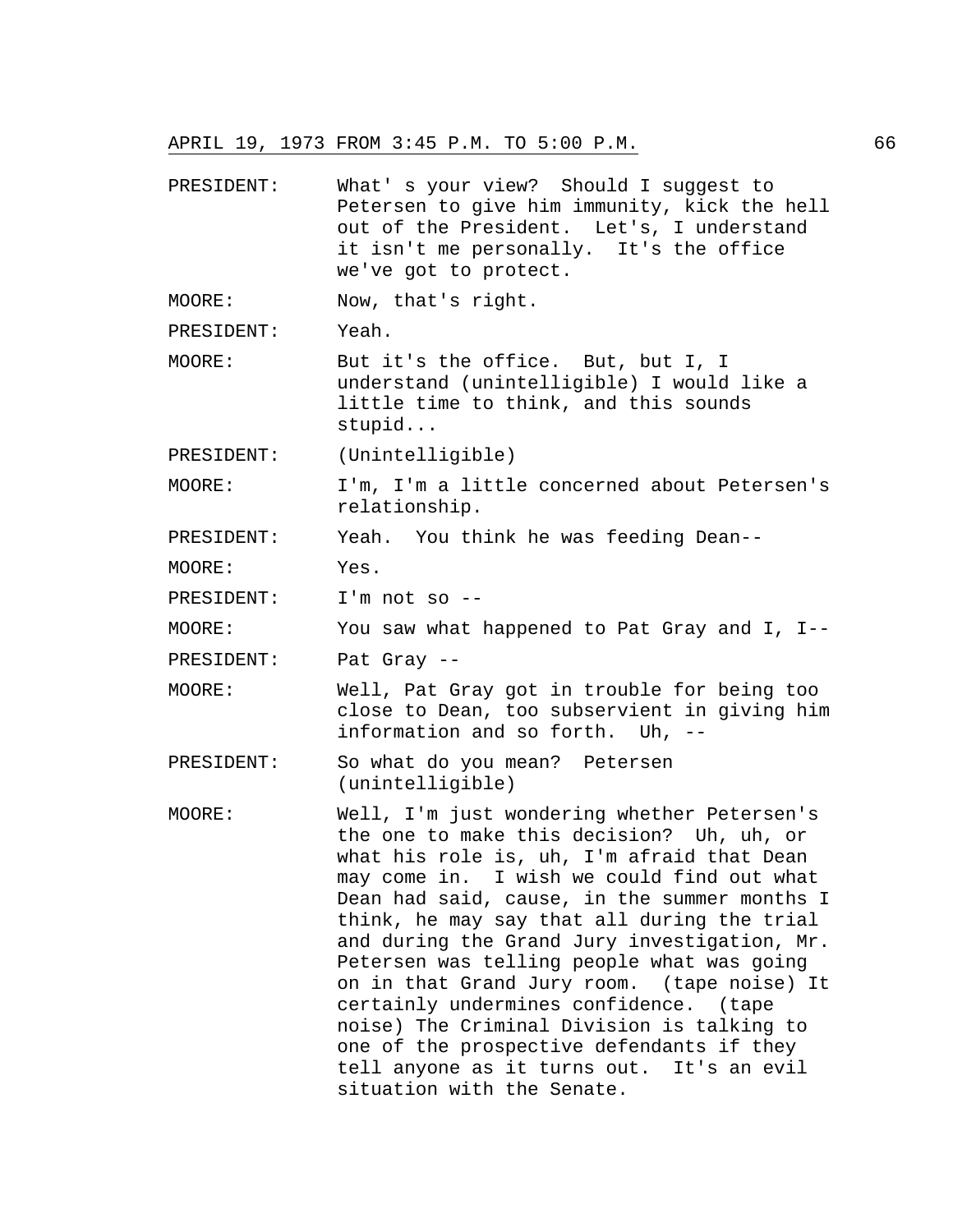- PRESIDENT: Think about it, think about it without telling anybody in here about the situation, whether or not maybe under the circumstances, Dean ought to get off.
- MOORE: I (unintelligible) completely. Of course, it's not right, but we've got to save the Presidency. e've got to save it.
- PRESIDENT: That's right.
- MOORE: And, morally, I would say this, I, make you feel a bit better. What happened was a silly God-damned burglary exercise to, to, to get started on some egotist (unintelligible) playing at cops and robbers (unintelligible). As you said, the cover-up is worse than the deed.
- PRESIDENT: Right.
- MOORE: And no one had an evil intent, did they? They suddenly had a situation...
- PRESIDENT: They were trying to help, for Christ's sake.
- MOORE: There should not be this, uh, this budget should not have been lost, McGovern should not have touched this, some damn fools broke into the --
- PRESIDENT: That's right.
- MOORE: So you could rationalize to whatever, that issue about changing the Presidency. My God. So, morally, isn't it, people went right along with it, I can see it, I've seen the progression myself, a gradual -- take one step after another so that even Dean, uh, uh, that hardened criminal, (unintelligible) he was only a young man, and, uh...

PRESIDENT: No, no.

MOORE: Magruder's not a criminal.

PRESIDENT: Magru--

MOORE: Mitchell's not a criminal. I think that it's sick.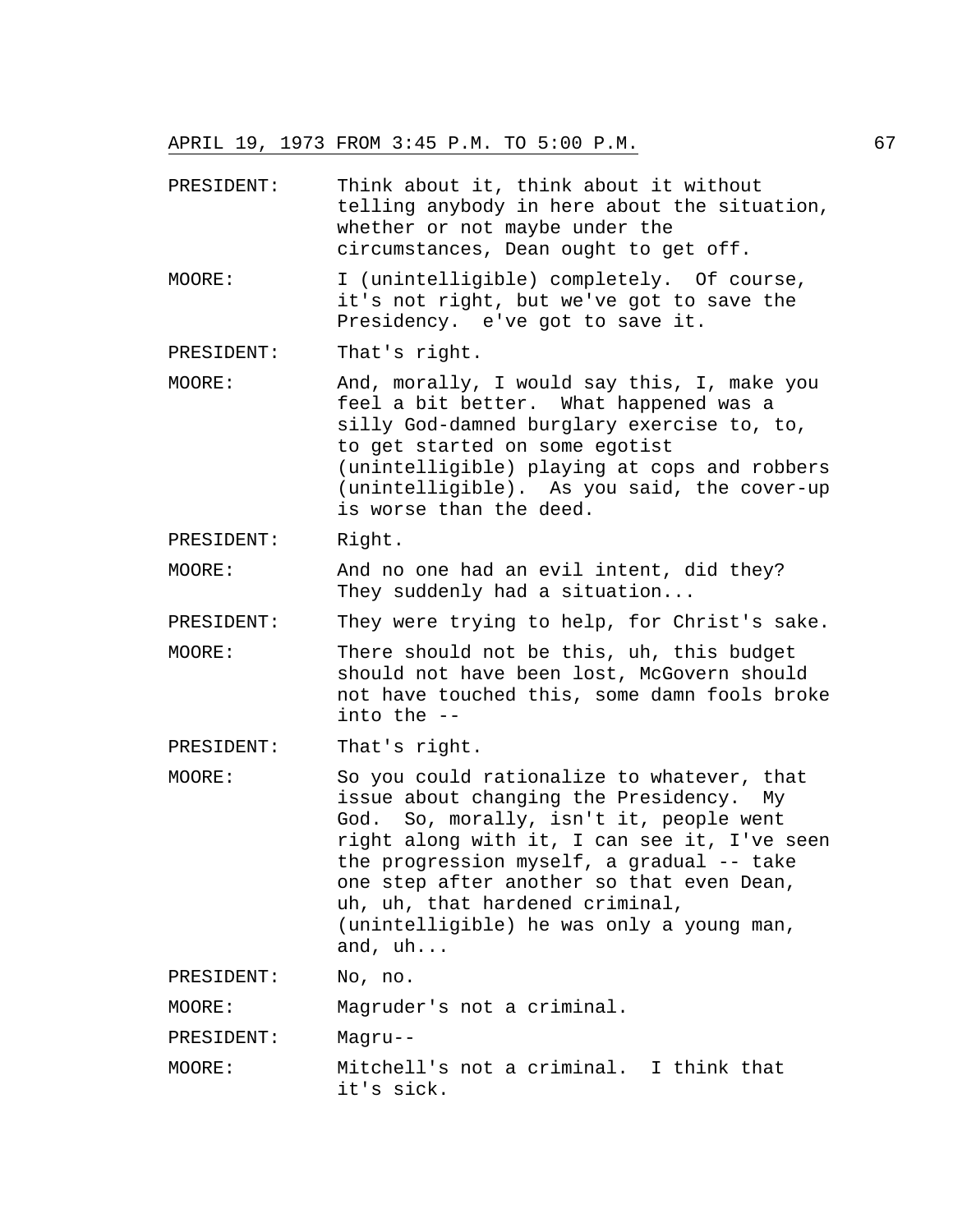| PRESIDENT: | La Rue.                                                                                                                                                                                                                                                                                                                                                                                                                                                                                                                           |
|------------|-----------------------------------------------------------------------------------------------------------------------------------------------------------------------------------------------------------------------------------------------------------------------------------------------------------------------------------------------------------------------------------------------------------------------------------------------------------------------------------------------------------------------------------|
| MOORE:     | I think that guy Mitchell                                                                                                                                                                                                                                                                                                                                                                                                                                                                                                         |
| PRESIDENT: | (Unintelligible)                                                                                                                                                                                                                                                                                                                                                                                                                                                                                                                  |
| MOORE:     | I think (unintelligible)                                                                                                                                                                                                                                                                                                                                                                                                                                                                                                          |
| PRESIDENT: | Well,                                                                                                                                                                                                                                                                                                                                                                                                                                                                                                                             |
| MOORE:     | (Unintelligible)                                                                                                                                                                                                                                                                                                                                                                                                                                                                                                                  |
| PRESIDENT: | Anyway, this is helpful. Think about the<br>immunity. (unintelligible) and let me know<br>tomorrow.                                                                                                                                                                                                                                                                                                                                                                                                                               |
| MOORE:     | I will.                                                                                                                                                                                                                                                                                                                                                                                                                                                                                                                           |
| PRESIDENT: | Alright.                                                                                                                                                                                                                                                                                                                                                                                                                                                                                                                          |
| MOORE:     | I, I, I, I'd like to know, uh, would you think<br>about Petersen, I I'd like to know more about<br>whether, I don't want to see a headline that<br>Petersen was uh, was collaborating with Dean<br>(unintelligible) the man. you called in here<br>on Sunday, and now Kleindienst says, that he<br>disqualified himself, and that the top<br>prosecutor turns out to be (unintelligible)<br>here this young man (unintelligible) Mr. Dean<br>it just is one of those new elements that adds<br>to the coloration quite seriously. |
| PRESIDENT: | Suppose you say if you give him immunity and<br>they'd say you're trying to buy him off.                                                                                                                                                                                                                                                                                                                                                                                                                                          |
| MOORE:     | And do I want a, sort of, to sit down with<br>this and think it through, because we don't<br>lookFirstly, Magruder has done nothing that<br>stops you, John Mitchell, and John Mitchell,<br>I'm afraid, is something, maybe not, but the<br>Presidency, Dean is the key.                                                                                                                                                                                                                                                          |
| PRESIDENT: | That's right. Jesus Christ, he was making the<br>God damned report for me. He's the one that I<br>relied on.                                                                                                                                                                                                                                                                                                                                                                                                                      |
| MOORE:     | And the man who made the report was<br>(unintelligible).                                                                                                                                                                                                                                                                                                                                                                                                                                                                          |
| PRESIDENT: | That's right. It was not written, but it was<br>an oral report. Ziegler would ask before<br>every press                                                                                                                                                                                                                                                                                                                                                                                                                           |